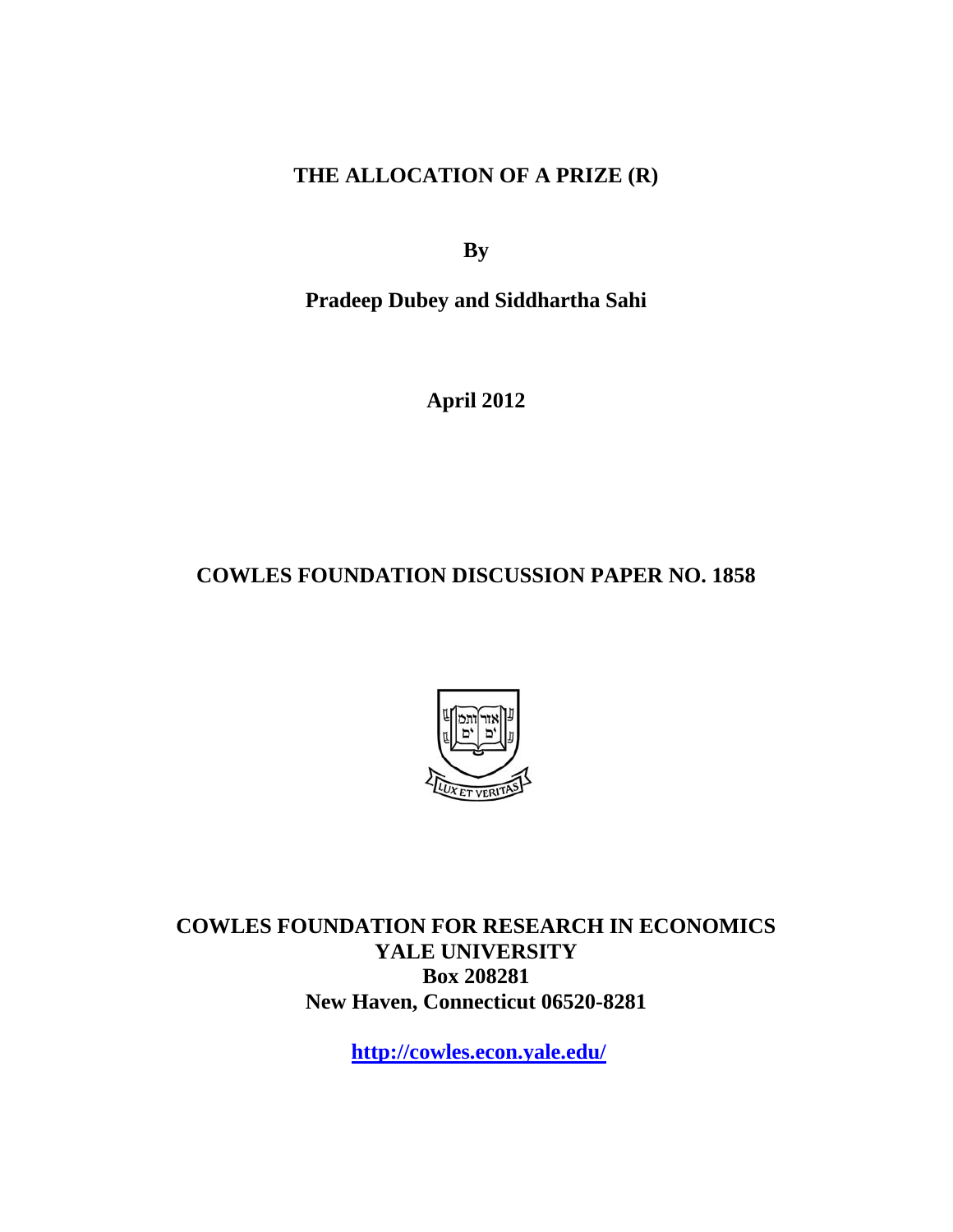# The Allocation of a Prize (R)

Pradeep Dubey<sup>\*</sup> and Siddhartha Sahi<sup>†</sup>

27 March 2012

#### Abstract

Consider agents who undertake costly effort to produce stochastic outputs observable by a principal. The principal can award a prize deterministically to the agent with the highest output, or to all of them with probabilities that are proportional to their outputs. We show that, if there is sufficient diversity in agents' skills relative to the noise on output, then the proportional prize will, in a precise sense, elicit more output on average, than the deterministic prize. Indeed, assuming agents know each othersí skills (the complete information case), this result holds when any Nash equilibrium selection, under the proportional prize, is compared with any individually rational selection under the deterministic prize. When there is incomplete information, the result is still true but now we must restrict to Nash selections for both prizes.

We also compute the optimal scheme, from among a natural class of probabilistic schemes, for awarding the prize; namely that which elicits maximal effort from the agents for the least prize. In general the optimal scheme is a monotonic step function which lies "between" the proportional and deterministic schemes. When the competition is over small fractional increments, as happens in the presence of strong contestants whose base levels of production are high, the optimal scheme awards the prize according to the "log of the oddsî, with odds based upon the proportional prize.

JEL Classification: C70, C72, C79, D44, D63, D82.

Center for Game Theory, Department of Economics, Stony Brook University and Cowles Foundation for Research in Economics, Yale University

<sup>&</sup>lt;sup>†</sup>Department of Mathematics, Rutgers University, New Brunswick, New Jersey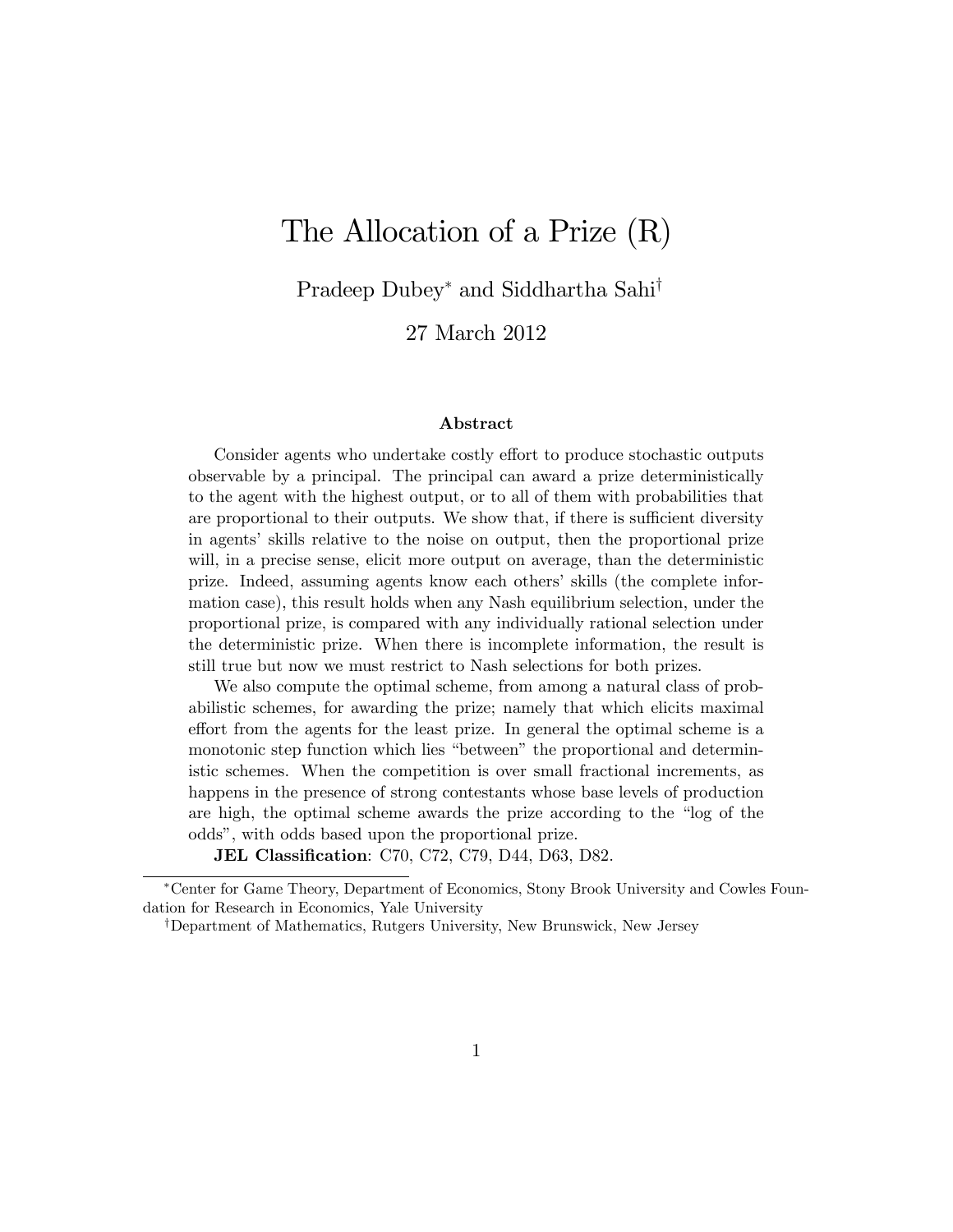## 1 Introduction

Consider agents who undertake costly effort to produce stochastic outputs that are observable, and valued, by a principal. The principal, in exchange, has<sup>1</sup> a "pot of gold" that is valued by the agents. The question is: how should the principal award the gold in order to elicit maximal expected output from the agents? Should he give the entire pot to the best performer? Or should he a priori divide the pot into k parts and award these as  $1^{st}, 2^{nd}, ..., k^{th}$  prizes to the agents, based upon the rank-order of their outputs? Or is there something else the principal can do?

We propose the following simple scheme. Let the principal "market" the gold to the agents on the understanding that they must pay for it with the output they have produced. How the gold gets allocated is then left to market forces. Indeed, suppose that agents 1, ..., *n* have put up supplies of  $x_1, ..., x_n$  units of output; and that the principal has put up  $y$  units of gold on the other side of the market. The only price  $p$ , of the output in terms of gold, which will "clear" the market is<sup>2</sup>  $p = y/(x_1 + \cdots + x_n)$ , and this is tantamount to handing out the gold y to the agents in proportion to the quantities they have put  $up<sup>3</sup>$ .

Note that this scheme also makes sense when the pot is indivisible. In this event, what is being marketed is the *probability* of winning the whole pot  $y$ . We shall indeed couch our analysis in terms of the indivisible prize rather than the divisible pot of gold (the two are isomorphic). And, for this reason, when the entire pot goes to the highest output, we shall refer to it as the "deterministic scheme/prize", though it is deterministic only in the outputs, and not necessarily in the effort undertaken by the contestants, since output may be a random function of effort.

We first compare the proportional (marketed) prize  $\pi_P$  to the deteministic prize  $\pi_D$ , which in turn is often better than multiple a priori fixed prizes. (see (23), and also subsection  $(7.3)$ . Our main result here is that, if there is sufficient diversity in agents' characteristics, then  $\frac{1}{n}$  in a sense about to be made precise  $\frac{1}{n}$  the proportional prize elicits more expected total output from the agents than the deterministic prize.

What is essential for our analysis is that agents' performance be susceptible to quantification in terms of some tangible output produced or, more generally, a ìscore". This often obtains in practice. For instance, a manager can consider total revenue earned as the criterion to award a badge of honor, or promotion to a higher

<sup>&</sup>lt;sup>1</sup>To borrow the vision from  $(23)$ 

<sup>&</sup>lt;sup>2</sup>the total demand for gold is  $px_1 + \cdots + px_n$  which must equal the supply y

 $3$ To continue the propaganda, the proportional scheme is the only one which is non-manipulable in the following sense: if an agent pretends to be several agents by splitting his output to be sent out in different names, this can be of no benefit to him; nor can several agents benefit by merging their outputs and pretending to be one agent (see M.A.de Frutos (1999)).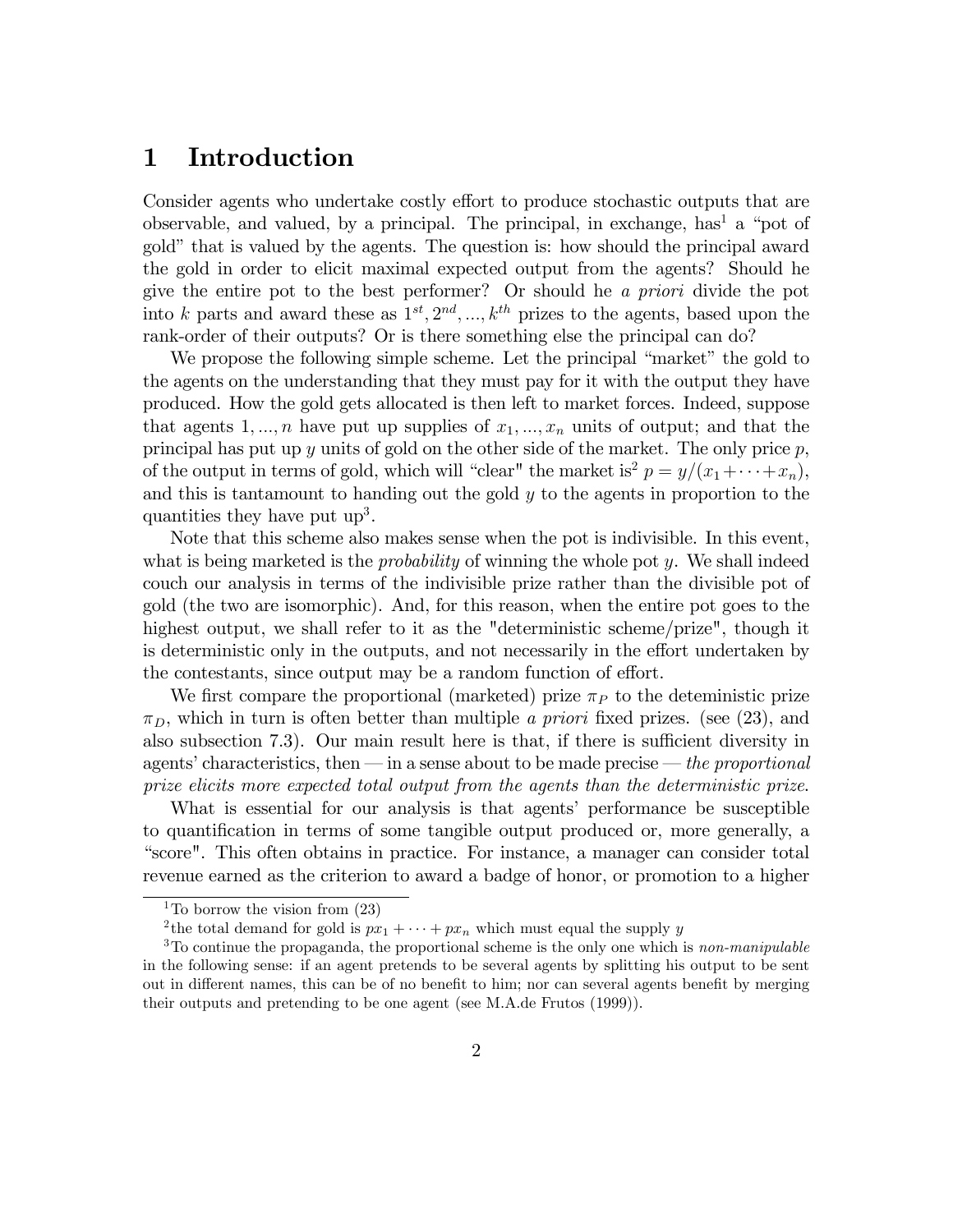echelon, to the best salesman of the year. In a race, the time taken for completion comes naturally to mind. Sometimes scores are of a more subtle structure: in a gymnastics contest each member of a jury gives subjective scores to different aspects of performance which are then aggregated to come up with Önal scores. (The reader can no doubt think of many other examples.) One upshot of assigning numerical scores, and perhaps the reason why they are so prevalent, is that they enable us to judge not only who beat whom, but by how much. Was the race keenly contested or one-sided? What was the margin of victory? These are questions that are often not without meaning, and amenable to plausible answers, which is reflected in the way scores get defined in practice.

Turning to prizes based on scores, the use of the deterministic prize  $\pi_D$  is an established tradition, and it has been well studied by economic theorists (see the literature survey in subsection 1.1 below). However, in principle, the prize could be given with different probabilities to the contestants based upon the scores that they achieve, opening up for consideration a wide class of schemes (see section 9), of which  $\pi_D$  is but one. The proportional prize  $\pi_P$ , which we first focus on and juxtapose with  $\pi_D$ , is equivalent to putting up "lottery tickets" at the market, which the contestants can "buy" with their scores. The use of lotteries to award prizes is also extremely widespread, but it has not received much attention from theorists, except in the context of lobbying (see, again, Section 1.1).

The proportional scheme  $\pi_P$  is our proxy for awarding the prize in a manner that is less drastic than the deterministic  $\pi_D$ , and more commensurate with performance. Any scheme close to  $\pi_P$  (in the bounded variation norm) will inherit its properties. So, for our purposes, the precision with which probabilities of winning the prize are defined does not really matter, so long as they do not stray too far from proportionality; and, in the same vein, minor differences in the delineation of the scores do not disturb our conclusions (see subsection 7.2.) Needless to say, if performances are incapable of being sensibly quantified by scores, and can only be ranked, then the proportional scheme has no meaning and only ordinal schemes (i.e.,  $\pi_D$  and its variants with multiple deterministic prizes) make sense. (For an excellent treatment of the ordinal case, see (23).) In our model here, as in much of the literature, the principal is presumed to be maximizing the total score (output) of all the agents, so a fortiori he can observe the individual scores that make up the total. It is not so much a matter of observability, but that the cost of observation is small enough to be ignored. This assumption underlies our analysis.

We further assume that outputs are all that the principal can observe. He does not have knowledge of agents' characteristics  $(i.e.,$  productive skill, cost of effort, valuation of the prize), nor even of their precise population distribution. Our purpose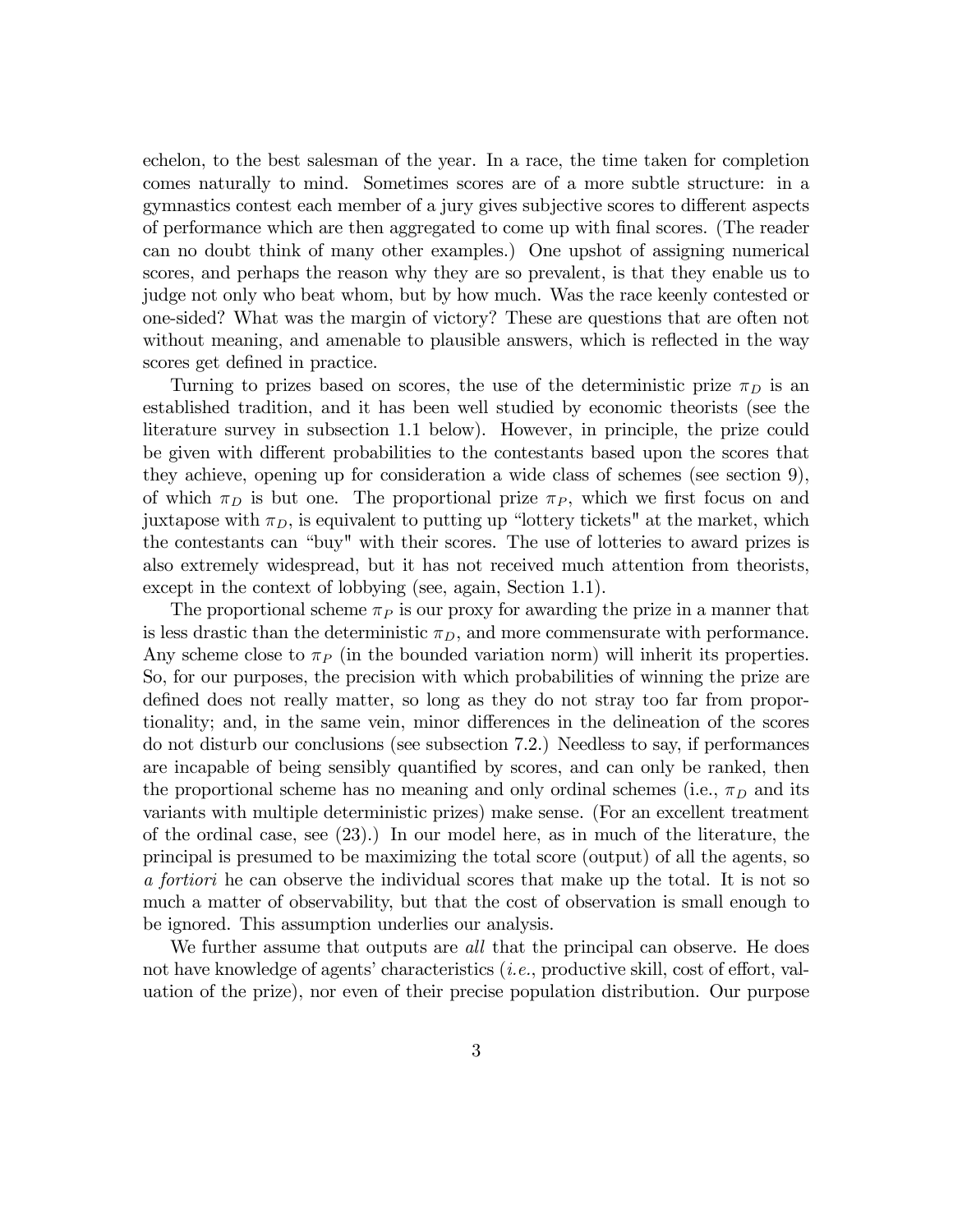is to design a *robust* scheme, based on observable outputs alone<sup>4</sup>, which does well over a wide range of possible distributions. Both the deterministic and the proportional schemes are robust but, as was said, the proportional scheme inspires better performance when there is diversity of skills.

The intuition for this result is simple and best brought out with two agents who have complete information about each other's characteristics. (We show, in section 8, that our results are not marred when there is incomplete information, i.e., each agent is informed only of his own characteristics and has a probability distribution over those of his rivals.) Suppose the deterministic prize  $\pi_D$  is in use and that the two agents' skills are sufficiently disparate so that the weak cannot produce more than the strong, with any significant probability, even if he works hard and the other slackens. Since effort is costly, the upshot is an equilibrium at which both agents undertake low effort, so that total output is also low. In contrast, the proportional prize  $\pi_P$  generates better incentives to work. By increasing effort and producing more output, the weak agent is able to achieve a decent increment in his probability of winning the prize, even when his output always lags behind his rivalís. Therefore he is inspired to work and creates the competition which also spurs his rival to work, culminating in an equilibrium where effort and output are high. That an egalitarian scheme, which distributes rewards commensurate with output produced, will often generate better incentives to work than an elitist scheme in which the rewards are reserved for the top few  $-$  this, in our view, is a theme of wide-ranging application in the presence of heterogeneous agents, and it runs like a leitmotif in the design of mechanisms in different contexts (see, e.g.,  $(14),(13),(12)$ ).

On the other hand, when skills are similar (think of athletic stars competing in the Olympics),  $\pi_D$  will clearly elicit more effort than  $\pi_P$ . For if both work, they come out with nearly equal probabilities of winning the prize under either scheme. But if anyone slackens, his probability drops sharply under  $\pi_D$ , and less so under  $\pi_P$ . Thus there is more to lose by slackening when  $\pi_D$  is in use.

Now if agents' skills are picked at random from a sufficiently "diverse" set, and the noise on output is not so large as to overwhelm skills and make them count for little, then the probability that agents are similar will tend to be low. Therefore the average output will go up when  $\pi_P$  replaces  $\pi_D$ . In fact we show that this is

<sup>&</sup>lt;sup>4</sup>It is also desirable that the scheme be *simple*, which is a "feel" one gets about both  $\pi_D$  and  $\pi_P$ . The restriction to schemes that are based on outputs alone, does help to put a lid on their "complexity" (though we do not have a formal definition of this notion). Otherwise in general, appealing to the "revelation principle", one could require agents to report their characteristics and base the allocation of the prize on these reports, truthful or not. But the authors could not see tractable schemes in this direction.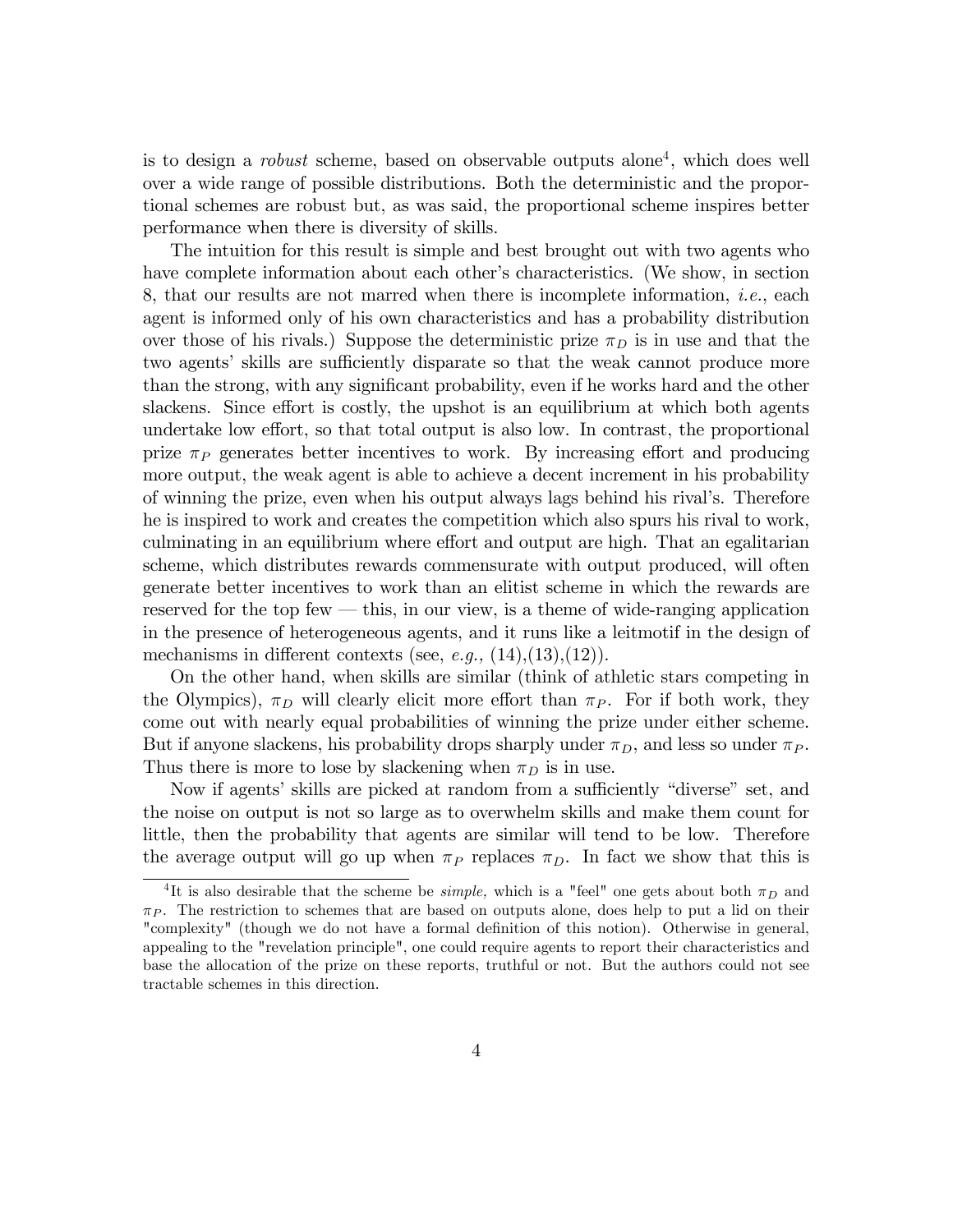the case when any Nash Equilibrium (NE) selection under  $\pi_P$  is compared with any individually rational (IR) selection under  $\pi_D$ . Furthermore, when  $\pi_P$  replaces  $\pi_D$ , an impoverished majority of non-elite agents, who were idle before but are now incentivized to work, are made better off at the expense of the elite coterie (see subsection 7.1). Were the principal to ask for a vote,  $\pi_P$  would win with a thumping majority over  $\pi_D$ . And indeed why would he not ask, seeing that  $\pi_P$  elicits so much more output for him?

In Section 8, we show that our theme remains intact when there is incomplete information among the agents: the NE-selection under  $\pi_P$  elicits more output compared to the NE-selection under  $\pi_D$ , as long as the noise on output is not too large compared to the diversity of agents' skills. (We write "the NE" because, in the more structured binary games that we examine in Section 8, NE's do turn out to be unique.)

So far the scheme  $(\pi_P \text{ or } \pi_D)$  was taken to be fixed and the behavior (NE or IR) induced by it was examined. In Section 9, we adopt the reverse approach: behavior is fixed at maximal effort and our focus is on schemes that implement it<sup>5</sup> as NE. More precisely, we consider a natural class of probabilistic schemes for handing out the prize, which includes the deterministic and proportional schemes as special cases. Then, fixing an arbitrary domain of agents characteristics, for each scheme there is a threshold (possibly infinity) such that the scheme will implement maximal effort as an NE on the domain if, and only if, the value of the prize exceeds the threshold. Thus schemes may be ranked via their thresholds, and the one with the smallest threshold will be optimal: it will Nash-implement maximal effort whenever any other scheme does  $\text{so}^6$ . There is clearly no problem regarding the *existence* of such an optimal  $\sim$  or, at least, nearly optimal  $\sim$  scheme. The challenge is to uncover its *structure*. We do so for two special domains. The first is a binary set-up with two agents and two effort levels (low, high), in which agents' skills can be ordered so as to exhibit "decreasing, or increasing, returns". The optimal scheme turns out to be a monotonic step function, whose graph lies in between those of the proportional and the deterministic schemes. Next we analyse the binary model with the added proviso that agentsíbase skills are so strong (think again of champions, or stars, or experts) that the *percentage* gain in output, when an agent switches from low to high

<sup>&</sup>lt;sup>5</sup>Implementing maximal effort is consistent with maximization of expected total output if we make the implicit assumption that the principal values outputs sufficiently highly compared to the prize he must hand out to compensate agents for their effort.

 ${}^{6}$ In contrast, in the earlier approach (of fixed schemes and variable behavior), two schemes may well become incomparable on account of the multiplicity of NE: either may elicit more output than the other, depending on which pair of NE is examined.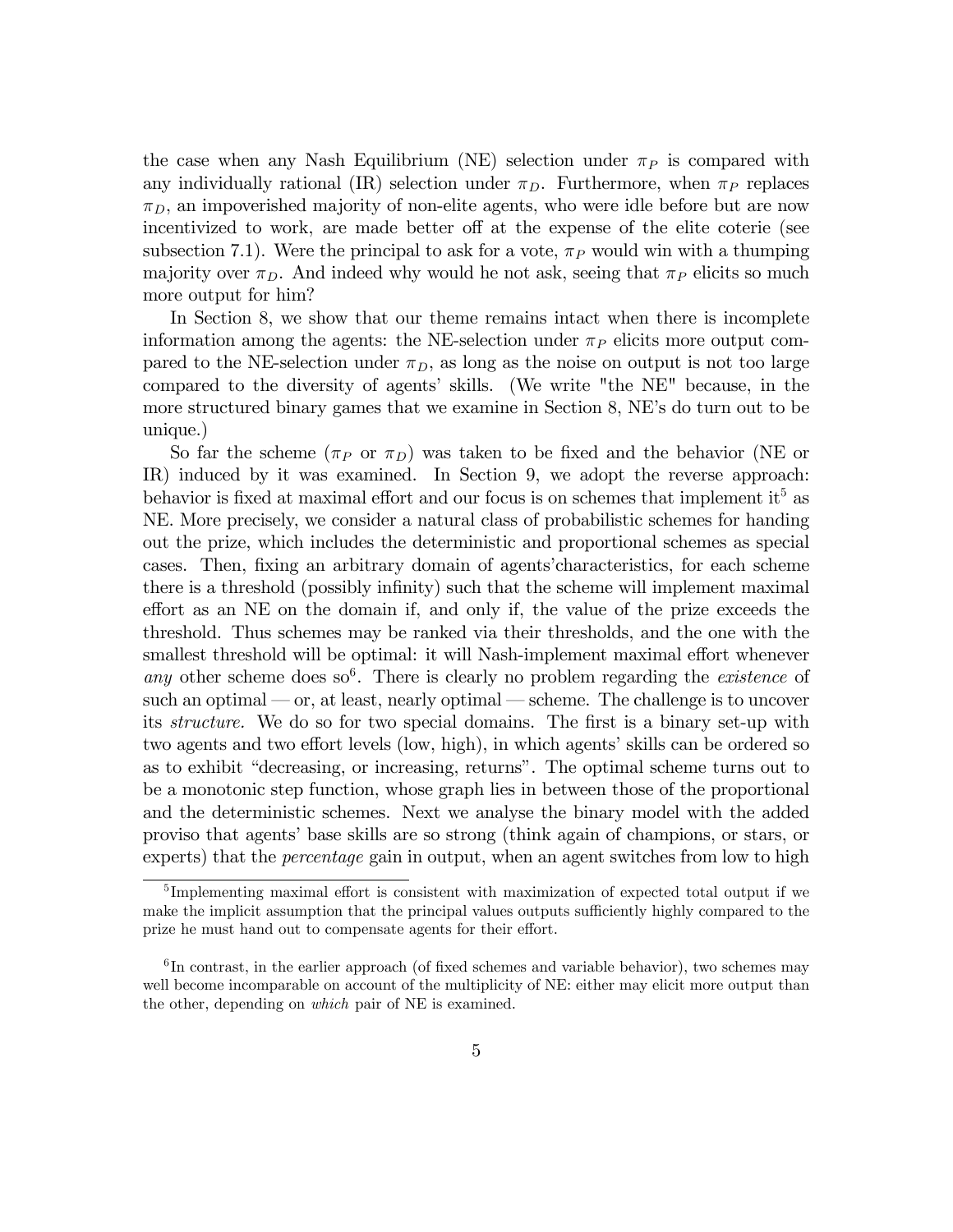effort, is small (even though, on the absolute scale, these gains may be substantial enough to enable meaningful comparisons between the two agents). In this scenario we show that the optimal scheme awards the prize according to the "log of the odds", with odds based upon the proportional scheme. Moreover the optimal scheme does not depend on the distribution of skills of the agents, except insofar as they exhibit decreasing or increasing returns.

Finally let us note that this paper is self-contained but, to round off the perspective, we shall often allude to its expanded version (11), which contains several variants and extensions of the results described here. (A precursor to this paper is  $(10).$ 

Related Literature. There is a literature on lobbying, where agents put up bids of money and are awarded the prize either via the proportional scheme or the deterministic scheme (called often "lottery" or "all-pay auctions", respectively). See, e.g.,  $(29),(20),(15),(27),(28),(3),(4),(8),(9),(25),(16)$  and the references therein. In much of this literature agents are assumed to have complete information about each other, and in all of it there is no issue of "moral hazard", i.e., the bids submitted by the agents are perfectly observable.

The literature on tournaments is vast and does often emphasize moral hazard, i.e., the setting in which observable outputs depend stochastically on unobservable effort ("bids"). However proportional prizes do not seem to have received attention there. For tournaments with a single prize, see  $(22),(19),(24),(26)$ . Subsequent writers have considered multiple prizes whose number and sizes are Öxed prior to the contest, and which are then awarded to the contestants based upon the rank-order of their performance  $((18),(5),(1),(7),(21),(6),(2),(23)).$ 

In both strands of literature the focus is on analyzing Nash Equilibria (NE), which are often unique and susceptible of being described by explicit formulae, given the special structural assumptions of the models.

What is new in our approach is that we compare the proportional and deterministic prizes in the presence of moral hazard. Our setting is sufficiently general so as to neither preclude multiple NE, nor guarantee pure-strategy NE. No assumptions are made on disutility or productivity other than the fact that they are monotonic in effort in the appropriate sense; in particular they are not required to be concave or convex. Nevertheless we are able to show that the worst NE selection under the proportional prize elicits more output than the best NE under the deterministic prize. In fact we show more, since our comparison is based on "Weak Nash Strategies" (see subsection 5.1) and IR strategies, which are looser notions than NE (indeed IR is so mild a reqirement that *any* solution concept would be expected to satisfy it). To the extent that this constrains agents' behavior less, our comparison is that much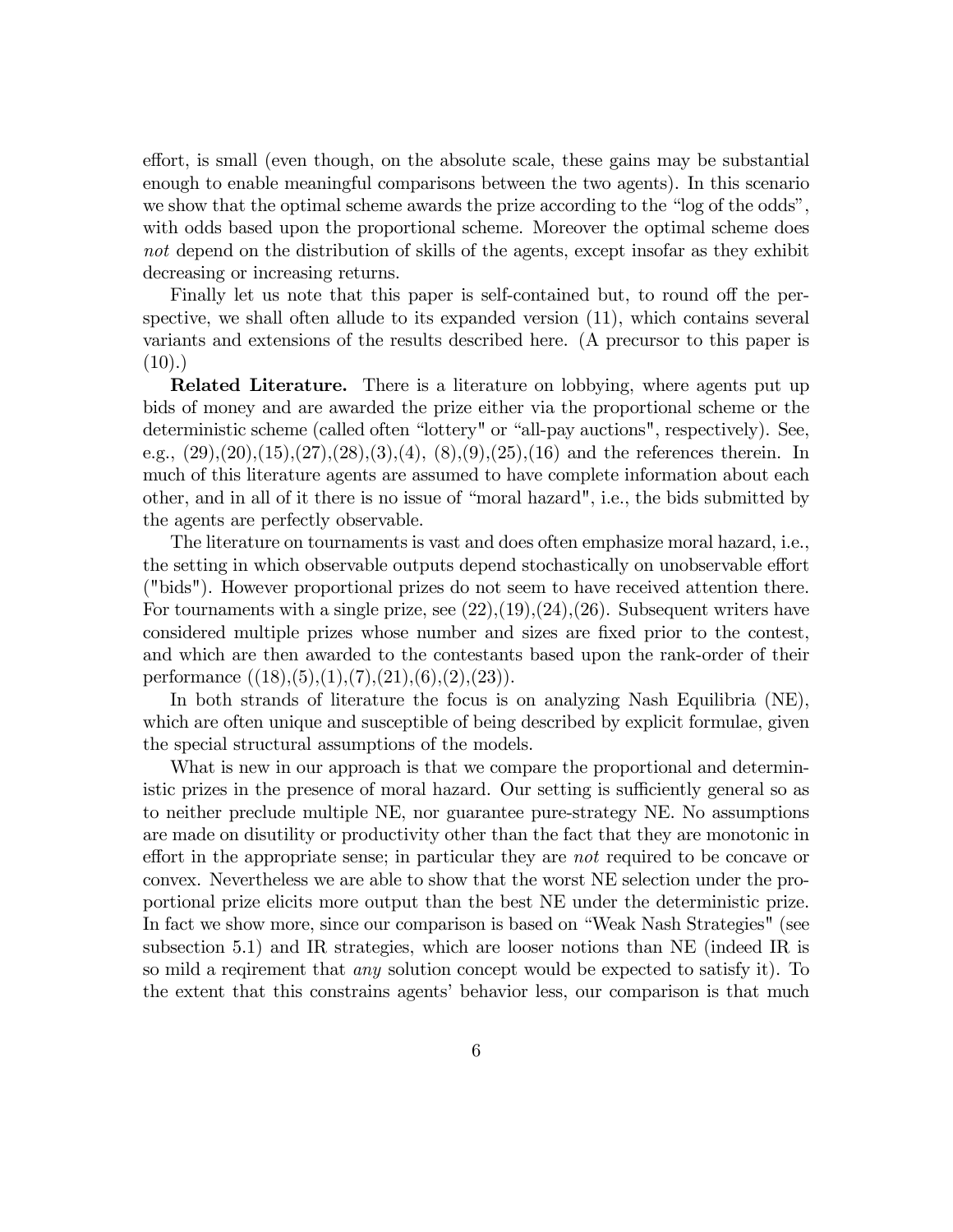stronger (more credible?). Of course, the price we pay for our generality is that we stop at this comparison, and are unable to discern any finer structure in agents' behavior, which would come to the fore were one to confine attention to NE, especially in simple scenarios where they are unique (as happens in some of the structured examples we study here in section 8, or in (11)).

The Numbering System. All definitions, axioms, lemmas, theorems are taken to constitute a *single* series, and enumerated in the order they first appear. Thus the reader will see, starting in the next section, Axiom 1, Axiom 2, Theorem 3, Axiom 4, Lemma 5 etc. Here Lemma 5 does not mean the "Öfth" lemma, but the lemma whose "name" (or "marker") in the series is 5.

# 2 The Model

Each **agent** in our model has access to a finite subset  $E \subset [0, 1]$  of effort levels. We assume  $0 \in E$  and  $1 \in E$ . These represent no effort and maximal effort respectively.

An agent may choose any effort  $x \in E$ . In doing so, he incurs disutility  $\delta(x) \geq 0$ and produces stochastic output given by a non-negative random variable  $\tau(x)$  with finite mean  $\mu(x)$ . (We allow for the possibility that the range of  $\tau(x)$  is discrete, even finite.) Effort 0 incurs disutility  $\delta(0) = 0$  and produces output  $\tau(0) = 0$  with certainty: it is just a proxy for "not participating" in the game.

Agents are driven to work by the lure of an indivisible prize, which is handed out to them by a prinicpal. If an agent places valuation  $v > 0$  on the prize, and is awarded it with probability  $p$ , this yields him expected utility  $pv$ . (See, however, the subsection 7.2, where it is shown that the tenor of our results remains unchanged for a wider class of utilities.)

The triple  $(\delta, \tau, v)$  characterizes an agent. We make throughout the following monotonicity and boundedness assumptions on the space<sup>7</sup> X of possible **character**istics  $(\delta, \tau, v)$ :

**Axiom 1** Both  $\delta$ ,  $\mu$  are weakly monotonic in x and there exist universal positive

<sup>&</sup>lt;sup>7</sup>This space X is defined after fixing the domain and range of  $\tau$ . It will shortly be taken to be measurable. One can confine attention to random variables  $\tau$  which are characterized by finitely many parameters, so that  $(\delta, \tau, v)$  is a finite-dimensional vector; and then the Euclidean space generates the Borel sets. In this case the space X consists of all  $(\delta, \tau, v)$  that satisfy (1) and (2) of Axiom1 below, along with the aforesaid finiteness restrictions on  $\tau$ . More generally, without such restrictions, the Levy-Prokhorov metric on the random variables  $\tau$  is understood to define the Borel sets.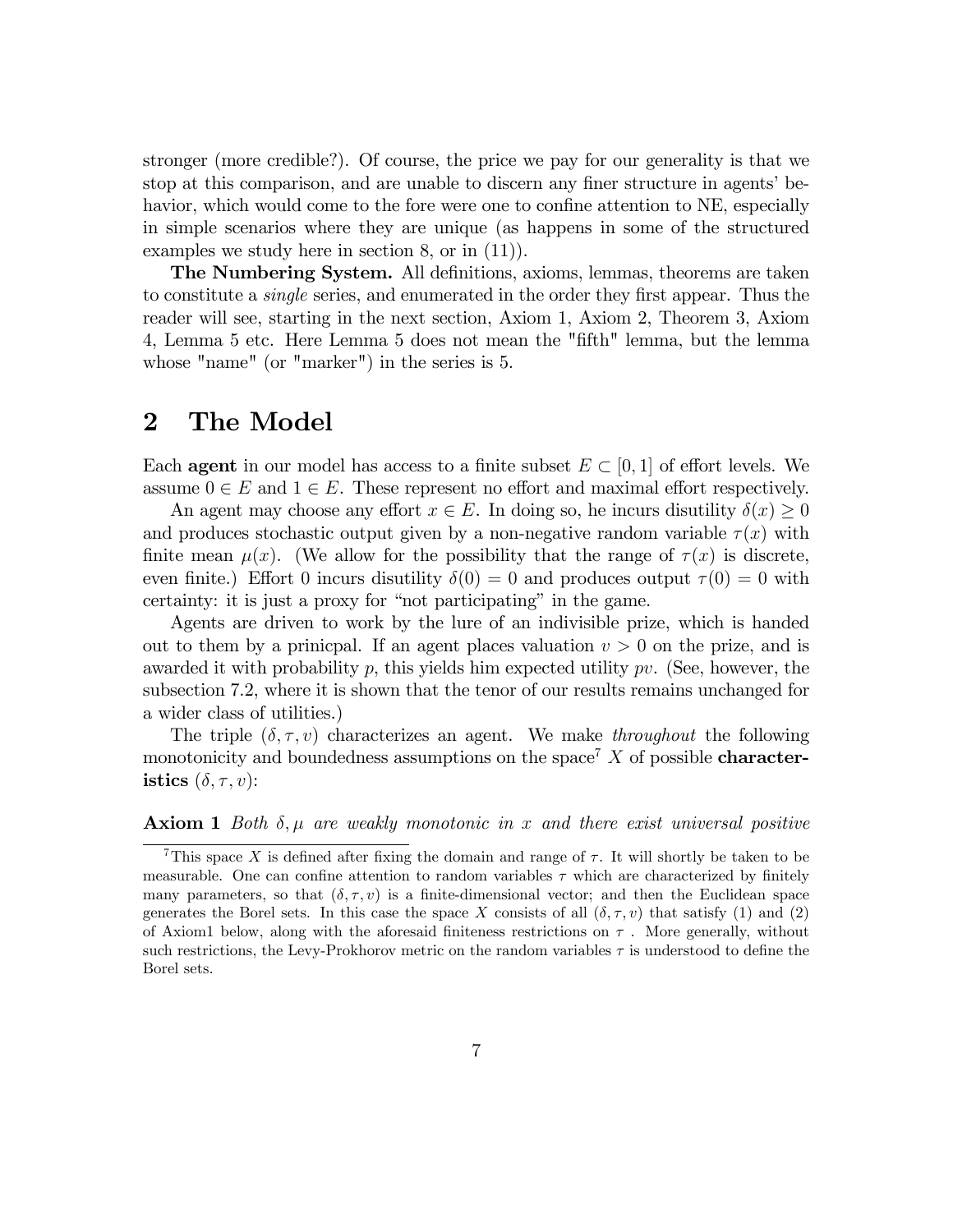constants c, C, d, D such that, for all  $x \in E \setminus \{0\}$ ,

$$
cx < \delta(x) < Cx \tag{1}
$$

and

$$
dx < \mu(x) < Dx \tag{2}
$$

(Note that, on account of weak monotonicity, there is no loss of generality in supposing that all agents have the same set  $E$  of effort levels. The case of an arbitrary allocation of subsets of  $E$  across agents is automatically included, provided that  $0$ and 1 belong to each agent's set.)

Suppose now that we have a finite set N of agents with characteristics  $(\delta^n, \tau^n, v^n)_{n \in N}$ . The **principal** cannot observe these characteristics, or the effort levels  $(e^n)_{n\in\mathbb{N}}$  that the agents might have undertaken; all he can see are the realizations  $t = (t^n)_{n \in N}$  of the random outputs  $(\tau^n(e^n))_{n\in\mathbb{N}}$ . Thus his allocation  $\pi$  of the prize is given by a function  $\mathbf{R}_{+}^{N} \setminus \{0\} \longrightarrow \Delta^{N}$  where  $\Delta^{N}$  is the unit simplex in  $\mathbf{R}_{+}^{N}$ ; the component  $\pi^{n}(t)$ , of the vector  $\pi(t)$ , denotes the probability with which  $n \in N$  is allocated the prize. We further assume that  $\pi^{n}(t) = 0$  for all  $n \in N$  if  $t = 0$ , otherwise agents would be rewarded for not participating in the game.

The principal is risk-neutral and cares only about the expected total output produced by the agents. To this end he can devise different allocation schemes  $\pi$ . A full class  $\Pi$  of such schemes will be considered later in section 9. For the present, we focus on two particular schemes.

The deterministic scheme  $\pi_D$  shares the prize equally among the winners  $W(t) = \{k \in N : t^k = max\{t^n : n \in N\}\},\$ i.e.,  $\pi_D^n(t) = 1/|W(t)|$  if  $n \in W(t)$  and  $t \neq 0$ ; and is 0 if  $t = 0$ .

(Note that  $\pi_D$  is deterministic only in the outputs, not necessarily in the effort levels.)

The **proportional scheme**  $\pi_P$  awards the prize to each agent in proportion to his output, i.e.,  $\pi_P^n(t) = t^n/(\sum_{k \in N} t^k)$  if  $t \neq 0$ ; and is 0 if  $t = 0$ .

# 3 The Strategic Game of Complete Information

As was said, the principal does not know agents' characteristics, nor even the distribution of their characteristics. He wishes to compare  $\pi_D$  versus  $\pi_P$  over a *large* class of distributions. As for the agents, we at first take them to be well informed. We suppose that, in addition to knowing  $\pi = \pi_D$  or  $\pi_P$ , the agents also know each others' characteristics  $(\delta^n, \tau^n, v^n)_{n \in \mathbb{N}}$ . This seems to be a tenable hypothesis if agents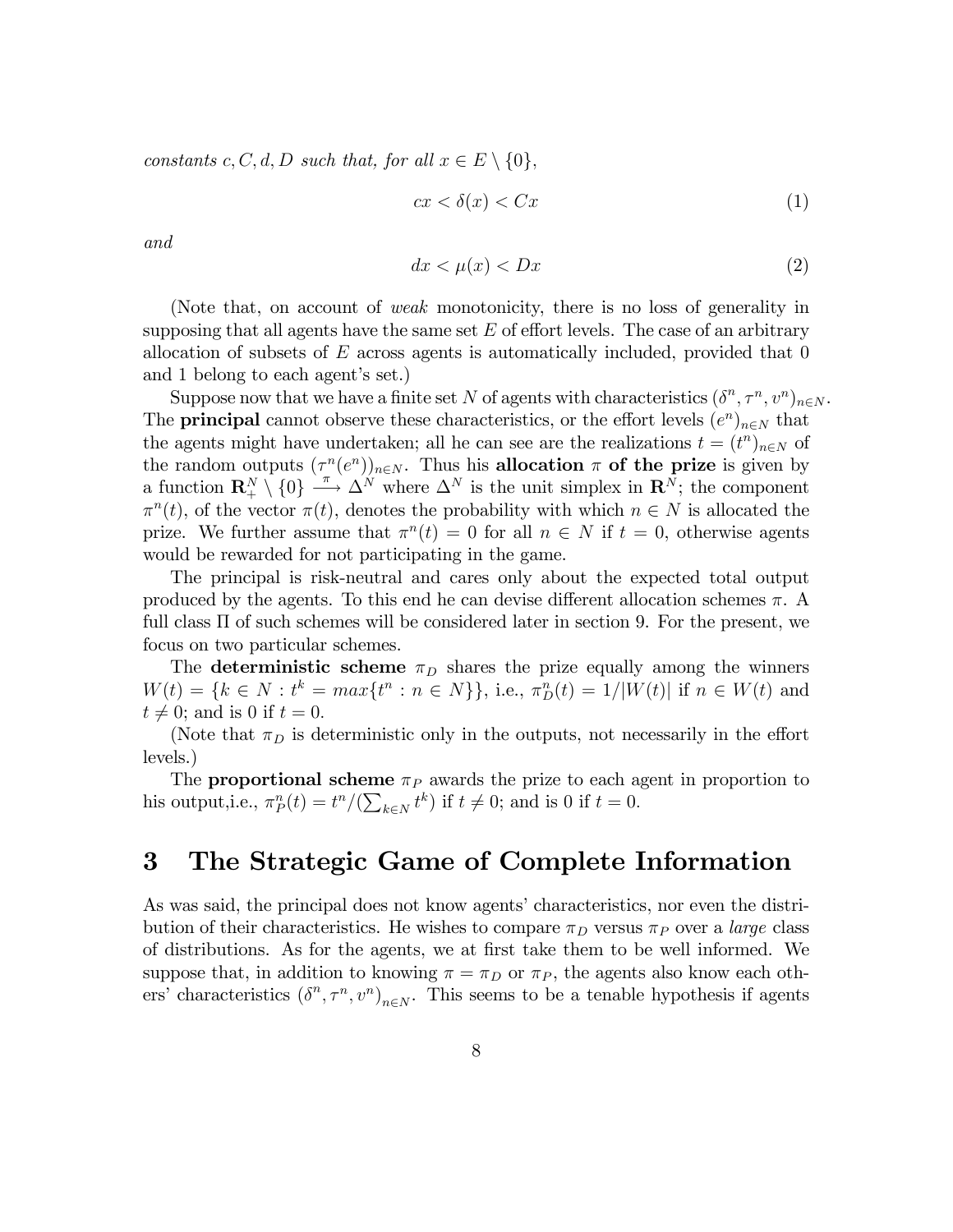compete in close proximity with one another. (In Section 8 we consider the case when an agent knows his own characteristics but is unsure about those of his rivals.)

Given  $(\delta^n, \tau^n, v^n)_{n \in N}$ , a strategic game is induced among the agents by the principal's choice of an allocation scheme  $\pi$ . The set of pure strategies of each agent  $n \in N$  is E. Any N-tuple of pure strategies  $e = (e^n)_{n \in N}$  gives rise to a random vector  $\tilde{t} = \tilde{t}(e) = (\tau^n(e^n))_{n \in \mathbb{N}}$  of outputs. The expected value  $p^k$  of  $\pi^k(\tilde{t})$  represents the probability of k winning the prize and we define k's payoff to be  $F^k(e) = p^k v^k - \delta^k(e^k)$ .

Denote by  $\Gamma$  the mixed extension of this game; and by  $\Sigma^k$  the set of (mixed) strategies of k in  $\Gamma$ , i.e.  $\Sigma^k$  is just the set of probability distributions on E. (Without confusion,  $F^k(\sigma)$  will continue to denote k's payoff, when the mixed strategy N-tuple  $\sigma \equiv (\sigma^n)_{n \in N} \in \prod_{n \in N} \Sigma^n \equiv \Sigma$  is played in  $\Gamma$ .) For any  $\sigma \in \Sigma$ , denote

$$
\sigma^{-n} \equiv (\sigma^k)_{k \in N \setminus \{n\}} \in \Sigma^{-n} \equiv \prod_{k \in N \setminus \{n\}} \Sigma^k.
$$

Recall that the choice  $\sigma \in \Sigma$  is called **individually rational** (IR) in  $\Gamma$  if

$$
F^{n}(\sigma) \ge \max_{u \in \Sigma^{n}} \min_{w \in \Sigma^{-n}} F^{n}(u, w)
$$

for all  $n \in N$ ; and is called a **Nash Equilibrium** (NE) of  $\Gamma$  if

$$
F^{n}(\sigma) = \max_{u \in \Sigma^{n}} F^{n}(u, \sigma^{-n})
$$

for all  $n \in N$ . Denote by  $IR(\Gamma)$ ,  $NE(\Gamma)$  the set of all strategies that are IR, NE in the game  $\Gamma$ , and note  $NE(\Gamma) \subset IR(\Gamma)$ .

## 4 Spaces of Games

Suppose characteristics  $\chi \equiv (\delta^n, \tau^n, v^n)_{n \in \mathbb{N}}$  are picked from  $X \times \cdots \times X \equiv \mathbf{X}$ according to some probability distribution  $\xi$  on **X**. (Throughout, as was said, we assume that the underlying set X satisfies Axiom 1; and that X is a Borel space as explained in footnote 4, so that  $\xi$  is a measure on the Borel sets of **X**, using the product topology from X.) Fix an allocation scheme  $\pi$ . Then any  $\chi \in X$  induces a mixedstrategy game among the agents (as discussed in section 3), which we shall denote  $\Gamma_{\pi}(\chi)$ . We wish to extend our solution concepts to the space of games specified by  $\xi$ . Our focus will be on what happens for *almost all*  $\chi$  according to  $\xi$ , denoted a.a. $\chi(\xi)$ , i.e., for all  $\chi$  except perhaps for those in a set of  $\xi$ -measure zero.

Let  $f: \mathbf{X} \to \Sigma$  be a measurable function. For each  $\chi \in \mathbf{X}$ , note that  $f(\chi)$  is an N-tuple of mixed strategies. Denoting  $f(\chi) \equiv (\sigma^n)_{n \in N}$ , the total output at  $\chi$  is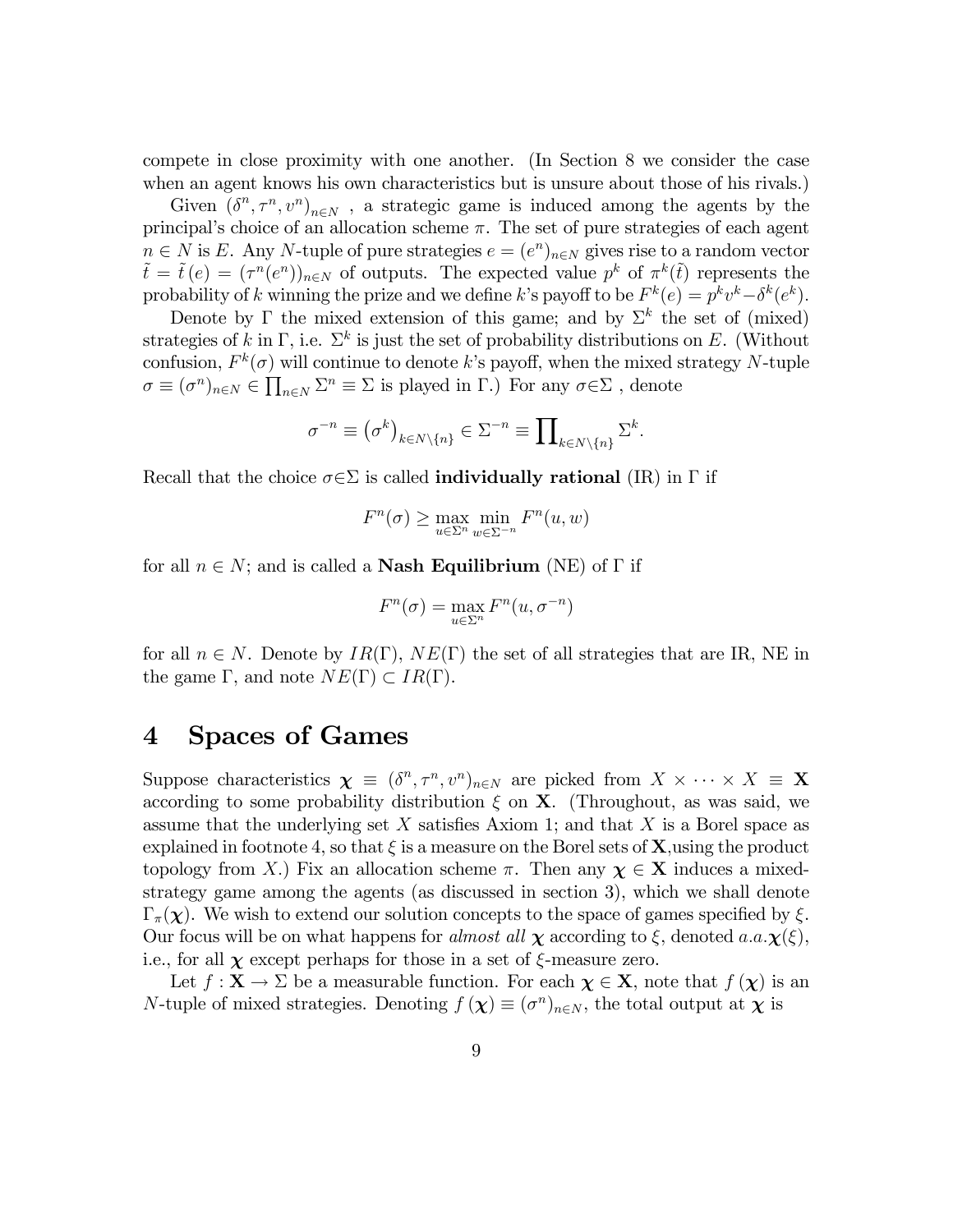$$
T(f, \chi) \equiv \sum_{n \in N} \sum_{x \in E} \sigma^n(x) \mu^n(x). \tag{3}
$$

and integrating over  $X$  according to  $\xi$ , the expected total output is

$$
T(f) \equiv \int_{\mathbf{X}} T(f, \mathbf{\chi}) d\xi(\mathbf{\chi})
$$
 (4)

Given a prize scheme  $\pi$  we will say that  $f : \mathbf{X} \to \Sigma$  is an  $\xi$ -NE selection under  $\pi$ if f is measurable and if  $f(\chi)$  is a Nash Equilibrium of the game  $\Gamma_{\pi}(\chi)$  for  $a.a.\chi(\xi)$ . The notion of a  $\xi$ -IR selection under  $\pi$  is defined similarly.

# 5 Proportional Prize: Expected Total Output from Nash Equilibria

It is clear a priori that, for any  $\chi \in X$  and any scheme  $\pi$ , the total expected output in  $\Gamma_{\pi}(\chi)$ , at any  $\sigma \in \Sigma$ , cannot exceed  $|N|D$  since no agent produces more than D when he chooses maximal effort 1 (see Axiom 1). Also<sup>8</sup>, supposing  $v^n = v$  for all  $n \in N$ , the total expected disutility incurred by the agents at any individually rational strategy selection cannot exceed  $v$ , otherwise some agent is incurring negative utility and would be better off not participating in the game. But then expected total output (see, again, Axiom 1) is at most  $Dv/c$ . Thus, the most this total can be is "of the order of  $\min(v, |N|)$ , since D and c are constants of our model.

This is the flavor of our estimate in Theorem 3 below, showing that the proportional prize elicits a "decent quantum" of output from the agents. However the theorem requires an additional assumption, which we now describe.

For  $\boldsymbol{\chi} = (\delta^n, \tau^n, v^n)_{n \in N}$  denote  $\underline{v}(\boldsymbol{\chi}) = \min\{v^n : n \in N\}$  and define  $\underline{v}$  to be the essential infimum of  $v(\chi)$  with respect to  $\xi$ .

#### **Axiom 2** (Minimum valuation)  $v > DC/d$

This basically says that, for any two individuals picked from the population, if both work at maximal effort and are awarded the prize proportionately, then neither will have incentive to unilaterally quit the game  $\sim$  each values the prize sufficiently

<sup>&</sup>lt;sup>8</sup>Given  $\chi = (\delta^n, \tau^n, v^n)_{n \in \mathbb{N}}$ , and a vector  $\alpha \equiv (\alpha^n)_{n \in \mathbb{N}} >> 0$  of positive scalars, let  $\chi(\alpha) \equiv$  $(\alpha^n \delta^n, \tau^n, \alpha^n v^n)$ . Then the games  $\Gamma_\pi(\chi)$  and  $\Gamma_\pi(\chi(\alpha))$  are "strategically equivalent" and all our solution concepts remain the same for them. So w.l.o.g., scaling utilities appropriately, one could imagine  $v^n = v$  for all  $n \in N$ .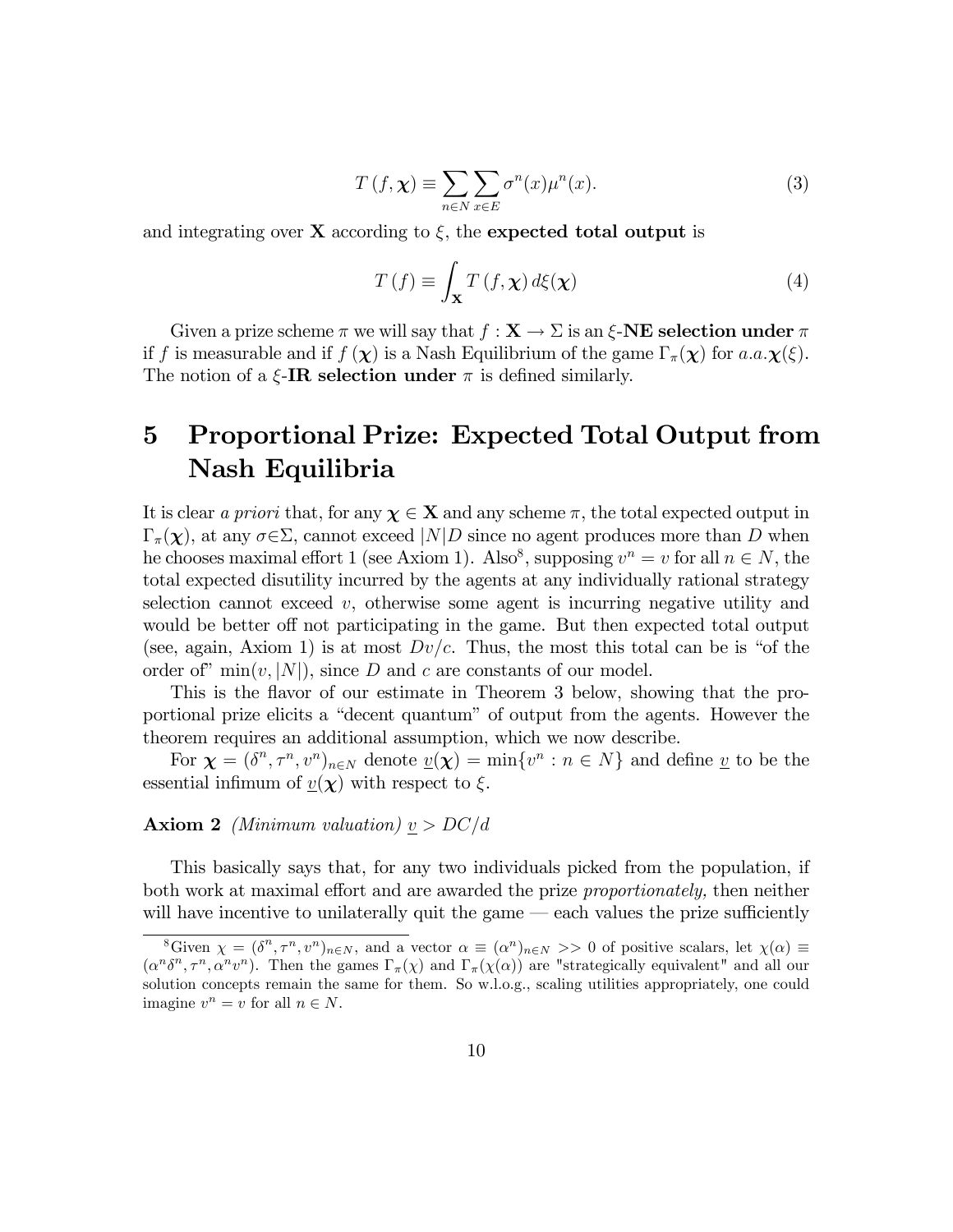highly to want to stay in. Indeed, by Axiom 1 the most disadvantaged such individual produces d, incurs disutility C, and values the prize at  $\bar{v}$  (while his rival produces D). Thus his reward is  $vd/(d + D)$  which must exceed C.Our Axiom 2 is somewhat milder.

We now show that Nash Equilibria (NE) elicit a decent quantum of output under the proportional prize.

**Theorem 3** Suppose Axioms 1 and 2 hold. Denote  $e_{\min} \equiv \min\{x : x \in E \setminus \{0\}\}.$ Let f be a  $\xi$ -NE selection under  $\pi_P$ . Write  $a \equiv |N|de_{min}$  and  $b \equiv (d\underline{v}/C) - D$ , and let  $H \equiv 2ab/(a + b)$  denote their harmonic mean. Then

$$
T(f) \ge H/2
$$

where  $T(f)$  is the expected total output as in  $(4)$ .

(The proof is in the Appendix.)

## 5.1 Some extensions of Theorem 3

The presence of " $e_{\min}$ " is a dampener on our lower bound, but unavoidable given our extremely weak assumptions. Indeed there is nothing to preclude the scenario that every agent incurs sharply rising disutility of effort as he advances above  $e_{min}$ , while his output hardly goes up; and then the best one can hope for is to inspire everyone to work at emin: Were we to strengthen our assumption on productivity, requiring output to go up in significant chunks as we go up the effort ladder from  $e_{\min}$  to 1, sharper estimates could be reached by the methods of this paper. (We leave this to the reader). Incidentally notice that, in the special case of binary effort levels, i.e.,  $E = \{0, 1\}$ , we automatically have  $e_{min} = 1$  in Theorem 1 above, producing a sharp bound without further ado.

With this strengthened assumption, it can further be shown (see (11)) that under the proportional prize, there are increasing thresholds such that, as the valuation of the prize exceeds these thresholds, maximal effort successively becomes NE, unique NE, and "strictly dominant strategy upto error  $\epsilon$ " (i.e., maximal effort is the best reply of every agent provided his rivals' aggregate output is at least  $\epsilon$  — the threshold obviously needing to be raised as  $\epsilon$  is lowered.) In this sense, the proportional scheme permits more certainty (predictability) about agents' behavior at the cost of enhancing the prize This is not a feature of the deterministic prize.

Finally, we note that Theorem 1 remains valid if we replace NE by WNS ("Weak") Nash Strategies"). WNS are defined just like NE, but with unilateral deviations of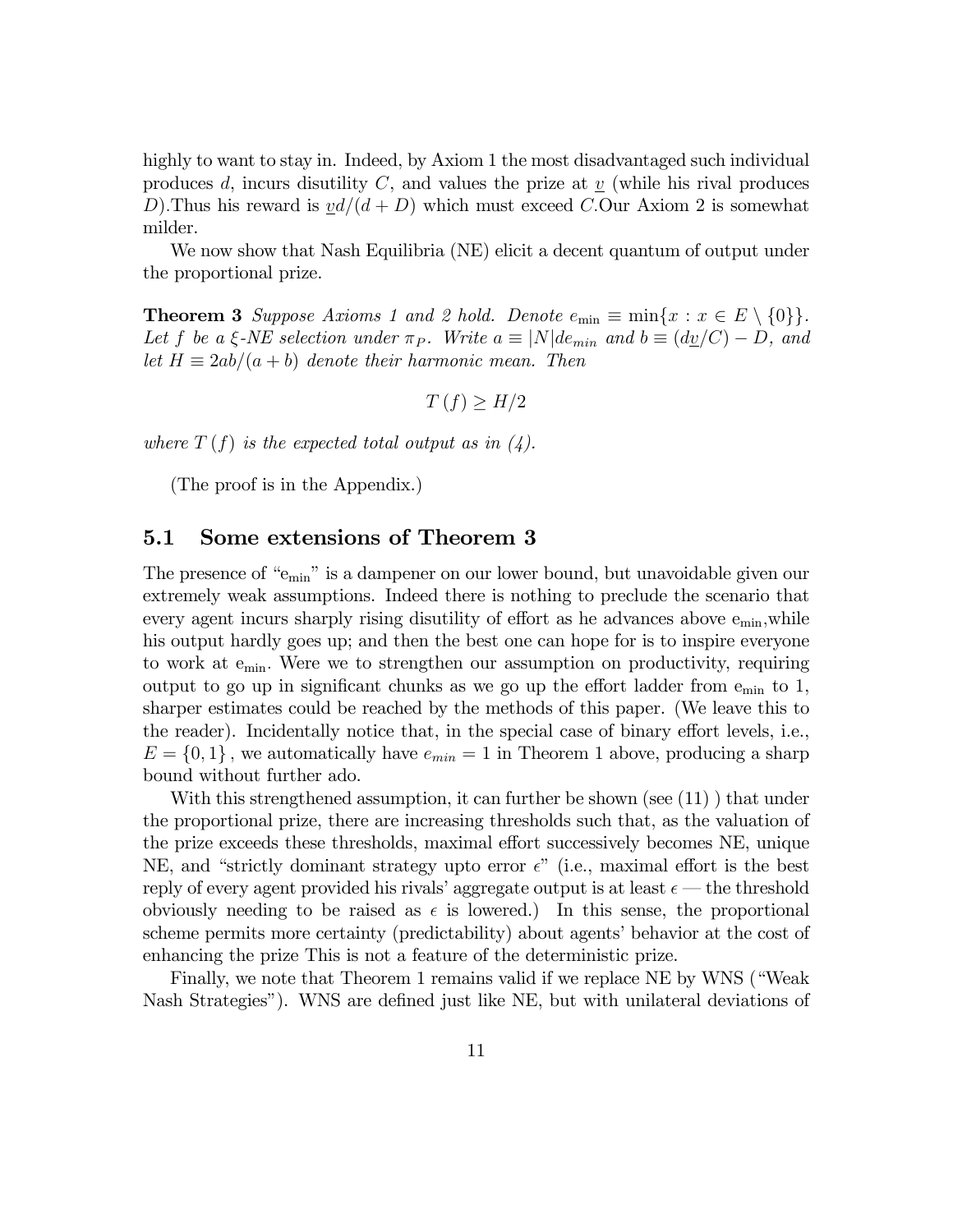an agent restricted to shifting probabilities, albeit in whatever manner he desires, from his current strategy onto maximal effort. (Thus, in particular, the choice of maximal effort level 1 by each agent constitutes a WNS.) Since NE are clearly a subset of WNS, this generalizes Theorem 1. (For details, see again (11).)

# 6 Deterministic Prize: Expected Output from Individually Rational Strategies

Lemma 5 below provides the crucial insight as to why the deterministic prize  $\pi_D$ elicits limited output. Indeed it shows that only the most productive agent, along with those who stand a chance of beating him, set the bound on the output at any individually rational strategy-tuple.

Fix  $\boldsymbol{\chi} = (\delta^n, \tau^n, v^n)_{n \in N}$ . Denote by h an agent (the "hero") who has maximal mean output under effort level 1, i.e., for all  $n \in N$ , we have  $\mu^{h}(1) \geq \mu^{n}(1)$  (where, recall again,  $\mu^{n}(x)$  is the mean of  $\tau^{n}(x)$ ). Define  $K(\chi)$  to be the set of "elite agents" whose outputs at effort 1 have a positive probability of exceeding that of h, i.e.,

$$
K(\chi) = \{ n \in N : Pr[\tau^n(1) \ge \tau^h(1)] > 0 \}
$$

We shall show that the output under deterministic prize is commensurate with  $|K(\chi)|$ . First we need

#### Axiom 4

- 1. (Bounded relative valuations) There exists a universal constant B such that for  $a.a.\chi(\xi)$ , if  $\chi = (\delta^n, \tau^n, v^n)_{n \in N}$ , then  $v^n/v^k < B$  for all  $n, k \in N$ ;
- 2. (Stochastic dominance) If  $x > y$  in E then  $\tau^n(x) \succeq \tau^n(y)$ , where " $\succeq$ " denotes first order stochastic dominance<sup>9</sup>.

**Lemma 5** Suppose Axioms 1 and 4 hold. Let f be a  $\xi$ -IR-selection under  $\pi_D$ ; then for a.a. $\chi(\xi)$ 

$$
T(f, \chi) \le 2|K(\chi)|B^2CD/c
$$

(The proof is in the Appendix.).

<sup>9</sup>Recall:  $\tau^n(\tilde{e}) \succeq \tau^n(e)$  if  $\text{Prob}\{\tau^n(\tilde{e}) \geq z\} \geq \text{Prob}\{\tau^n(e) \geq z\}$  for all  $z \in \text{Range } \tau^n(\tilde{e}) \cup \text{Range } \tau^n(z)$  $\tau^n(e)$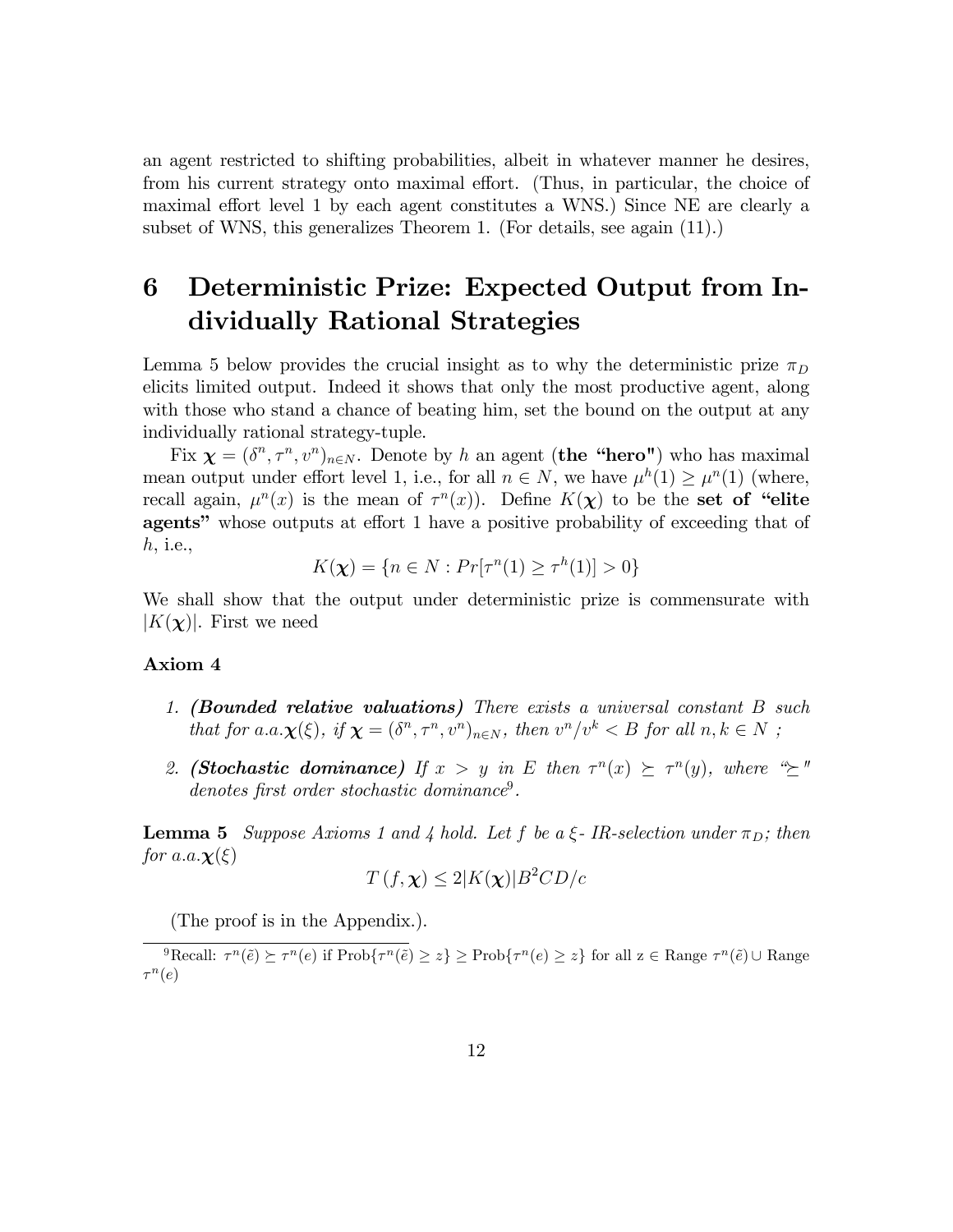#### 6.1 Estimation of the Average Size of the Elite Set  $|K(\chi)|$

A natural scenario is that agents' characteristics are not correlated to be similar but are sufficiently "diverse" (e.g., drawn i.i.d. from a large set). We shall, in fact, require this diversity only on their productivities  $(\tau^{n}(1))_{n\in N}$  under maximal effort. This is embodied in Axiom 7 below. First, a definition:

**Definition 6** (*Normalized Density*). Let Z be a random variable taking values in the n-cube  $C_{N} = [d, D]^{N}$ . Let  $\lambda$  denote the standard Lebesgue measure on  $C_{N}$ scaled by  $(D - d)^{-|N|}$ . (so that  $\lambda(C_{|N|}) = 1$ ). We say that Z has normalized density function  $\rho$  if  $\rho$  is Borel-measurable, nonnegative and  $Pr(Z \in A) = \int_A \rho(x) d\lambda(x)$ for all Borel sets  $A \text{ }\subset C_{|N|}$ ; and we define the upper bound of  $\rho$  to be the essential supremum of  $\rho$  on  $C_{|N|}$ .

We are ready to state

#### Axiom 7 (Diversity of Skills)

- 1. There exists  $\epsilon > 0$  such that, for  $a.a.\chi(\xi)$ , if  $\chi = (\delta^n, \tau^n, v^n)_{n \in \mathbb{N}}$ , then for all  $n \in N$ : support  $\tau^n(1) \subset [\mu^n(1) - \epsilon, \mu^n(1) + \epsilon]$
- 2. As we vary  $\chi$  on X according to  $\xi$ , the marginal distribution of the random variable<sup>10</sup>  $(\mu^n(1))_{n\in\mathbb{N}}$  has a normalized density function with finite upper bound  $\beta$ .

Condition 2 of this assumption rules out the possibility that  $(\mu^n(1))_{n\in\mathbb{N}}$  is concentrated on the "diagonal"  $\{(z,...,z)\in C_{|N|}: d\leq z \leq D\}$  of the cube  $C_{|N|}$ . As the random variables  $\mu^1(1), ..., \mu^N(1)$  go from being iid, with uniform density on  $[d, D]$ , to being concentrated on smaller and smaller neighbourhoods of the diagonal,  $\beta$  rises from 1 to  $\infty$ . In this scenario  $\beta$  is a measure of how likely it is that the agents are similar. We should expect a threshold  $\beta^*$  such that  $\pi_P$  outperforms  $\pi_D$  if  $\beta < \beta^*$ , and  $\pi_D$  outperforms  $\pi_P$  if  $\beta > \beta^*$ . This is not to say that high  $\beta$  is necessarily bad for  $\pi_P$ . Indeed if  $\beta$  were high in regions of  $C_{|N|}$  where agents are *disparate* (e.g.,towards the northwest or southeast corners of the square, when  $|N|=2$ ), this would only accentuate the superiority of  $\pi_P$  over  $\pi_D$ . We do not follow this general line of inquiry here , wherein  $\beta$  would be allowed to become unbounded in selective regions of  $C_{|N|}$ , and bound only where agents are similar. Instead we consider the restricted scenario

<sup>&</sup>lt;sup>10</sup>Recall that  $(\mu^n(1))_{n \in N} \in C_{|N|}$  by (2).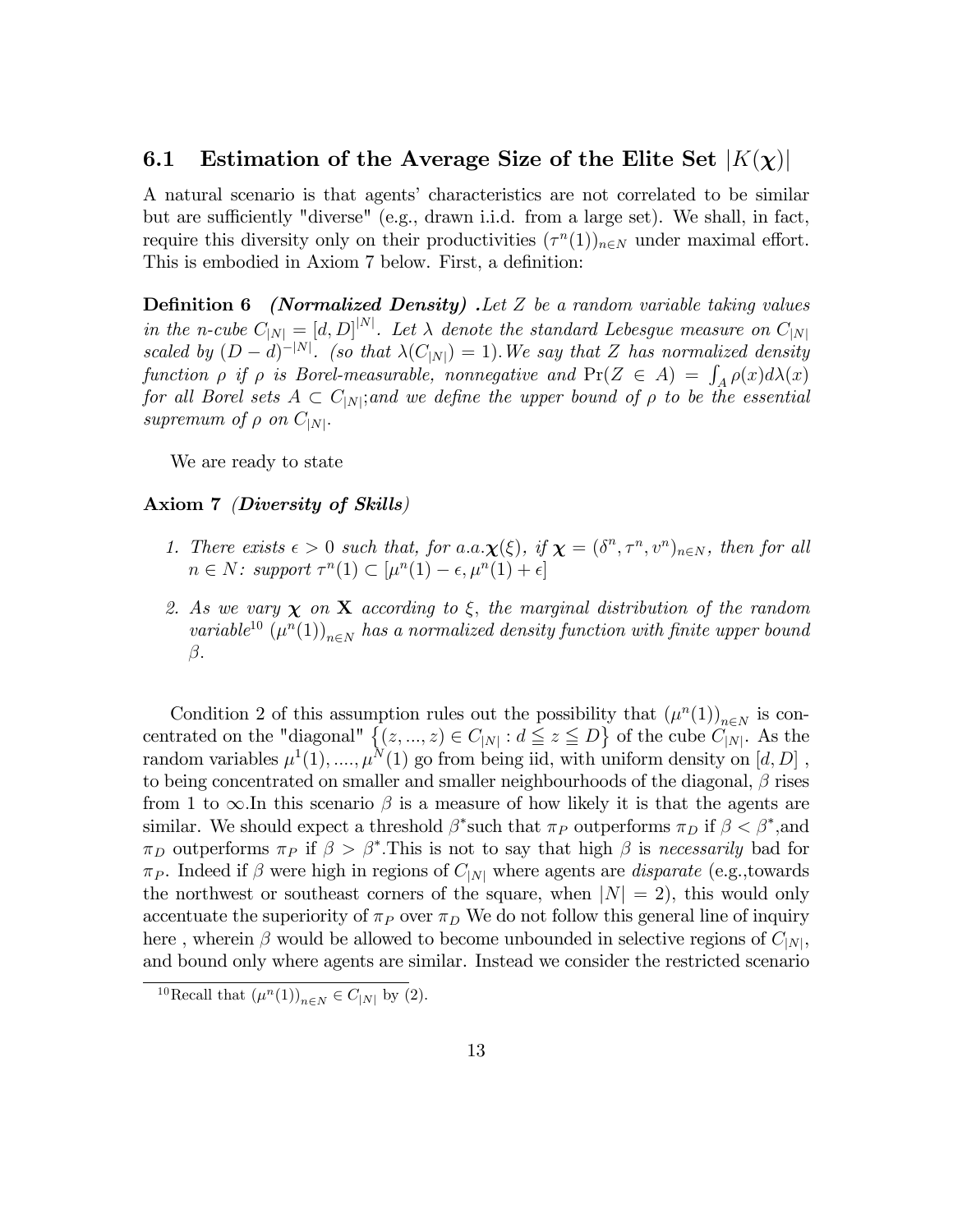where  $\beta$  is universally bounded on  $C_{|N|}$ , thereby only preventing agents from being similar (or dissimilar!) with high probability.

Returning to the iid case, we can think of  $\epsilon$  as the size of the random noise on output, and then the "diversity" of agents' productive skills is reflected for us in how small the term  $\beta \epsilon = \epsilon/(D - d)^{|N|}$  is. (Diversity in skills is dampened by the noise  $\epsilon$ . Indeed suppose noise  $\epsilon$  is symmetric across the two agents and let  $\epsilon$  grow, keeping skills fixed. The two agents will become increasingly similar since their output will depend essentially on the identical noise term and their skills will count for little when  $\epsilon$  is sufficiently large). Lemma 1 below shows that the average size of the elite set, is no more than  $1 + \beta |N|\epsilon$  in the general setting of Axiom 7.

**Lemma 8** Suppose the distribution  $\xi$  satisfies Axiom 7. Then the expected size, under  $\xi$ , of the elite set  $K(\chi)$  is at most  $1 + \beta |N|\epsilon$ .

(The proof is in the Appendix.)

We are ready to state the main conclusion of this section.

**Theorem 9** Assume Axioms 1,4 and 7 hold. Let f be a  $\xi$ -IR-selection on **X** under  $\pi_D$ . Then

$$
T(f) \le \frac{2B^2CD}{c}(1+\beta|N|\epsilon)
$$

**Proof.** Immediate from Lemmas 5 and 8.  $\blacksquare$ 

## 7 Proportional Versus Deterministic Prizes

Theorems 3 and 9 enable an immediate comparison between the (expected total) outputs elicited by NE, IR strategy selections under  $\pi_P, \pi_D$  respectively. Fix, for example, all the parameters  $c, C, d, D, b, B, v$  of the model and suppose that Axioms 1,2,4,7 hold. There exists a threshold  $\bar{\epsilon}$  such that, if  $\epsilon < \bar{\epsilon}$ , then for large enough N and  $v$ , we have

$$
T(f) > T(g)
$$

for any  $\xi$ -NE-selection f under  $\pi_P$ , and any  $\xi$ -IR-selection g under  $\pi_D$ . This is so because the lower bound on output given by Theorem 3 is independent of the noise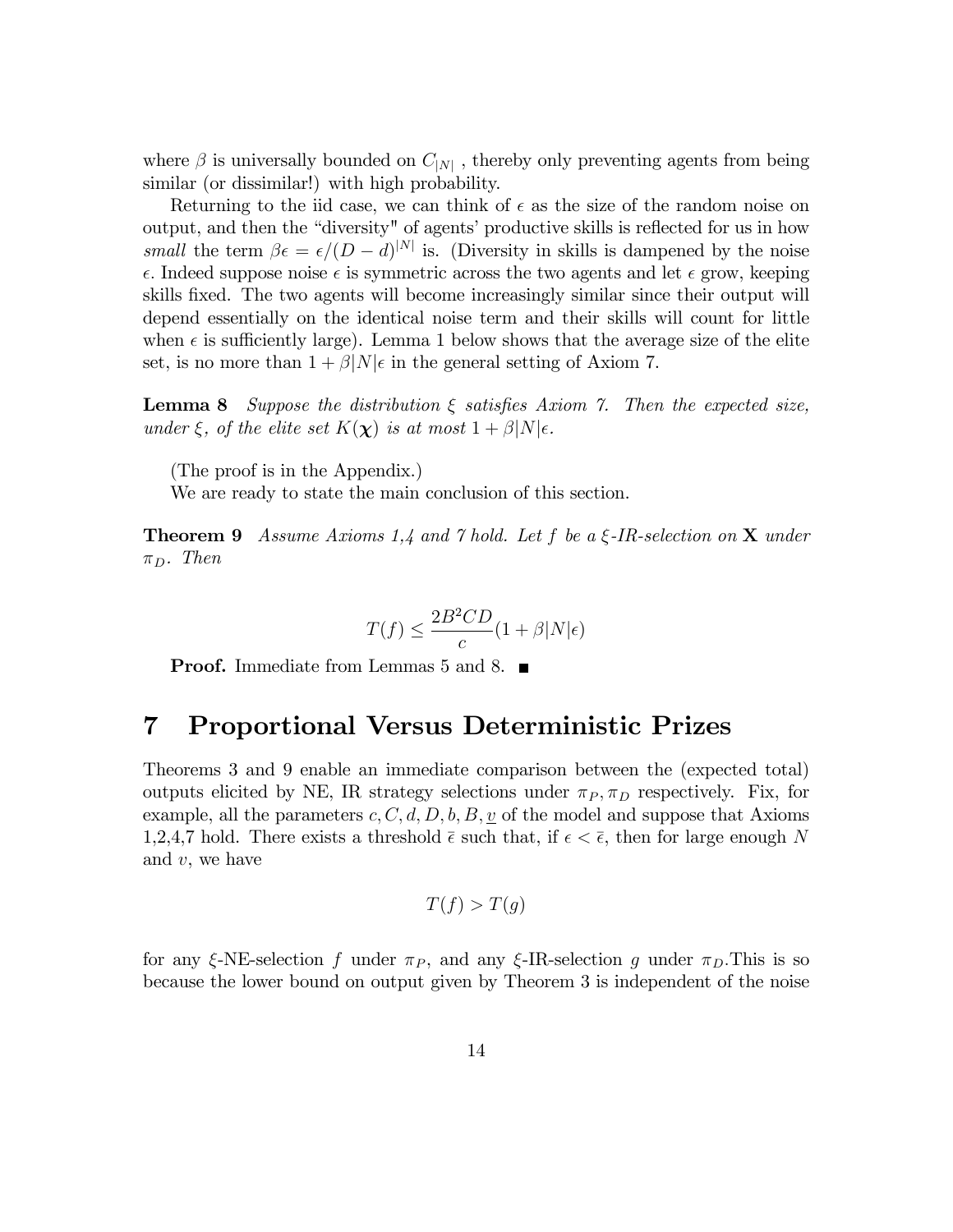$\epsilon$ , and rises with N, v; while the upper bound given by Theorem 9 is independent of N, v and goes to  $2B^2CD/c$  as  $\epsilon$  goes to 0.

To get a better feel, it might help to consider a numerical example. Let  $B =$  $C = c = d = 1, D = 2, |N| = 7, \underline{v} = 30, \epsilon = 0.05.$  Further let the set of effort levels be  $E = \{0, 1\}$  so that  $e_{\min} = 1$ ; and let the agents' skills be picked iid with uniform probability in the interval  $[d, D] = [1, 2]$  so that  $\beta = 1$ . Thus the noise term is only 5% of the skill interval and does not dampen the diversity between the two agents.

By Theorem 3, the output is bounded *below* (noting  $a = 7, b = 28$ ) by 5.6 at any NE-selection under the proportional prize. On the other hand, by Theorem 9, the output is bounded *above* by  $(2B^2CD/c)(1 + \beta|N|\epsilon) = 4(1 + 7(0.05)) = 5.4$  at any IR- selection under the deterministic prize. Thus the proportional prize outperforms the deterministic.

#### 7.1 Welfare

For simplicity we take  $\beta = 1/(D - d)^{|N|}$  in this section and the next section 8.3, i.e., the random variables  $\mu^{n}(1)$  are iid with uniform distribution on [d, D]. When the deterministic prize is used, only the agents in the elite coterie  $K(\chi)$  (whose size is  $1 + [|N|\epsilon/(D - d)^{|N|}]$  on average) get the prize with significant probability under any IR strategy tuple. More precisely, the remaining agents in  $N \setminus K(\chi)$  get the prize with probablity at most  $\underline{v}(\boldsymbol{\chi})B\sum_{k\in K(\boldsymbol{\chi})}\delta^k(1)$  (See the proof of Lemma 5 in the appendix for this estimate.)

If the proportional prize is used then, at any NE, not only does the expected total output go up for the principal as we just saw, but each agent in  $N \setminus K(\chi)$  wins the prize with much greater probability than before (at least  $de_{min}/|N|D \equiv O(1/|N|)$ ) each, provided  $de_{min}\underline{v}(\chi)/|N|D > Ce_{min}$ , i.e., provided  $\underline{v}(\chi) > C|N|D/d$ . Thus, provided the minimum valuation  $v(\mathbf{x})$  of the prize is large enough, all the agents in  $N\backslash K(\chi)$ , who constituted the impoverished majority under the deterministic scheme, suddenly find their prospects brighten when the proportional scheme is introduced and are able to become better off by working hard. The elite coterie  $K(\chi)$ , of course, loses its status : the probabilities of winning the coveted prize drops from  $O(1/|K(\chi)|)$  to  $O(1/|N|)$  for each of its members, though they still must work so as to not lag behind the others. In short, the egalitarian distribution engendered by the proportional prize inspires all agents to work hard and considerably raises total output.

The principal and the impoverished majority  $N\backslash K(\chi)$  should both applaud when  $\pi_P$  replaces  $\pi_D$ ; indeed, the principal can count on the unconditional support of the majority when he institutes  $\pi_P$  instead of  $\pi_D$ , and need only worry about having to brook the displeasure of the tiny elite coterie  $K(\chi)$ .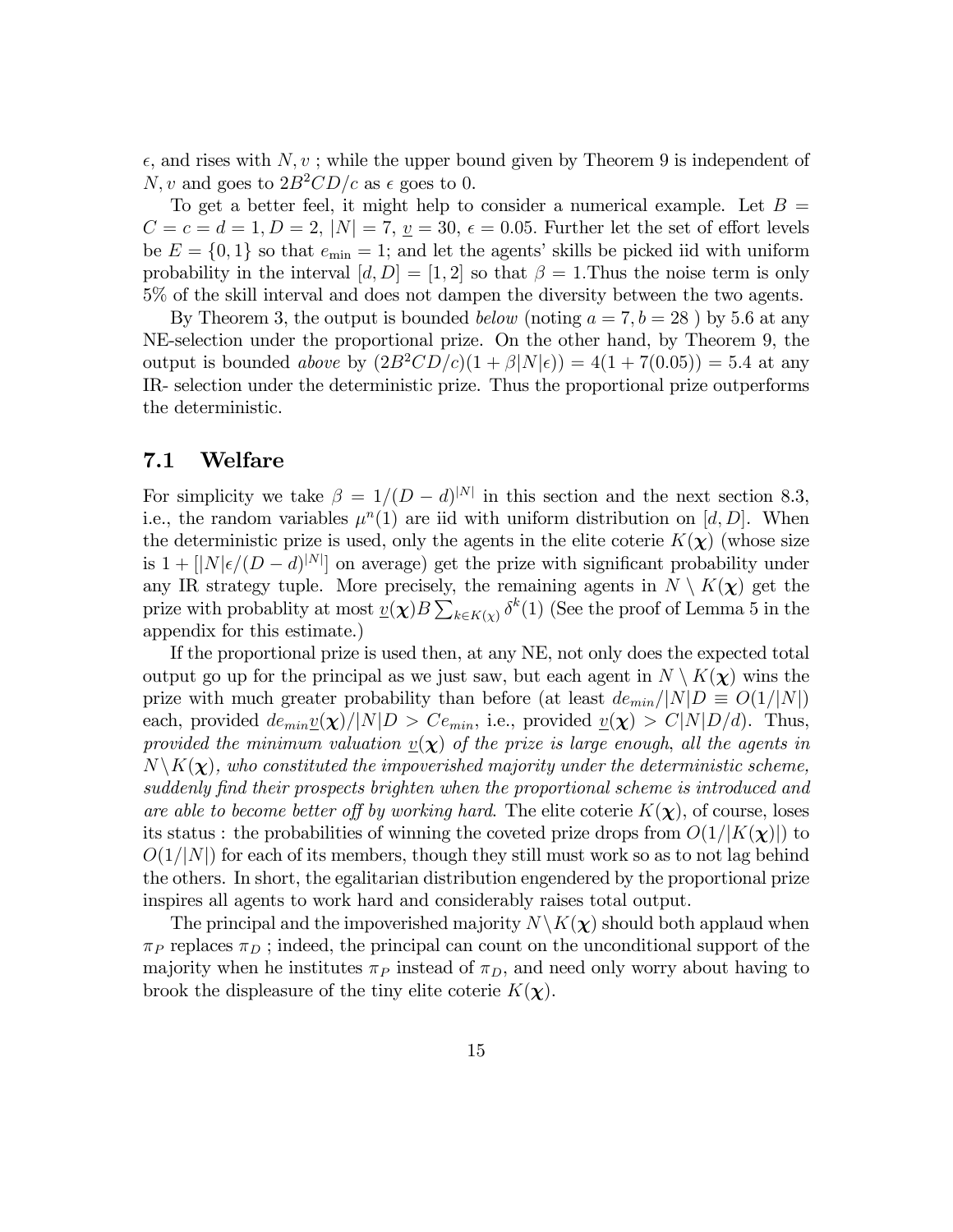#### 7.2 Bounded Deviation.

Suppose that, when an agent produces a fraction  $x$  of total output, he wins the prize with probability  $h(x)$ , with  $h(0) = 0$  and  $h(1) = 1$ ; and that h is of bounded deviation from the linear function  $\pi_D$ , i.e.,  $m(x - y) < h(x) - h(y) < M(x - y)$ , for  $y < x$  and positive constants  $m, M$ . Then a careful rereading of the proofs reveal that the estimates of Theorems 1 and 2 survive, though in slightly weakened form: lower bounds need to be diminished by a factor of  $m/M$  and upper bounds to be raised by a factor of  $M/m$ . In the same vein, an agent's utility from winning the prize with probability p could be  $f(p)$  instead of the standard expected value  $pf(1).$  If f is of bounded deviation from the linear expectation  $pf(1)$ , we can accomodate f just like h. Finally the quantification of output can be altered without disrupting our results, so long as the alteration is of bounded deviation.

### 7.3 Multiple Prizes.

One might wonder what happens when  $l \leq |N|$  apriori fixed deterministic prizes are used instead of a single prize. When  $|N|=2$  it is evident that using two prizes is wasteful since the loser will always get the second prize for free. In general, if  $l \ll |N|$ , then again the proportional prize will perform better. The reason is as follows. Assume everyone works hard. Define  $l$  "heroes" by the top  $l$  mean outputs (as in section 7); and then define the coterie K to consist of those agents whose outputs have a positive probability of overtaking the weakest hero. Arguing as in the proof of Lemma 5, the maximal effort in  $K$  will effectively bound the total IR output, regardless of the values of the l prizes. Also, as in the previous section, the expected size of K will be small. Thus the proportional prize will outperform  $l$ deterministic prizes when  $l \ll |N|$ . We leave the case of general l for future work.

### 7.4 Interdependent Production

The discerning reader will notice that our analysis remains valid even if the random output produced by an agent is influenced by the effort (possibly factored through output) of the others.Various assumptions will need to be recast (somewhat cumbersomely) but the same method of proof applies. We skip the details

### 7.5 More General Elite.

In our definition of the elite set, we need not rule out the possibility that the weakest agent can match the hero with small probability. This was done for ease of exposition.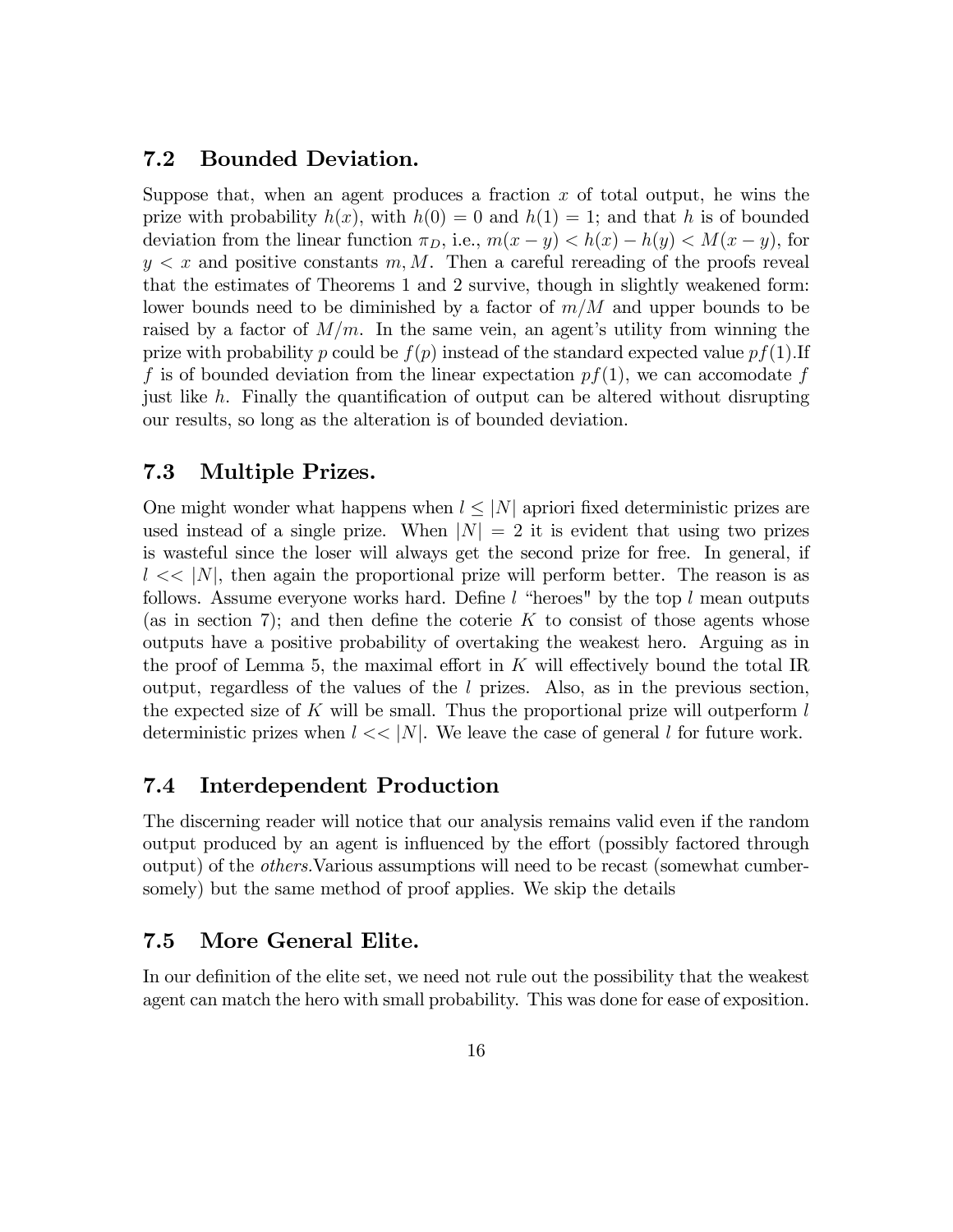More generally say that  $K(\chi)$  is an " $(1 - \epsilon)$  - elite" set if the probability of any agent in  $N \setminus K(\chi)$  producing output equalling or exceeding the hero's, is at most  $\epsilon$ . (This probability is to be of course considered under the scenario that the agent and the hero are both at effort level 1; and, in the case of interdependent production, that everyone in  $K(\chi)$  is also at effort level 1.) Then the Lemma 5 holds, replacing c by  $c/(1 - \epsilon)$  in the upper bound and so Theorem 9, and hence also the comparison being carried out in this section, holds with the same amendment.

# 8 The Strategic Game of Incomplete Information

Our main theme, namely that  $\pi_P$  is better for the principal than  $\pi_D$  when agents' characteristics are sufficiently diverse, has been established under the hypothesis that agents know each others' characteristics. Now we show that the theme remains intact even when an agent knows only his own characteristics with certainty and has a probability distribution over those of his rivals. This is the standard scenario of incomplete information. Our analysis will be in terms of an illustrative binary game, and not at the level of generality of the complete information case. But precisely because we work with a structured example, we are able to accomplish a little bit more. We show that there is a threshold on the random noise, below which  $\pi_P$ outperforms  $\pi_D$  (as usual, from the principal's point-of-view!), and above which  $\pi_D$ does better. Thus our comparison of the two schemes is more "even-handed" in the context of our example. It points to the need for a more general study of the incomplete information case, and in particular the specification of conditions where  $\pi_P$  outperforms  $\pi_D$ , or vice versa.

Let  $E = \{0, 1\}$  and  $N = \{1, 2\}$ . Let  $\delta^{n}(1) = 1$  and  $v^{n} = v > 1$  for  $n = 1, 2$ ; i.e., the uncertainty pertains only to the productivities  $\tau^1$ ,  $\tau^2$ . Of course,  $\tau_z^n(0) = 0$ as always, no matter what the "skill" z of agent n may be. Suppose that  $\tau_z^n(1)$  is uniformly distributed on the interval  $[z, z + \epsilon]$ , where  $\epsilon$  is a measure of the noise on the output. Furthermore suppose that the skills of the agents  $n = 1, 2$  are drawn independently from the intervals  $[a_1, b_1]$  and  $[a_2, b_2]$ , with uniform probability (and that all this is common knowledge to the agents).

Since agent  $n$  is informed of only his own skill, a strategy for him is given by a function  $\sigma^n : [a_n, b_n] \to [0, 1]$ 

where  $\sigma^{n}(x)$  is the probability with which n chooses effort 1 when his skill is x.

For any prize allocation scheme  $\pi$ , the game of incomplete information  $\Gamma^*_{\pi}$  is then

<sup>&</sup>lt;sup>11</sup>If  $v \le 1$  then the only NE in  $\Gamma^*_{\pi_P}$  or  $\Gamma^*_{\pi_P}$  is that both agents never work (since effort 1 costs 1 which cannot be compensated by any probability of winning the prize)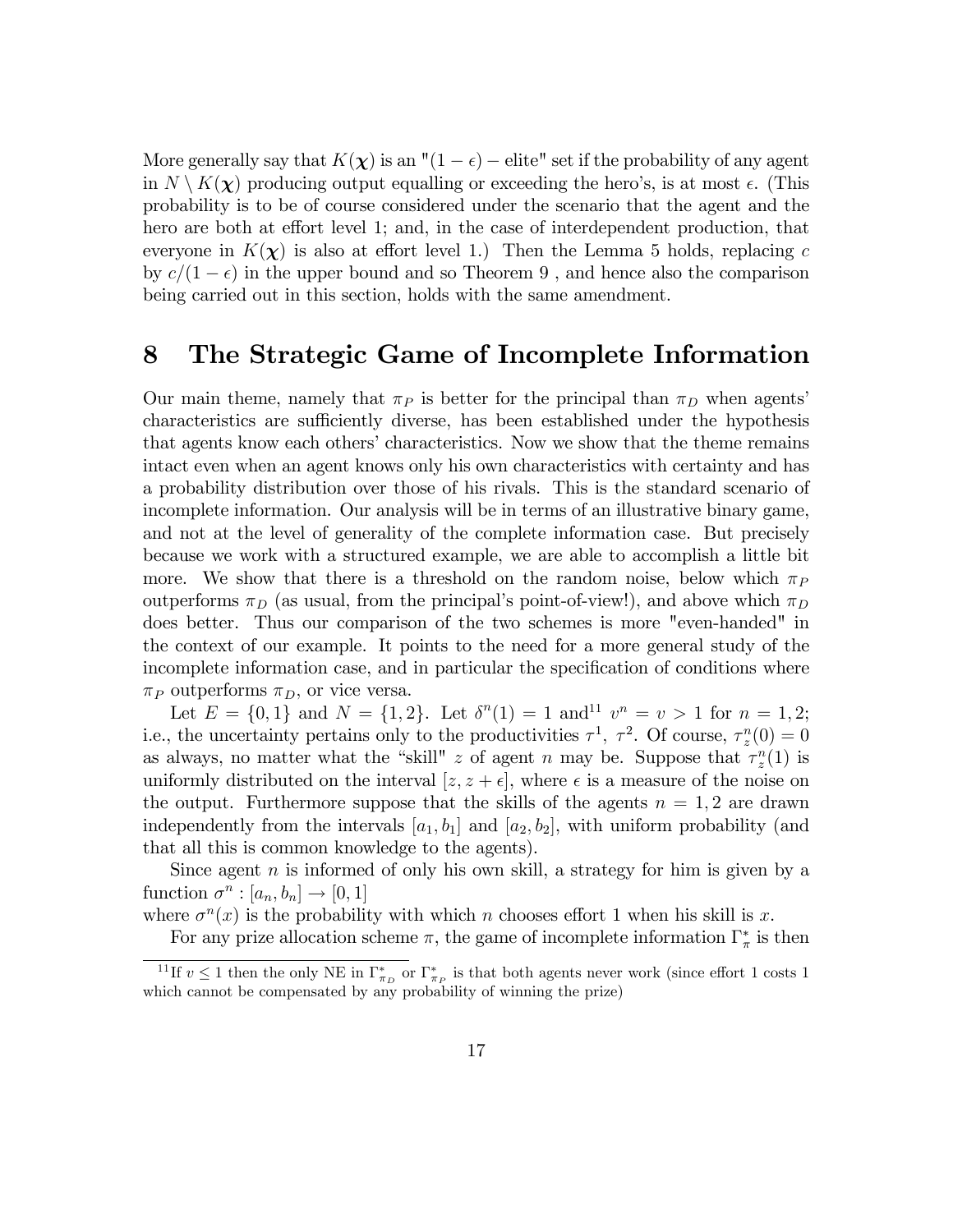defined in the standard manner. (It depends not only on  $\pi$  but also on the parameters  $v, a_1, b_1, a_2, b_2, \epsilon$  which we suppress because they will be understood. Our focus is on  $\pi = \pi_P$  or  $\pi_D$  which we keep track of in our notation.)

First suppose ex-ante symmetry between the agents and no noise:  $[a_1, b_1] =$  $[a_2, b_2] = [0, 1]$  (say), and  $\epsilon = 0$ 

Let  $F_{\pi}^{n}((p, \sigma')|x)$  denote the payoff of n in the game  $\Gamma_{\pi}^{*}$ , when he chooses effort 1 with probability p and his skill level is x, while his rival chooses the strategy  $\sigma'$ . (Thus, if *n*'s strategy is  $\sigma$ , his payoff in  $\Gamma^*_{\pi}$  will be  $F_{\pi}^n(\sigma, \sigma') = \int_0^1 F_{\pi}^n((\sigma(x), \sigma')|x)dx$ .) Notice that  $F_{\pi}^n((1, \sigma')|x)$  increases<sup>12</sup> in x (for fixed  $n, \pi, \sigma'$ ), since n's disutility of effort stays constant at 1 while his probability of winning the prize goes  $up^{13}$ . Thus n's best reply to  $\sigma'$  is to switch from 0 to 1 at some "threshold" skill c, which solves  $F_{\pi}^{n}((1,\sigma')|c) = 0$  i.e., denoting by  $\sigma_c$  the strategy which assigs effort 1 if  $x \geq c$  and effort 0 if  $x < c$ , we see that  $\sigma_c$  is a best reply to  $\sigma'$  in the game  $\Gamma^*_{\pi}$  if  $F^n_{\pi}((1, \sigma')|c) = 0$ . We conclude that  $(\sigma_c, \sigma_c)$  is a<sup>14</sup> (symmetric) NE in  $\Gamma^*_{\pi}$  if  $F^n_{\pi}((1, \sigma_c)|c) = 0$ . The unique  $c(\pi)$  that solves this equation is computed rather easily for  $\pi = \pi_P$  or  $\pi_D$ . Indeed we have,  $F_{\pi_D}^n((1, \sigma_c)|c) = cv - 1$  and  $F_{\pi_P}^n((1, \sigma_c)|c) = cv + \int_c^1(\frac{cv}{x+1})$  $\frac{cv}{x+c}$ ) $dx-1=$  $cv[1 + ln\frac{1+c}{2c}] - 1$ , which gives (denoting  $c(\pi_D) \equiv c_D$  and  $c(\pi_P) \equiv c_P$ )

$$
c_D = \frac{1}{v} \tag{5}
$$

and

$$
v = \frac{1}{c_P[1 + \ln(\frac{1+c_P}{2c_P})]}
$$
(6)

When  $c_P = 0$ , the right hand side of (6) is infinity by L'Hospital's rule while at  $c = 1$ , it is 1. Since  $v > 1$  the solution of (6) is  $c_P < 1$ , hence we have  $ln(\frac{1+c_P}{2c_P})$  $\frac{+c_P}{2c_P}$ ) > 0. Thus, for any  $v > 1$ , we deduce that  $c_P > c_D$ . In short, more agent-types are working at NE under  $\pi_P$  than under  $\pi_D$  and hence  $\pi_P$  elicits more expected output.

Now let noise increase (from  $0$  to infinity), still maintaining the ex-ante symmetry of the agents (i.e.,  $[a_n, b_n] = [0, 1]$  for  $n = 1, 2$ ). Arguing as before, it is evident that threshold strategies will once again constitute NE. But for  $\epsilon$  large enough, the symmetry between agents will obtain even ex-post (to any desired level of accuracy) not just ex-ante, i.e., no matter what the realization of their respective skills, the two agents are nearly evenly matched since the large noise renders their skills irrelevant. In this event, corroborating our intuitition from the introduction,  $\pi_D$  will elicit more effort than  $\pi_P$ . Indeed it is easy to verify (and we omit the routine algebra) that there

<sup>&</sup>lt;sup>12</sup> weakly in  $\Gamma^*_{\pi_D}$  and strictly in  $\Gamma^*_{\pi_F}$ <br><sup>13</sup> weakly in  $\Gamma^*_{\pi_D}$  and strictly in  $\Gamma^*_{\pi_F}$ 

 $14$  also "the", i.e., there is only one symmetric NE as the reader may easily verify.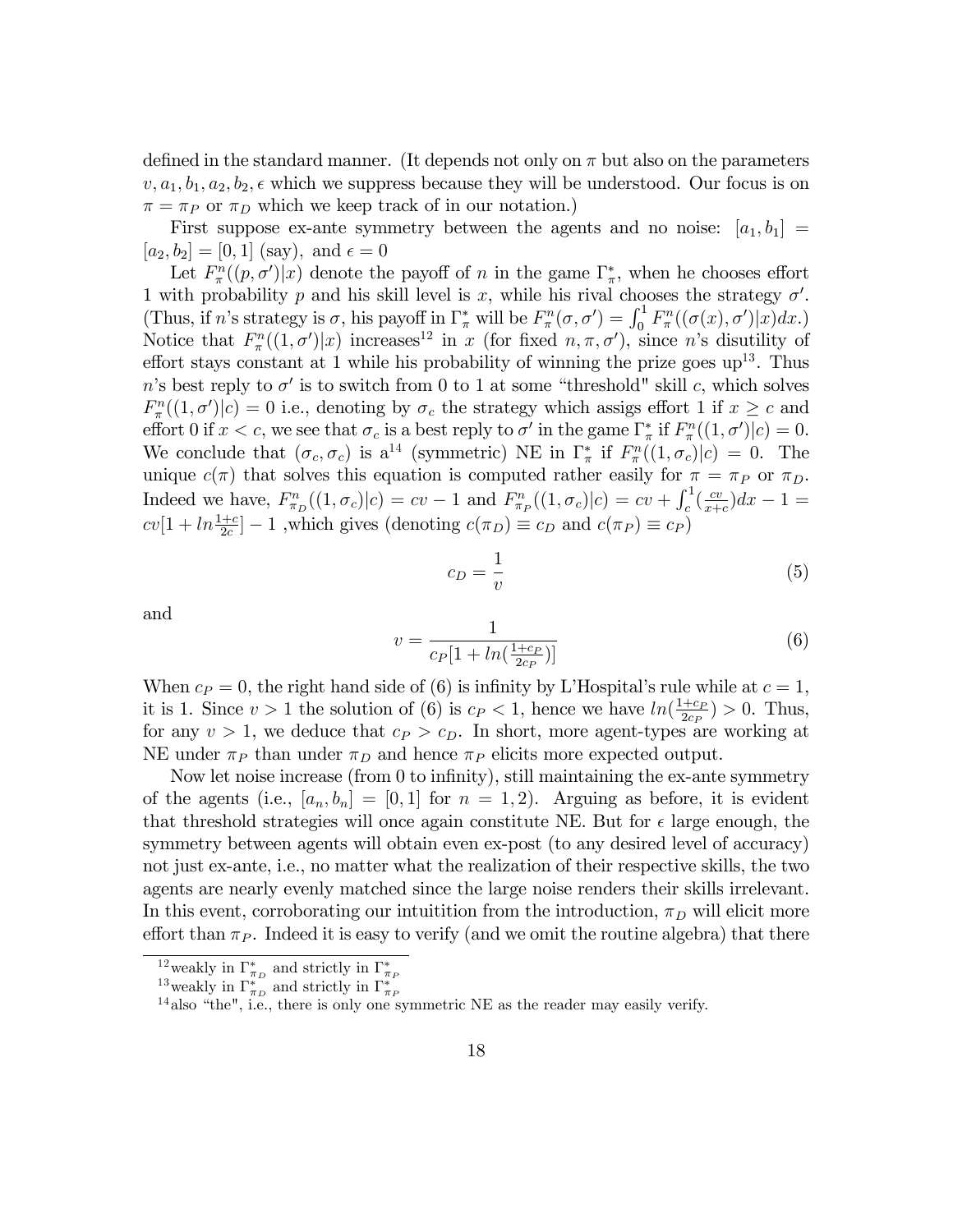exists an  $\tilde{\epsilon}$  such that  $c_P(\epsilon) < c_D(\epsilon)$  if  $\epsilon < \tilde{\epsilon}$  and  $c_P(\epsilon) > c_D(\epsilon)$  if  $\epsilon > \tilde{\epsilon}$ ; which asserts that, unless the noise is so high as to make skills count for little  $\pi_P$  outperforms  $\pi_D$ in games of incomplete information.

Next let us consider the effect of allowing for ex-ante asymmetry of the incomplete information. To this end, let  $[a_2, b_2] = [\Delta, 1 + \Delta]$  for  $0 < \Delta < 1^{15}$  and  $[a_1, b_1] = [0, 1]$ , i.e., agent 2's skills are  $\Delta$ -higher than 1's, so that  $\Delta$  denotes the degree of asymmetry. For convenience, fix the noise  $\epsilon = 0$ . Arguing as in the ex-ante symmetric case, there again exist thresholds  $c_D^n(\Delta), c_P^n(\Delta)$  such that  $(\sigma_{c_D(\Delta)}^1, \sigma_{c_D(\Delta)}^2), (\sigma_{c_P(\Delta)}^1, \sigma_{c_P(\Delta)}^2)$ constitute the symmetric NE of the games  $\Gamma_{\pi_D}^*$ ,  $\Gamma_{\pi_P}^*$  respectively; and, moreover,

$$
c_P^n(\Delta) < c_D^n(\Delta)
$$

for  $n = 1, 2$  and all  $\Delta$  (unless v is so small that no agent ever works in NE- we implicitly eliminate such trivial NE by presuming v is high enough). Thus  $\pi_P$  always outperforms  $\pi_D$  and, as anticipated, the superiority of  $\pi_p$  becomes more pronounced as the degree  $\Delta$  of the asymmetry rises.

The exact calculations for the asymmetric case emerge from the following lemma. Suppose an agent is informed that his rival's output is uniformly distributed in some interval  $|z, z + \eta| \subset R_+$  and that his own skill is x. Fix x and think of  $z, \eta$  as variable. We can compute two critical values  $z_D \equiv z_D(x, \eta)$ ,  $z_P \equiv z_P(x, \eta)$  such that the expected payoff of the agent is zero in  $\Gamma_{\pi_D}^*$ ,  $\Gamma_{\pi_P}^*$  if he chooses effort 1 and if  $z = z_D$ ,  $z = z_P$  respectively. Since this payoff varies inversely in z, the agent's best reponse to the rival is to choose effort 1 if  $z < z<sub>D</sub>$  and effort 0 if  $z > z<sub>D</sub>$  in the game  $\Gamma_D$  (or, effort 1 if  $z < z_P$  and 0 if  $z > z_P$ , in the game  $\Gamma_P$ ). The critical values  $z_D$ ,  $z_P$  are as follows.

**Lemma 10** The critcal z-values are  $z_D = x - \eta/v$  and  $z_P = \frac{\eta}{\exp(\eta/vx)-1} - x$ . Moreover we have  $x(v-1) - \eta \leq z_P \leq x(v-1)$ .

(The proof is in the Appendix.)

We leave it to the reader to see how our results for the asymmetric case can be straightforwardly derived from this proposition. In fact, this proposition suffices also for the analysis of games of "partial information" which lie between what we, following others, have called games of "complete" and "incomplete" information. To be concrete suppose  $[a_n, b_n]$  is partitioned into k (for simplicity, equal) subintervals

<sup>&</sup>lt;sup>15</sup>If  $\Delta > 1$  then we have the trivial situation that the highest skill-type of 1 cannot beat the lowest skill type of 2 which renders the deterministic prize ineffective, while the proportional still continues to elicit effort.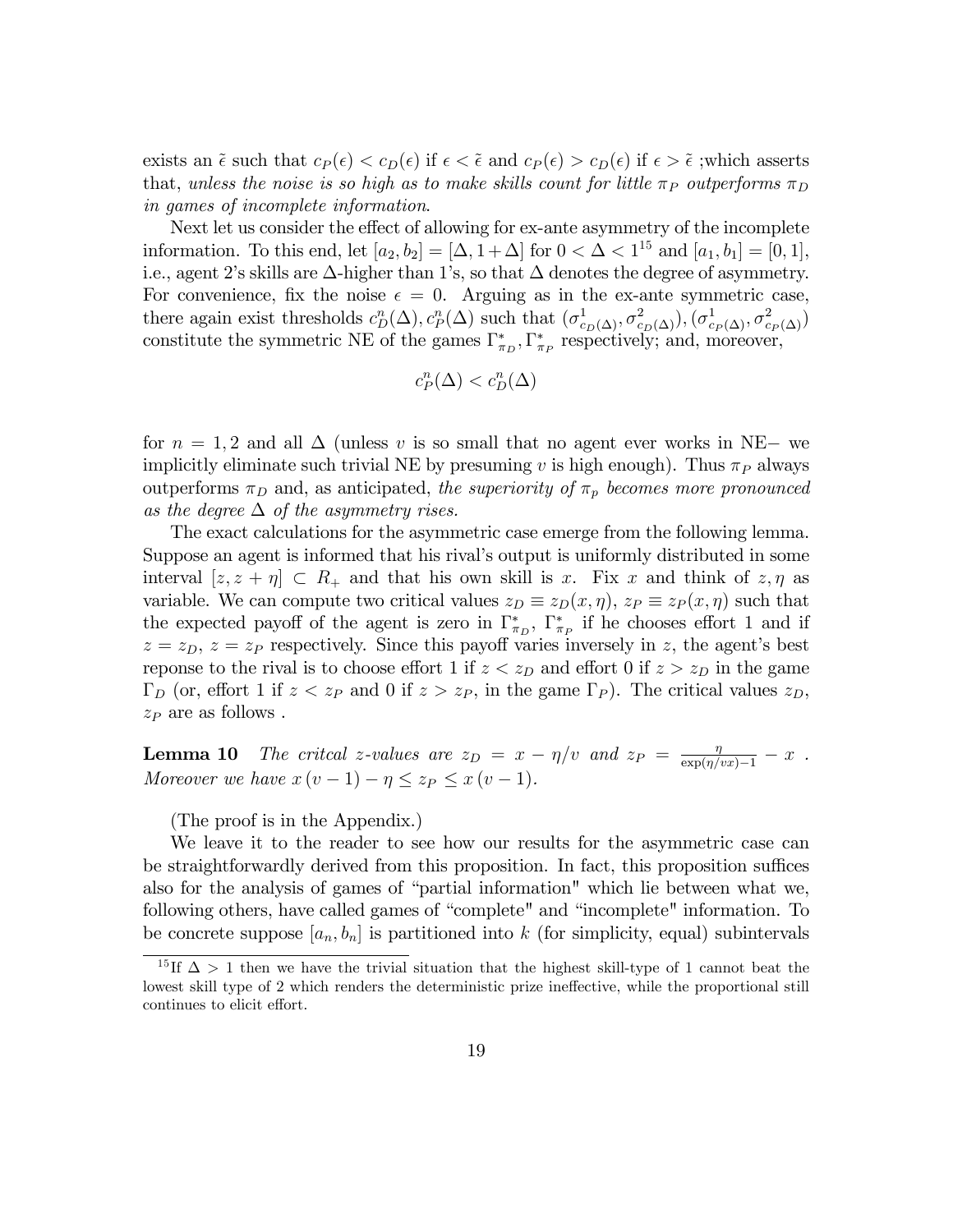$[a_n + i\Delta, a_n + (i+1)\Delta]$  where  $\Delta = (b_n - a_n)/k$  and  $i = 0, 1, 2, ...k - 1$ . (When  $k = 1$  we have "incomplete" information and as  $k \to \infty$  we converge to "complete" information.) Each agent is now informed of his own exact skill and of the subinterval of  $[a_n, b_n]$  in which his rival's skill lies. This defines a game of partial information in the obvious way (from his initial probability distribution on  $[a_n, b_n]$ , the agent can infer conditional probabilities of his rival's skill given the subinterval of  $[a_n, b_n]$  in which it lies).

We have not done the exact calculations, but it seems reasonably clear that  $\pi_P$ outperforms  $\pi_D$  for every k, not just for the two extreme points  $k = \infty$  and  $k = 1$ that have already been checked.

## 9 Optimal Prizes with Complete Information

Consider any class  $\Pi$  of prize allocation schemes (i.e., maps  $\mathbb{R}^N_+ \setminus \{0\} \stackrel{\pi}{\longrightarrow} \Delta^N$  and  $\pi(0) = 0$ , and any set **X** of **pre-characteristics**<sup>16</sup>  $\boldsymbol{\chi} \equiv (\delta^n, \tau^n)_{n \in \mathbb{N}}$  on which the disutilities of effort are universally bounded from above (as in the first part of Axiom 1). Further assume that there exists a  $\pi^* \in \Pi$  and a positive constant  $\alpha$  such that: at every  $\chi \in X$ , if  $\pi^*$  is in use and all agents are working at maximal effort 1, and if any one of them unilaterally deviates to some effort  $e < 1$ , then the deviator's probability of winning the prize goes down by at least  $\alpha$ . (In many examples, including the two about to be presented, the proportional prize  $\pi_D$  easily fulfils the role of such a  $\pi^*$ .) With this assumption, the *existence* of an "optimal" (or "nearly optimal") scheme in  $\Pi$  for **X** is automatic <sup>17</sup>, as will become obvious from the definitions below. Its structure, however, is a delicate matter and will depend heavily on  $\Pi$  and **X**.

The idea behind an optimal scheme in  $\Pi$  for  $X$  is that it should Nash-implement maximal effort  $\mathbf{1} \equiv (1, ..., 1)$  on all of **X** for the least value of the prize, i.e., no other scheme in  $\Pi$  can implement 1 on **X** with a prize of smaller value.

More precisely, for  $\chi \equiv (\delta^n, \tau^n)_{n \in N}$ , let  $(\chi, v)$  denote  $(\delta^n, \tau^n, v)_{n \in N}$ . Define  $v(\pi, \chi)$  =  $inf\{v \in R_+ : 1 \in NE(\Gamma_\pi(\chi, v))\}\$ , and  $v(\pi) = sup\{v(\pi, \chi) : \chi \in \mathbf{X}\}\$ . Thus  $v(\pi)$  is the smallest value  $v = v^1 = ... = v^n$  of the prize which Nash-implements 1 uniformly over **X** when the scheme  $\pi$  is used. We define  $\hat{\pi}$  to be **optimal** in  $\Pi$  for **X** 

<sup>&</sup>lt;sup>16</sup>In this section the symbol  $\chi$  will be reserved for pre-characteristics, even though it is used elsewhere for characteristics. Similarly  $X$  will denote a set of pre-characteristics. There will be no confusion.

<sup>&</sup>lt;sup>17</sup>The extrema (infimum, supremum) in our definition of an "optimal scheme" are clearly finite, e.g., the scheme  $\pi^*$  always implements maximal effort for large enough v. Thus, even if the extrema are not attained but only approached, approximately optimal schemes will exist, to any degree of accuracy one may desire.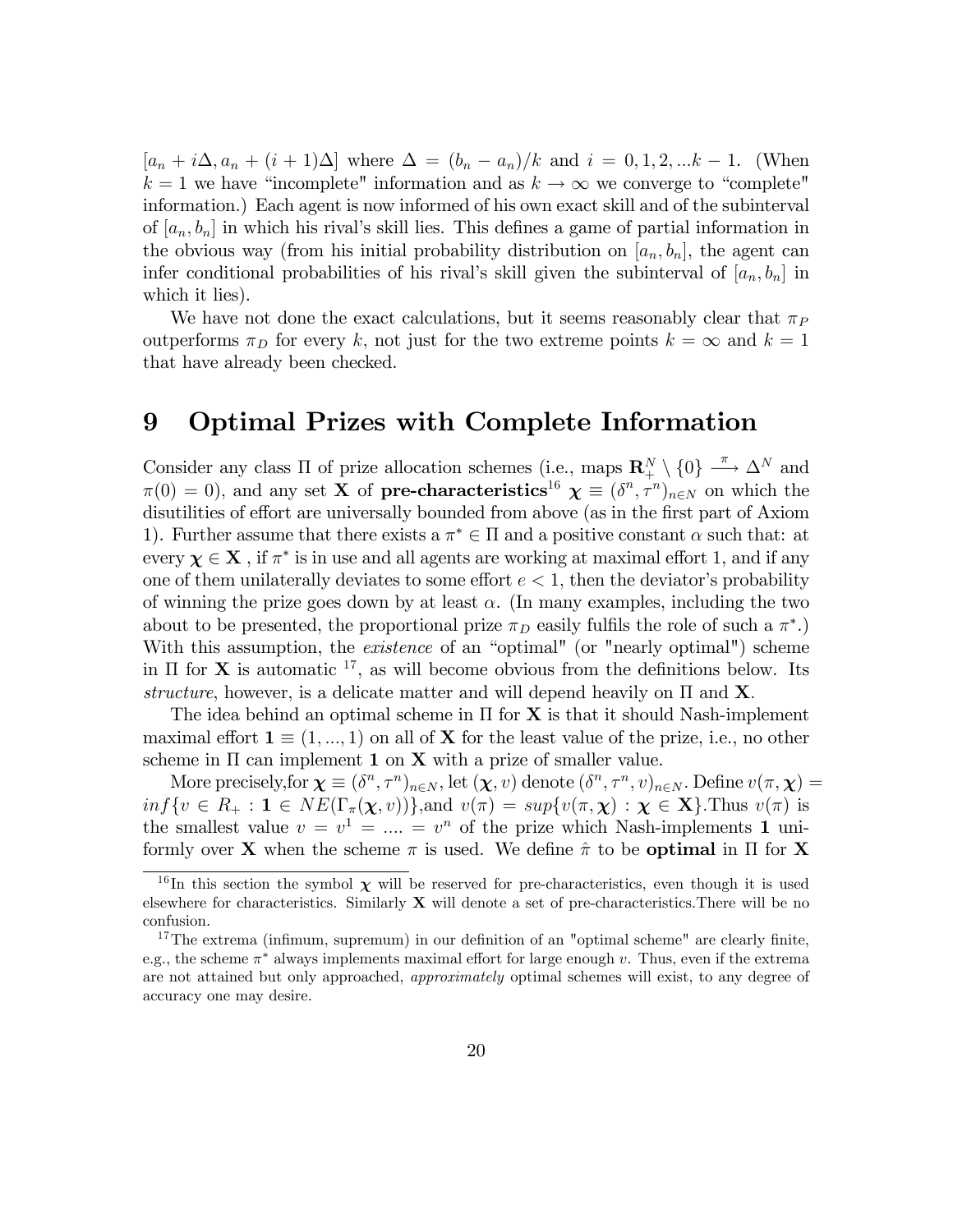if  $v(\hat{\pi}) \le v(\pi)$  for all  $\pi \in \Pi$ , in other words, if  $v(\hat{\pi}) = \inf \{v(\pi) : \pi \in \Pi\}$ . (And, in the same vein, we define  $\hat{\pi}$  to be  $\epsilon$ -**optimal**<sup>18</sup> in  $\Pi$  for **X** if  $v(\hat{\pi}) \leq v(\pi) + \epsilon$  for all  $\pi \in \Pi$ ). An obviously equivalent definition would be:  $\hat{\pi}$  is optimal if, whenever any  $\pi \in \Pi$  Nash-implements 1 on X, so does  $\hat{\pi}$ .

Our goal in this section is to construct optimal schemes for two particular pairs  $\Pi$ , X.

Let us restrict attention to the class  $\Pi$  of all allocation schemes which satisfy the following four conditions:

- (i) (Scale Invariance)  $\pi(rt) = \pi(t)$  for all scalars  $r > 0$
- (ii) (**Anonymity**)  $\pi(\omega t) = \omega(\pi t)$  for any permutation  $\omega : N \to N$

(iii)(Monotonicity)  $\pi^n(t) \geq \pi^k(t)$  whenever  $t^n \geq t^k$ 

(iv) (**Disbursal**)  $\sum_{n \in \mathbb{N}} \pi^n(t) = 1$  if  $t \neq 0$ , and is 0 otherwise

We shall examine the binary case of two agents (i.e.,  $N = \{1, 2\}$ ) with two effort levels and deterministic output. The effort levels are "shirk" ( $e = 1/2$ ) and "work" ( $e = 1$ ), in addition of course to effort level 0 for not participating in the game. So  $E = \{0, 1/2, 1\}$ . The disutility of effort is constant across  $\chi \in X$  (with<sup>19</sup>)  $\delta^{n}(1/2) = 0$  and  $\delta^{n}(1) = \delta$  for  $n = 1, 2$ ). What varies with  $\chi \in \mathbf{X}$  is the skill (productivity) of an agent. Let  $\tau(e, s)$  denote the deterministic output of each agent when he exerts effort  $e \in \{1/2, 1\}$  and and is endowed with "skill"  $s \in [k, K]$  (Thus  $\mathbf{X} \approx [k, K]^2$  here.)

For brevity, denote  $\tau(1/2, s) \equiv \tau(s)$  and  $\tau(1, s) \equiv \tau^*(s)$ . We make some natural monotonicity assumptions on  $\tau$  and  $\tau^*$ , along with a form of "decreasing (or, later,  $increasing$ ) returns to skill":

Axiom 11 *(Decreasing Returns to Skill)*  $Both \tau : [k, K] \longrightarrow R_+, \tau^* : [k, K] \longrightarrow$  $R_+$  are continuous and strictly monotonic; and  $\tau^*(s)/\tau(s) \leq \tau^*(s')/\tau(s')$  if  $s' < s$ . Also inf  $\{\tau^*(s) - \tau(s) : s \in [k, K]\} > 0.$ 

Axiom 11 says that the percentage gain in output, by switching from shirk to work, is a weakly decreasing function of the skill  $s \in [k, K]$ . (The case of increasing returns is entirely analogous; see Axiom 16 below.)

<sup>&</sup>lt;sup>18</sup>Note that  $\epsilon$ -optimal schemes exist for every  $\epsilon > 0$ , thanks that the fact that  $v(\pi^*)$  is clearly finite under our assumptions.

<sup>&</sup>lt;sup>19</sup>We take  $\delta^{n}(1/2) = 0$  for simplicity (recall that  $\delta^{n}$  is permitted to be *weakly* increasing). But our analysis remains intact if  $\delta^{n}(1)$  is sufficiently larger than  $\delta^{n}(1/2) > 0$  (as can easily be checked.)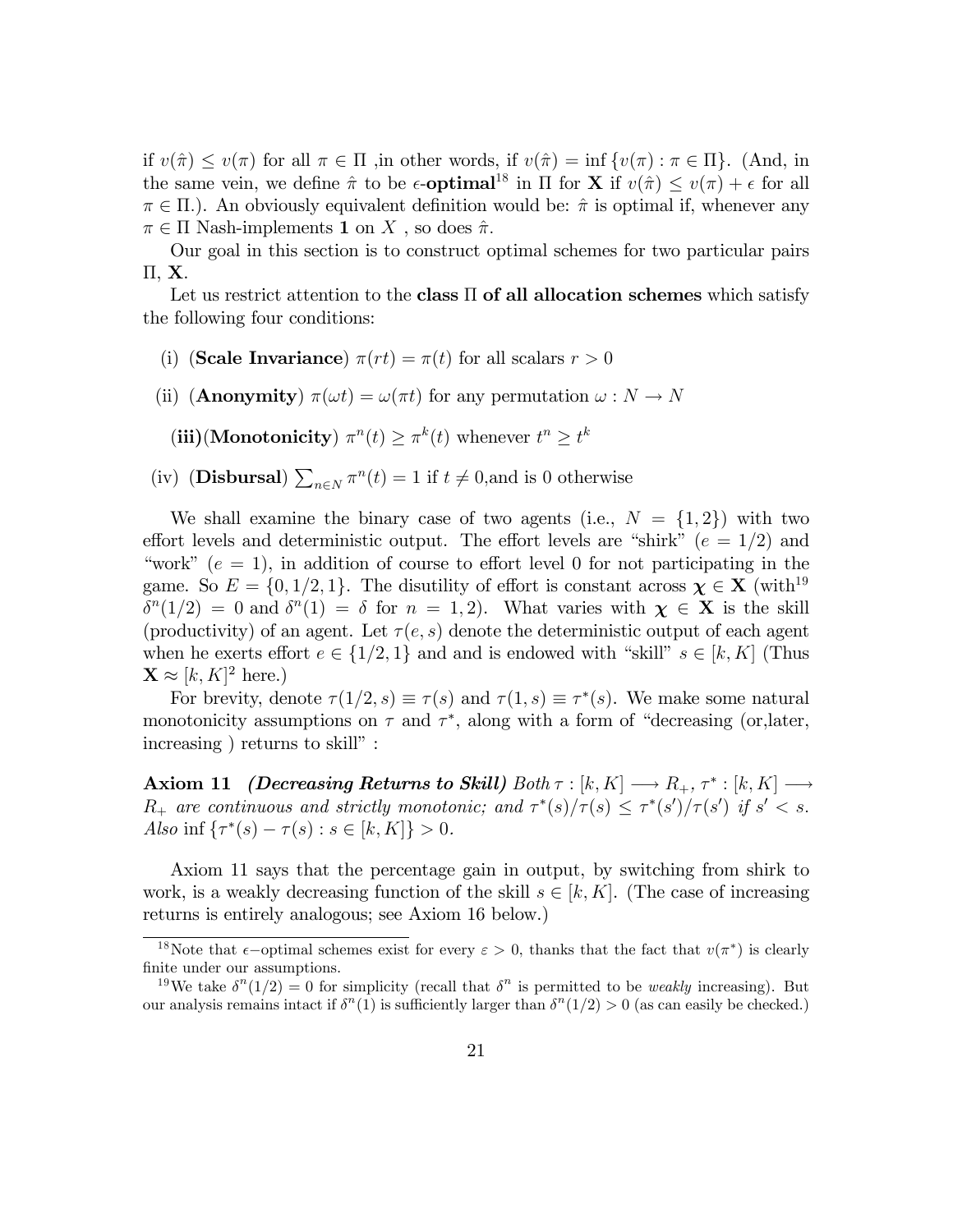Our main result (see theorem 15 below) shows that, when Axiom 11 holds, there exists an optimal scheme which takes the form of a monotonic step function. The location of the jump points, and the sizes of the jumps, can be computed by an algorithm based on  $r, R, \tilde{r}$ ,  $\tilde{R}$ , i.e., on skill functions  $\tau$  and  $\tau^*$  restricted to the northeast boundary of the square  $[k, K]^2$ . And, graphically speaking, this optimal scheme lies " in between" the proportional scheme ( whose graph is linear) and the deterministic scheme (whose graph has a single jump from 0 to 1 at  $1/2$ ).

To establish this result, first note that axiom 11 simplifies the analysis considerably, on account of:

**Lemma 12** Assume Axiom 11 holds. Let  $s \in (k, K)$  and  $t \in (k, K)$ , Then there exist  $s' \in [k, K]$  and  $t' \in [k, K]$  such that

$$
\frac{\tau^*(s')}{\tau^*(s') + \tau^*(t')} - \frac{\tau(s')}{\tau(s') + \tau^*(t')} \le \frac{\tau^*(s)}{\tau^*(s) + \tau^*(t)} - \frac{\tau(s)}{\tau(s) + \tau^*(t)} \text{ and } \frac{\tau(s')}{\tau(s') + \tau^*(t')} = \frac{\tau(s)}{\tau(s) + \tau^*(t)}
$$
  
and either  $s' = K$  or  $t' = K$ 

(The proof is in the Appendix.)

Lemma 12 implies that our goal – of incentivizing an agent (of skill s) to switch from shirk to work, assuming his rival (of skill t) is working  $-\text{ will be achieved for}$ every  $(s,t) \in [k, K] \times [k, K)$  if it is achieved for  $(s, K)$  and  $(K, s)$  for all  $s \in [k, K]$ ; in other words, we need only worry about incentivizing the agent in the following two extremal cases, corresponding to the north and east boundaries of the square  $[k, K]^2$ :

**Case A** His skill is  $s \in [k, K]$  and his rival is working with skill K. **Case B** His skill is K and his rival is working with skill  $s \in [k, K]$ Denote

$$
R(s) = \frac{\tau^*(s)}{\tau^*(s) + \tau^*(K)}, r(s) = \frac{\tau(s)}{\tau(s) + \tau^*(K)}, \tilde{R}(s) = \frac{\tau^*(K)}{\tau^*(K) + \tau^*(s)}, \tilde{R}(s) = \frac{\tau^*(K)}{\tau^*(K) + \tau^*(s)}
$$

When an agent switches from shirk to work, his fractional output goes up from  $r(s)$ to  $R(s)$  in Case A,  $\tilde{r}(s)$  to  $R(s)$  in Case B. Denote  $q(s) = 1 - \tilde{r}(s)$ . It is clear from our assumptions that  $q > R > r$  and that  $R(s) = 1 - R(s), R(K) = R(K) = 1/2$ 

It will be useful to introduce one more function, which captures the simple form of  $\pi \in \Pi$  when there are only two agents.

**Definition 13** ( Prize function) A prize function is a weakly increasing function  $p : [0, 1] \rightarrow [0, 1]$  satisfying  $p(1 - x) = 1 - p(x)$  for all x. The function p is said to be effective at prize level v, if  $\mathbf{1} = (1,1)$  is a Nash equilibrium for any pair  $(s,t) \in [0,K] \times [0,K]$  of skills of the two agents in the associated game.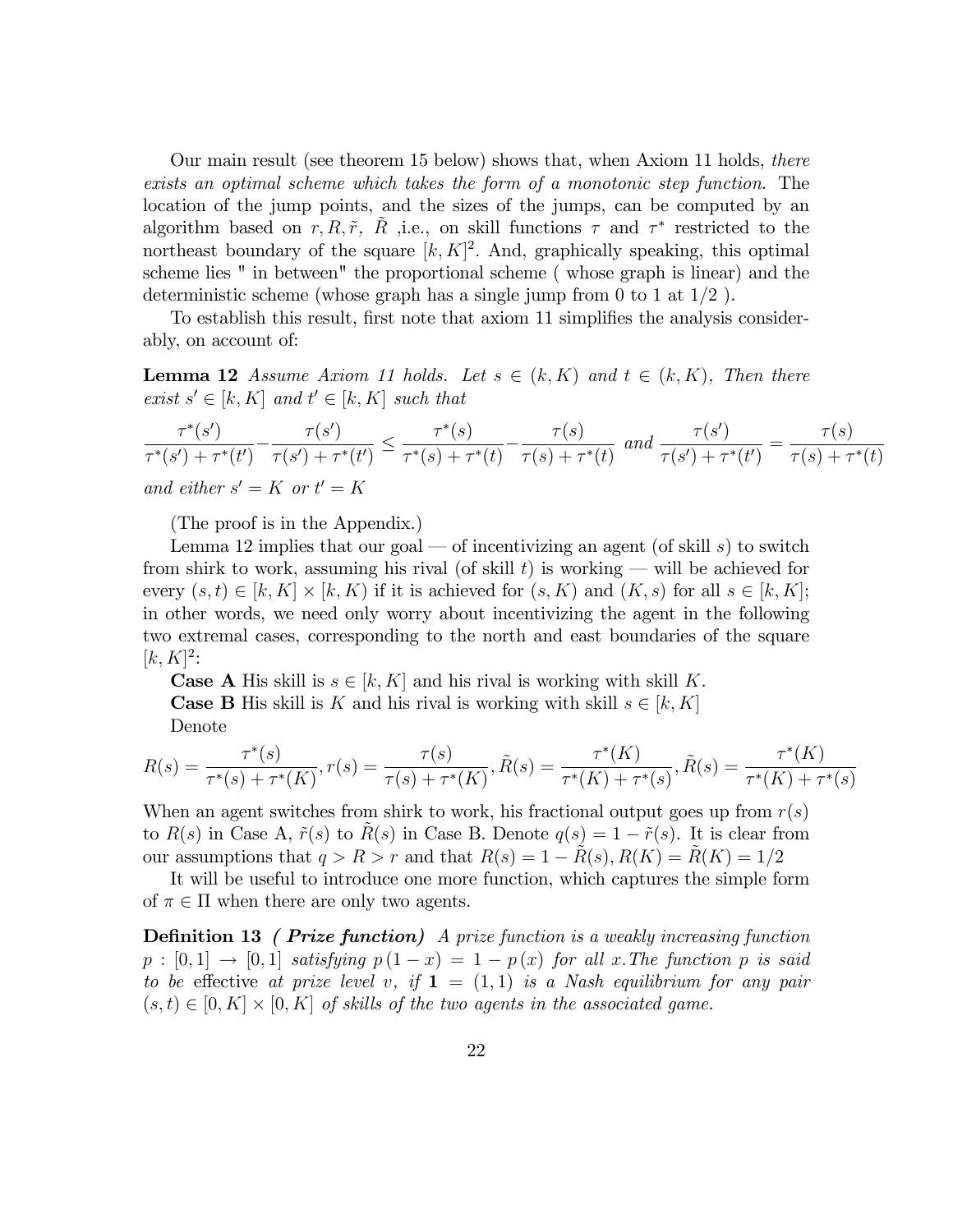(Note that our assumptions on  $\Pi$  imply that, if  $|N|=2$  and  $\pi \in \Pi$ , then there exists a prize function p such that  $\pi^{n}(\tau^{1}, \tau^{2}) = p(\tau^{n}/(\tau^{1} + \tau^{2}))$ , for  $n \in N$ , whenever  $\tau^1 + \tau^2 \neq 0$  , justifying our name for p). The lemma below will be handy:

**Lemma 14** The prize function p is effective at level v iff for all  $s \in [0, K]$  we have

$$
p(q(s)) - \delta/v \ge p(R(s)) \ge p(r(s)) + \delta/v
$$

**Proof.** As discussed earlier,  $p(x)$  is effective iff  $p\left(\tilde{R}(s)\right) \geq p(\tilde{r}(s)) + \delta/v$ and  $p(R(s)) \ge p(r(s)) + \delta/v$  for all  $s \in [0, K]$  Since  $p\left(\tilde{R}(s)\right) = 1 - p(R(s)),$  $p(\tilde{r}(s)) = 1 - p(q(s))$ , the first inequality becomes  $p(q(s)) - \delta/v \geq p(R(s))$  which proves the result.  $\blacksquare$ 

Define a sequence of points  $0 = x_0, x_1, \ldots, x_l$  in  $[0, 1/2]$  by  $x_i = R(0)$  for  $i = 1;$ and  $x_i = \rho(x_{i-1})$  for  $1 < i \leq l$ . where  $\rho(x) = \min(R(r^{-1}(x)), q(R^{-1}(x)))$  and l is the smallest index *i* for which  $r^{-1}(x_i)$  is undefined. Note that since q, R, r are all strictly increasing functions, so is  $\rho$ , and therefore  $x_1, \ldots, x_l$  is an increasing sequence.

Now define  $p^* : [0, 1] \to [0, 1]$  as follows (where  $i = 0, 1, ..., l$ ):

$$
p^*(x) = \begin{cases} i/2l & \text{for } x_i \le x < x_{i+1} \\ 1/2 & \text{for } x_l \le x \le 1/2 \\ 1 - p^*(1-x) & \text{for } 1/2 < x \le 1 \end{cases}
$$

We are now ready to state and prove

#### Theorem 15

(i) Any effective scheme has prize level  $\geq 2l\delta$ ; (ii)  $x \to p^*(x)\delta$  is an effective scheme with prize  $2l\delta$ .

**Proof.** Let p be effective with prize level v. By Lemma 14 with  $s = 0$ , we get  $p(x_1) = p(R(0)) \ge p(r(0)) + \delta/v \ge \delta/v.$  Next let  $s = r^{-1}(x)$  or  $s = R^{-1}(x)$ according as  $\rho(x) = R(r^{-1}(x))$  or  $q(R^{-1}(x))$ . Then, again by Lemma 14, we get  $p(\rho(x)) \geq p(x) + \delta/v$  whenever  $x, \rho(x) \in [0, 1]$ . Applying this formula repeatedly we get

$$
1/2 = p(x_l) \ge p(x_{l-1}) + \delta/v \ge \cdots \ge p(x_1) + (l-1)\delta/v \ge l\delta/v
$$

which proves (i). For (ii) we first show that, for any  $s$ , each of the two intervals  $[r(s), R(s)]$  and  $[R(s), q(s)]$  contains some "jump" point  $x_i$ . Indeed if  $x = r(s)$  is in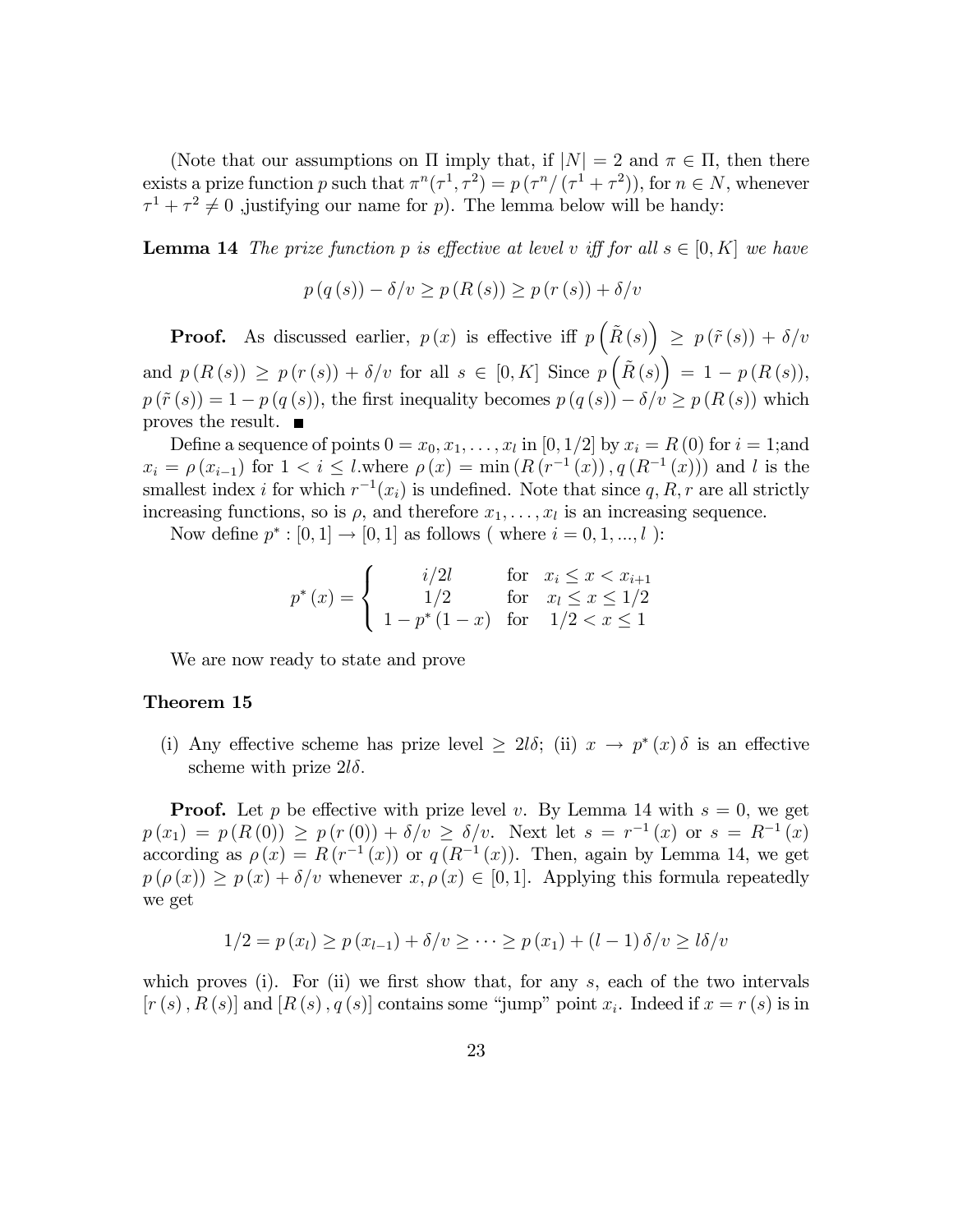$[x_{i-1}, x_i)$ , then  $R(s) = R(r^{-1}(x)) \ge \rho(x) > \rho(x_{i-1}) = x_i$ , hence  $x_i \in [r(s), R(s)]$ . The argument is similar for  $[R(s), q(s)]$ . Now by the definition of  $p^*$  it follows that

$$
p^*(q(s)) - 1/2l \ge p^*(R(s)) \ge p^*(r(s)) + 1/2l,
$$

which is precisely the condition of Lemma 14 with  $v = 2l\delta$ .

One might define "increasing returns" as in Axiom 11, substituting " $s' > s$ " in place of  $"s' < s"$ 

Axiom 16 *(Increasing Returns to Skill)* Both  $\tau : [k, K] \longrightarrow R_+, \tau^* : [k, K] \longrightarrow$  $R_+$  are continuous and strictly monotonic; and  $\tau^*(s)/\tau(s) \leq \tau^*(s')/\tau(s')$  if  $s' > s$ . Also inf  $\{\tau^*(s) - \tau(s) : s \in [k, K]\} > 0.$ 

With Axiom 16 in place of Axiom 11, the natural variant of Lemma 12 holds, substituting  $k$  for  $K$ .

**Lemma 17** Assume Axiom 16 holds. Let  $s \in (k, K)$  and  $t \in (k, K)$ , Then there exist  $s' \in [k, K]$  and  $t' \in [k, K]$  such that

$$
\frac{\tau^*(s')}{\tau^*(s') + \tau^*(t')} - \frac{\tau(s')}{\tau(s') + \tau^*(t')} \le \frac{\tau^*(s)}{\tau^*(s) + \tau^*(t)} - \frac{\tau(s)}{\tau(s) + \tau^*(t)} \text{ and } \frac{\tau(s')}{\tau(s') + \tau^*(t')} = \frac{\tau(s)}{\tau(s) + \tau^*(t)}
$$

and either  $s' = k$  or  $t' = k$ .

(The proof of this is the same as the proof of Lemma 12 in the Appendix, with  $s - \Delta, t - \Delta, k, s' < s$  in place of  $s + \Delta, t + \Delta, K, s' > s$  respectively.)

Thus the whole analysis for optimal prizes can be replicated for this dual case, focusing on the southwest boundary of the square  $[k, K]^2$ , in place of the northeast boundary. We omit the details.

### 9.1 Optimal Prizes with Small Fractional Increments

There are many contests where the exertion of effort causes only a small fractional increase in output. This happens when all the contestants are very strong  $-$  experts,  $champions, stars — and their base levels of output (namely, the outputs at their$ lowest effort levels  $e_{\min}$ ) are so high that incremental output by each contestant is a small fraction of his base, even though these increments may have large observable differences between them on an absolute scale, enabling us to meaningfully compare the contestants.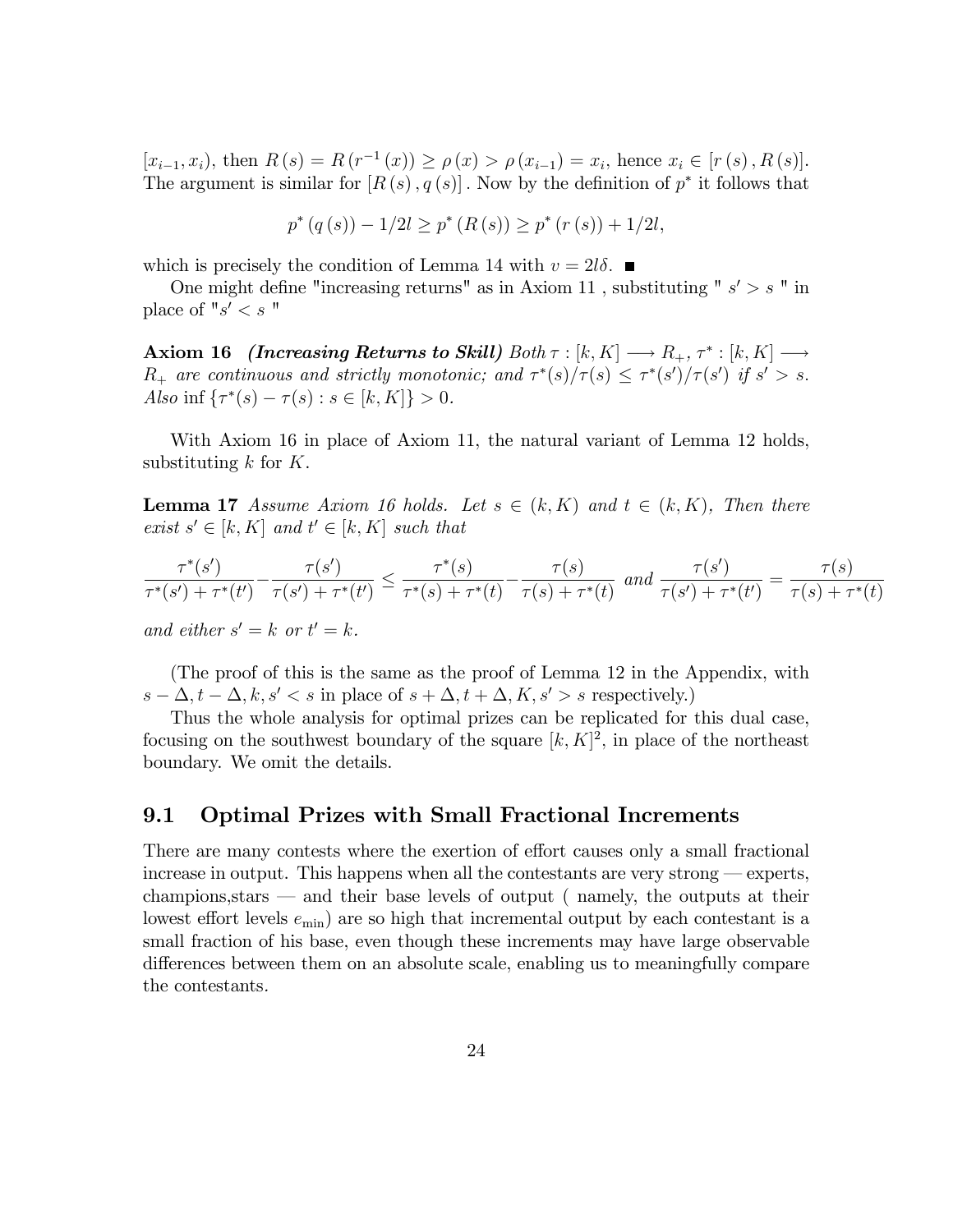We model this situation, retaining for simplicity the deterministic binary scenario of the previous section. Here an agent's skill may be identified with his deterministic output when he shirks. Thus we assume that an agent of skill  $t \in [k, K]$  produces t units of output if he shirks; and  $\Psi(t) > t$  units if he works, where  $\Psi(t)$  is nondecreasing and continuous.

Let  $\alpha = \alpha(t, x), \beta = \beta(t, x)$  denote the fractions of total output produced by an agent of skill  $t$  when he works, shirks respectively, and his rival is of skill  $x$  and working. Given a prize function  $\pi$ , we define  $I(\pi, t, x)$ , the t-agent's **incentive to** work by

$$
I(\pi, t, x) \equiv \pi(\alpha) - \pi(\beta)
$$

The minimum fraction is  $b_* = k/(k + \Psi(K))$  while the maximum fraction is  $b^* = \Psi(K)/(k + \Psi(K))$ . Thus, in our context, we assume  $\pi : [b_*, b^*] \mapsto [0,1]$ , with  $\pi(b_*) = 0, \pi(b^*) = 1$  (and, of course,  $\pi(x) = \pi(1-x)$ ). Let  $\Pi$  denote the class of all such  $\pi$ , and let  $\Pi^*$  denote the subclass of  $\Pi$  that consists of differentiable functions. For any  $\pi \in \Pi$ , the minimum prize that will incentivize agents to work at all realizations  $(t, x) \in [k, K]$ , is given by  $V(\pi) = d/m$  where d is the disutility of work and

$$
m = \min \{ I(\pi, t, x) : (t, x) \in [k, K] \}
$$

is the minimum incentive. Thus to minimize  $V(\pi)$  we must maximize the minimum incentive over  $\pi \in \Pi$ . We shall seek a  $\pi$  that is "continuum- optimal" in  $\Pi^*$  and give a heuristic argument that, in fact, it is also "nearly optimal" in  $\Pi$ . Of course the words within quotes have to still be made precise. Let us fix  $\epsilon > 0$  and define  $\psi(t) = \psi_{\epsilon}(t) = \left[\Psi(t) - t\right] / \epsilon$ . First observe that, for small enough  $\epsilon$ ,

$$
\alpha - \beta \simeq \left(\frac{d}{du}\left(\frac{u}{u+x}\right)\Big|_{u=t}\right)\Delta u = \frac{x}{(t+x)^2}(\psi(t)\epsilon) = \frac{x\psi(t)}{(t+x)^2}\epsilon
$$

So, if  $\pi \in \Pi^*,$ 

$$
I(\pi, t, x) \equiv \pi(\alpha) - \pi(\beta) \simeq \pi'(\beta) \frac{x \psi(t)}{(t+x)^2} \epsilon
$$

This motivates our next definition (restoring the notation  $\beta = \beta(t, x)$ , and taking the domain of the prize functions to be  $[k/(k + K), K/(k + K)]$  by supposing  $\epsilon$  to be infinitesimal):

Definition 18 .  $\pi$  is continuum-optimal in  $\Pi^*$  if

$$
\min\left\{\pi'(\beta(t,x))\frac{x\psi(t)}{(t+x)^2} : (t,x) \in [k,K]\right\} \ge \min\left\{\widehat{\pi}'(\beta(t,x))\frac{x\psi(t)}{(t+x)^2} : (t,x) \in [k,K]\right\}
$$
  
for all  $\widehat{\pi} \in \Pi^*$ .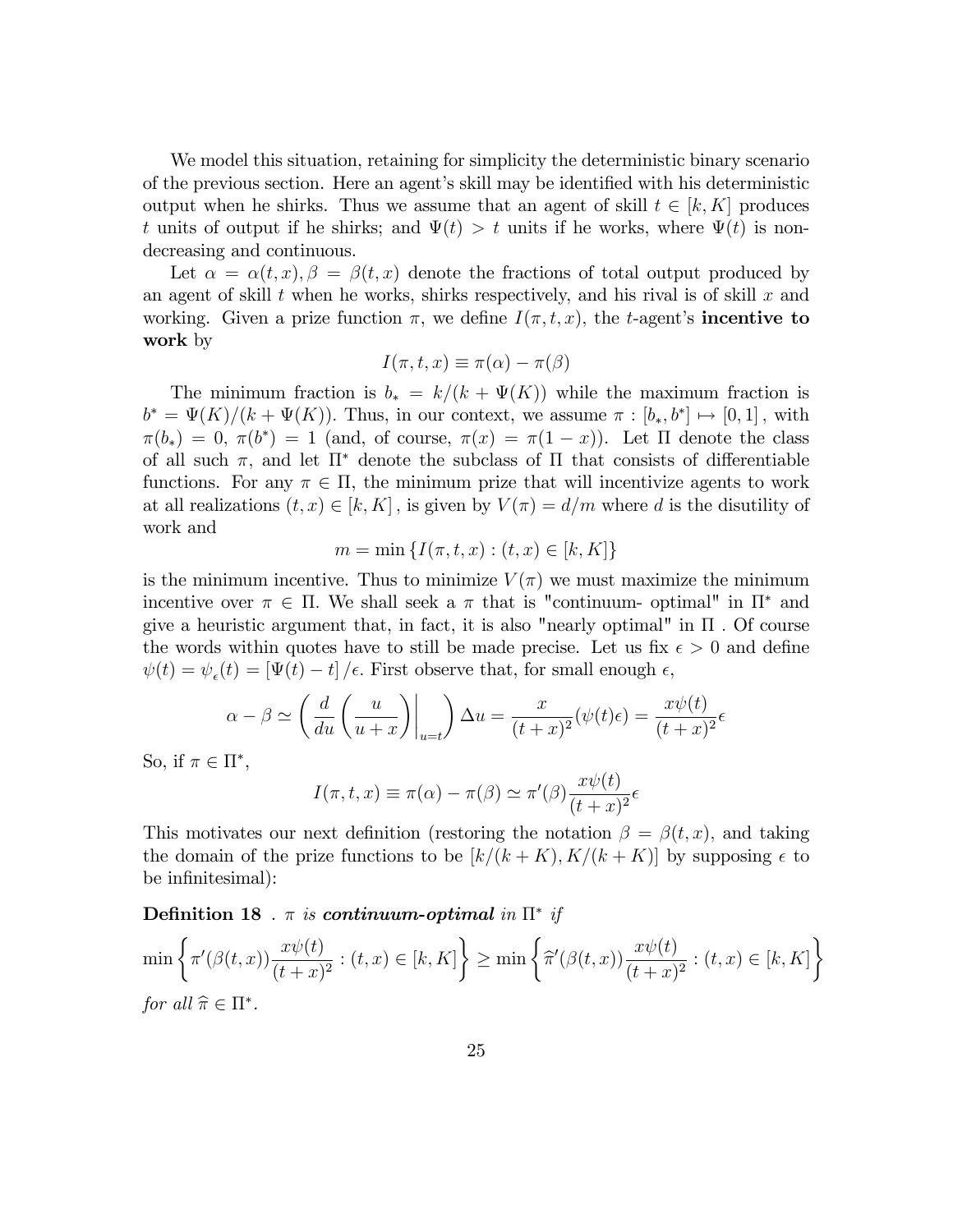Although we have not formally verified this, intuition suggests that: if  $V^{\epsilon}$  denotes the minimum prize required in  $\Pi^*$  to incentivize work (in the " $\epsilon$ -model" wherein the work output of the t-agent is given by  $t + \psi(t)\epsilon$ , and if  $V(\pi)$  denotes the corresponding quantity for a continuum-optimal  $\pi$  in  $\Pi^*$ , then  $V^{\epsilon}/V(\pi)$  converges to 1 as  $\epsilon$  goes to 0. In this sense, a  $\pi$  that is (idealistically) continuum-optimal in  $\Pi^*$ is (realistically) nearly optimal in  $\Pi^*$  for small  $\epsilon$ . This motivates Theorem 19 below. First recall

Strictly decreasing (increasing) returns to skill:

 $t + \psi(t)$ t is strictly decreasing (increasing) in  $t$ , i.e.,  $\psi(t)$ t is strictly decreasing (increasing) in  $t$ 

**Theorem 19** Assume that  $\psi$  has strictly decreasing returns to skill. There is a unique  $\pi$  ( that does not depend on  $\psi$ ) that is continuum-optimal in  $\Pi^*$ ; and it is given by:

$$
\pi(x) = \frac{1}{2} + B \ln \frac{x}{1-x}
$$

where  $1/2 \leq x \leq K/(k + K)$  (the rest of  $\pi$  being determined by reflection around  $1/2$ :  $\pi(x) = \pi(1 - x)$  and the constant B chosen to satisfy  $\pi(K/(k + K)) = 1$ . In the case of strictly increasing returns, an entirely analogous result holds with  $1/2 \ge x \ge k/(k + K)$  in place of  $1/2 \le x \le K/(k + K)$ , and  $\pi(k/(k + K)) = 0$  in place of  $\pi(K/(k + K)) = 1$ .

(The proof is in the Appendix. An examination of that proof makes it clear that jumps in the prize function  $\pi$  will raise  $V(\pi)$ , justifying our decision to ignore  $\Pi\backslash\Pi^*$ in the search of an optimal scheme.)

## 9.1.1 Universality of the "Log Odds" Solution

The term  $x/(1 - x)$  gives the "odds" of winning for the agent who produces the fraction x of the total output (while his rival produces the fraction  $1-x$ ), assuming that lotteries are handed out in proportion to the outputs. Thus in the upper (lower ) half of its domain, the optimal  $\pi$  awards the prize through "log of the odds" for strictly decreasing (increasing) returns to skill, completing  $\pi$  on the complementary half by the requirement  $\pi(x) + \pi(1 - x) = 1$ . What is noteworthy is that, apart from the type of returns (decreasing or increasing) exhibited by  $\Psi$ , the solution is independent of the precise form of  $\Psi$ . The solution is first convex and then concave for strictly decreasing returns, and the other way round for strictly increasing returns , changing shape at the midpoint 1/2. In fact these two solutions are mirror images of each other if we reflect around the diagonal.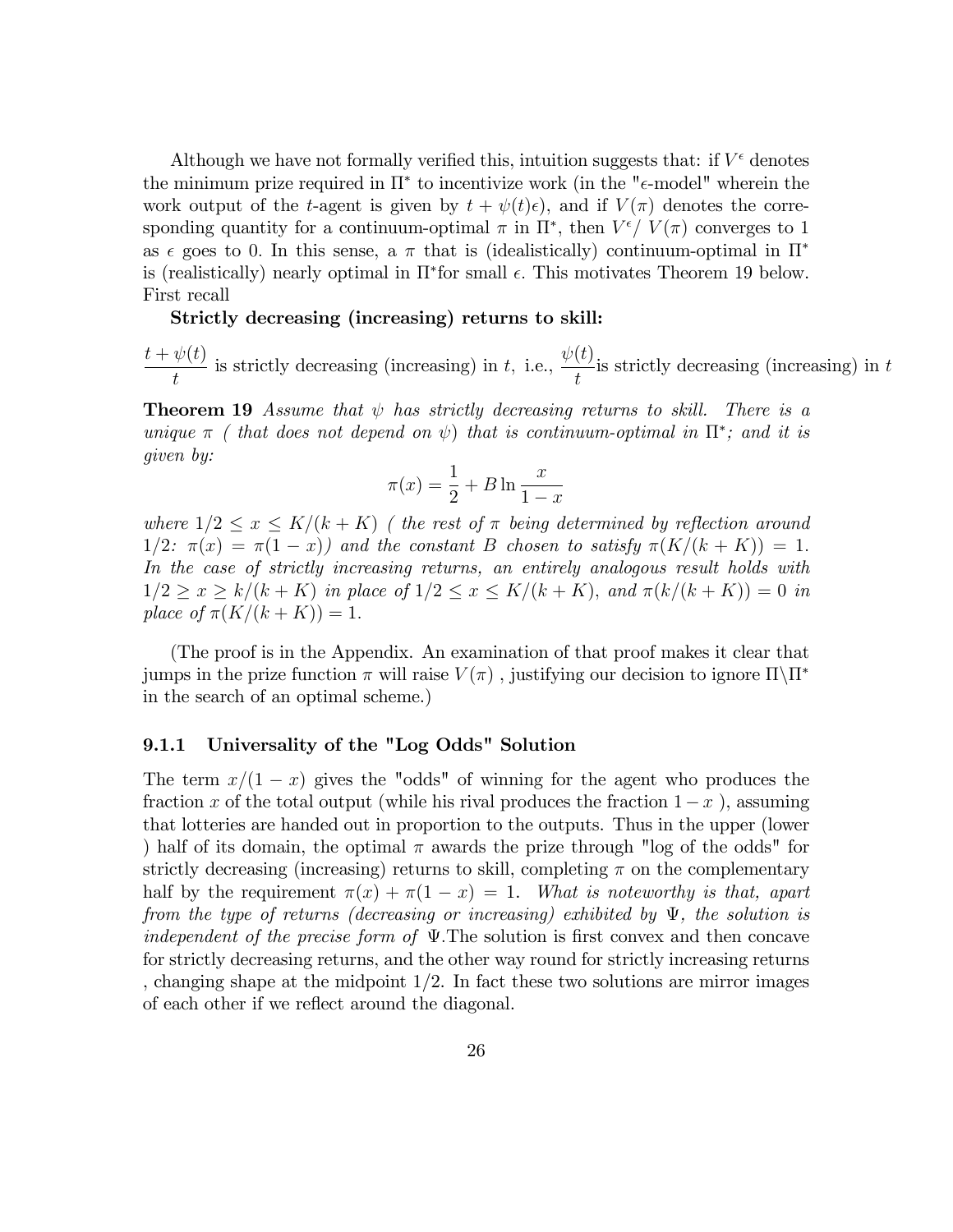Also worthy of note is the fact (easily verified, and left to the reader) that, for constant returns to skill, we get the strictly increasing returns solution.

#### 9.1.2 Interpretation of the Model with Small Fractional Increments

The idea of an optimal scheme  $\pi$  here is *not* that it maximizes expected total output. That would be much ado about nothing, since the output of each person goes up by only  $\epsilon\%$  (at an extra disutility also of the order of  $\epsilon\%$ ) when he switches from shirk to work. The emphasis instead is on maximal effort *without* regard to the ensuing output. We have an interpretation in mind that is, quite bluntly, non-economic. Output corresponds to a "score" that measures performance of a "players" in a "game" (think of the average score assigned by different judges to each person in a diving contest). The players, who are all of star quality, are being incentivized to put in the final extra burst of effort to perform to the best of their ability. They value the prize enormously more than the disutility incurred for the extra effort (the fame of being winner, perhaps also the money that fame might bring in the future). The interest is in finding a scheme  $\pi$  that is optimal in the sense that it most frugally<sup>20</sup> creates competition and inspires maximal effort, for its own sake ( for the glory of the human spirit, and the sport). The minimum value  $V(\pi)$  of the prize (which implements maximal effort under  $\pi$ ) does entail *significant* savings, even though output rises very little: the ratio  $V(\pi')/V(\pi) >> 1$  when we compare the optimal log-odds  $\pi$  with arbitrary  $\pi' \in \Pi$ .

# Appendix

This section contains proofs that were postponed.

#### 9.2 Theorem 3.

**Proof.** For brevity denote  $Y(\chi) = T(f, \chi)$  and  $\overline{Y} = T(f)$ . For  $0 < p < 1$ , consider the event  $\mathbf{E} = \{Y(\boldsymbol{\chi}) < \bar{Y}/p\}$ . It is evident that the probability  $\xi(\mathbf{X} \setminus \mathbf{E}) \leq p$ , hence  $\xi(\mathbf{E}) \geq 1 - p$ . For  $n \in N$ , let  $\mathbf{F}_n$  be the subset of  $\boldsymbol{\chi} \in \mathbf{E}$  such that agent n chooses 0 effort with positive probablity in  $f(\chi)$ . If  $\xi(\mathbf{F}_n) = 0$  for all n, then (by Axiom 1) every agent produces expected output at least  $de_{\text{min}}$  almost everywhere in  $\mathbf{E}$ , and so

$$
\bar{Y} \ge (1 - p)|N|de_{min} = (1 - p)a > 0
$$
\n(7)

<sup>&</sup>lt;sup>20</sup> i.e.,  $\pi$  inspires maximal effort whenever any other scheme in  $\Pi$  does so ( as we vary disutility of effort and valuation of the prize)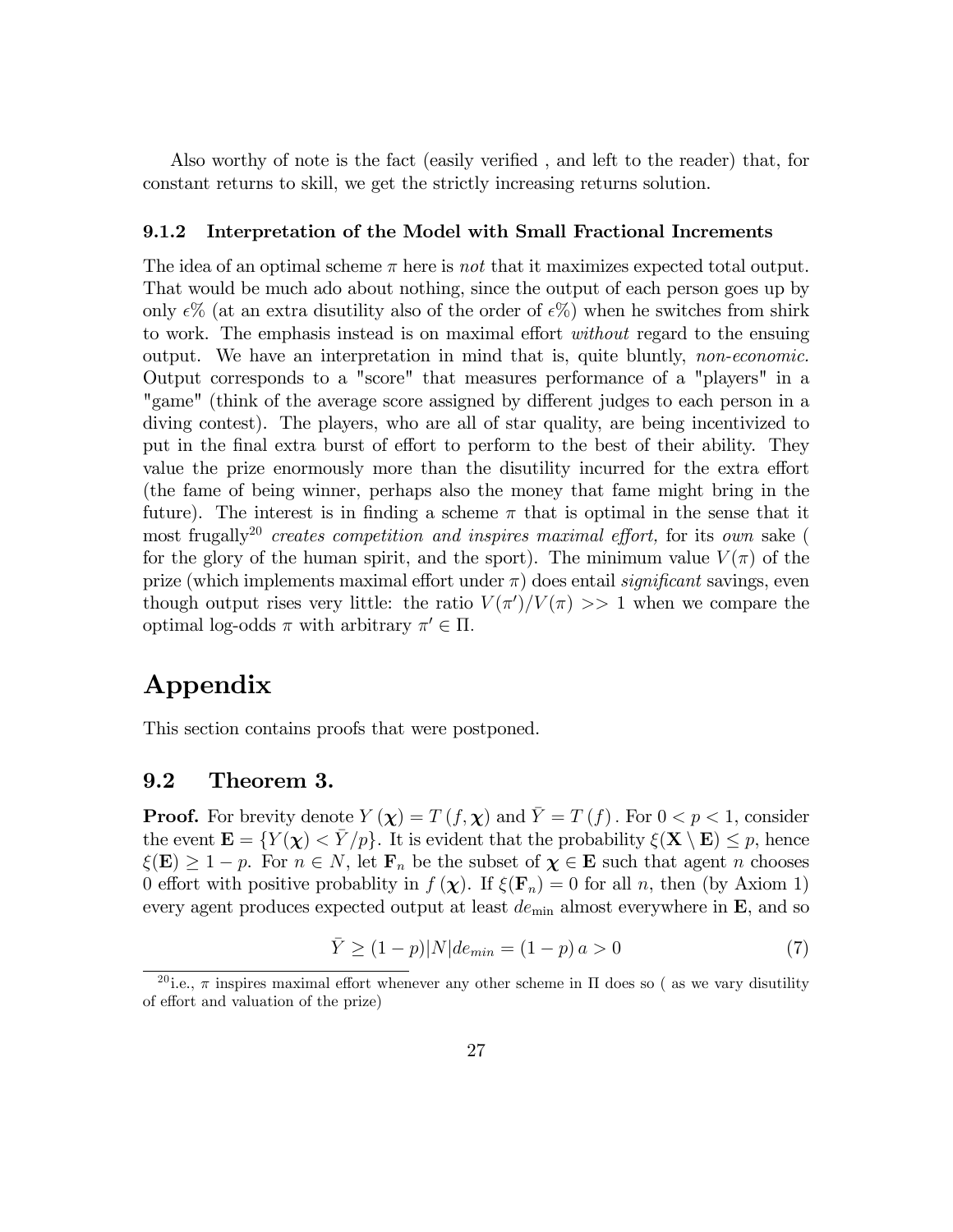Now suppose  $\xi(\mathbf{F}_n) > 0$  for some *n*. Fix  $\boldsymbol{\chi} \in \mathbf{F}_n$ , write  $f(\boldsymbol{\chi}) = (\sigma^1, \dots, \sigma^N)$ , and let *n* unilaterally change his strategy by shifting his probability  $\sigma^{n}(0)$  from effort 0 to effort 1. Since *n* gets the prize with probability 0 when he chooses 0, and gets it (again by Axiom 1) with probability at least  $d/(Y (\chi) + D) \geq d/(Y / p + D)$  when he chooses effort 1, his gain in payoff is at least  $\sigma^n(0)[\underline{v}d/(\overline{Y}/p+D)-C]$  at every  $\chi \in \mathbf{F}_n$ . Since f is a  $\xi$ -NE-function, we must have  $\underline{v}d/(\overline{Y}/p + D) \leq C$ , which gives

$$
\bar{Y} \ge p\left(\frac{dy}{C} - D\right) = pb > 0\tag{8}
$$

(where  $>$  holds by Axiom 2). Since either (7) or (8) must occur, we see that

$$
\bar{Y} \ge \min\{(1-p)a, pb\}
$$

for all  $0 < p < 1$ , and hence (by a straightforward calculation)

$$
\bar{Y} \ge \max_{0 < p < 1} \min\{(1 - p)a, pb\} = \frac{ab}{a + b} = \frac{H}{2}
$$

#### 9.3 Lemma 5

**Proof.** Since  $\chi \equiv (\delta^n, \tau^n, v^n)_{n \in \mathbb{N}}$  is fixed, we shall suppress it and write  $K \equiv K(\chi)$ . Imagine the scenario when every agent in K chooses 1. In this scenario an  $j \notin K$ has  $\theta$  probability of winning the prize at effort level 1 and hence, by the stochastic dominance condition of  $Axiom 4$ , at any effort level. This defines certain probabilities  $\pi^k > 0$  for  $k \in K$  to win the prize, and it is evident that  $(i) \sum_{k \in K} \pi^k = 1$  and  $(ii) \pi^k$  $*$ is independent of the mixed strategies chosen by the agents in  $N \setminus K$ . Furthermore for  $k \in K$ , again by stochastic dominance, the probability that k wins can only increase if any agents in  $K \setminus \{k\}$  change to strategies other than 1. Hence we deduce that every agent  $k \in K$  can *guarantee* himself the payoff  $\pi^k_*$  $e^k v^k - \delta^k(1)$  by playing 1. Thus, if  $\sigma \in IR(\Gamma_{\pi_D}(\boldsymbol{\chi}))$ , the payoff  $F^k(\sigma)$  of k at  $\sigma$  satisfies  $F^k(\sigma) \geq \pi_*^k$  $\frac{k}{r}v^k - \delta^k(1)$ for all  $k \in K$ . But clearly  $F^k(\sigma) \leq \bar{\pi}^k(\sigma)v^k$  (denoting  $\bar{\pi}^k(\sigma) \equiv k$ 's probability of winning the prize under  $\sigma$ ), so we have  $\bar{\pi}^k(\sigma) \geq \pi_*^k - (\delta^k(1)/v^k)$  for all  $k \in K$ , which implies

$$
\sum_{k \in K} \bar{\pi}^k(\sigma) \ge \sum_{k \in K} \pi^k_* - \sum_{k \in K} \frac{\delta^k(1)}{v^k} = 1 - \sum_{k \in K} \frac{\delta^k(1)}{v^k}
$$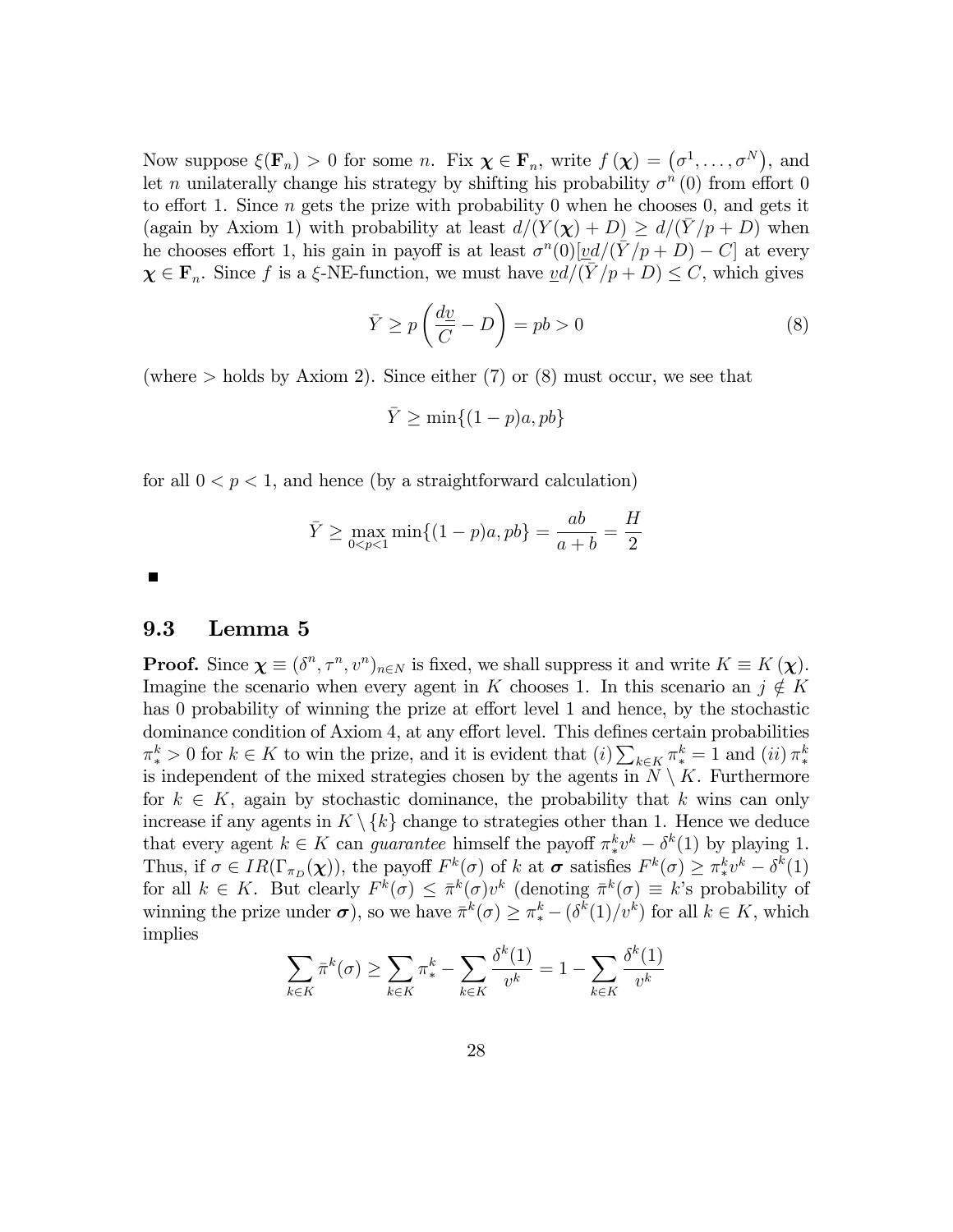But then, putting  $v \equiv v^1$  and observing  $B^{-1}v \leq v^n \leq Bv$  for all  $n \in N$  by part 1 of Axiom 4 , we have

$$
\sum_{n \in N \setminus K} \bar{\pi}^n(\sigma) = 1 - \sum_{k \in K} \bar{\pi}^k(\sigma) \le \sum_{k \in K} \frac{\delta^k(1)}{v^k} \le \frac{B}{v} \sum_{k \in K} \delta_k(1)
$$

So we obtain

$$
\sum_{n \in N \setminus K} F^n(\sigma) = \sum_{n \in N \setminus K} \left[ \bar{\pi}^n(\sigma) v^n - \sum_{e \in E} \sigma^n(e) \delta^n(e) \right]
$$
  

$$
\leq B v \sum_{n \in N \setminus K} \bar{\pi}^n(\sigma) - \sum_{n \in N \setminus K} \sum_{e \in E} \sigma^n(e) \delta^n(e)
$$
  

$$
\leq B^2 \sum_{k \in K} \delta^k(1) - \sum_{n \in N \setminus K} \sum_{e \in E} \sigma^n(e) \delta^n(e)
$$

But each  $n \in N \setminus K$  can guarantee a payoff of at least 0 by choosing effort level 0, so each  $F^n(\sigma)$  is non-negative since  $\sigma \in IR(\Gamma_{\pi_D}(\chi))$ , and thus  $\sum_{n \in N \setminus K} F^n(\sigma) \geq 0$ . Combining the above two inequalities, we have

$$
\sum_{n \in N \setminus K} \sum_{e \in E} \sigma^n(e) \delta^n(e) \le B^2 \sum_{k \in K} \delta^k(1)
$$

Since  $\delta^k(1) \leq C$  and  $\delta^n(e) \geq ce$  by Axiom 1, we get

$$
\sum_{n \in N \setminus K} \sum_{e \in E} \sigma^n(e) e \le B^2 |K| \frac{C}{c}
$$

Recalling also that  $\mu^n(e) \leq De$  by Axiom 1, we obtain

$$
\sum_{n \in N \setminus K} \sum_{e \in E} \sigma^n(e) \mu^n(e) \le B^2 |K| \frac{C}{c} D
$$

Clearly, by our definition of  $h$  and Axiom 1,

$$
\sum_{k \in K} \sum_{e \in E} \sigma^n(e) \mu^k(e) \le B^2 |K| \mu^h(1) \le B^2 |K| \frac{C}{c} D
$$

(using the fact that  $C > c$  in the last inequality). The above two inequalities prove the Key Lemma.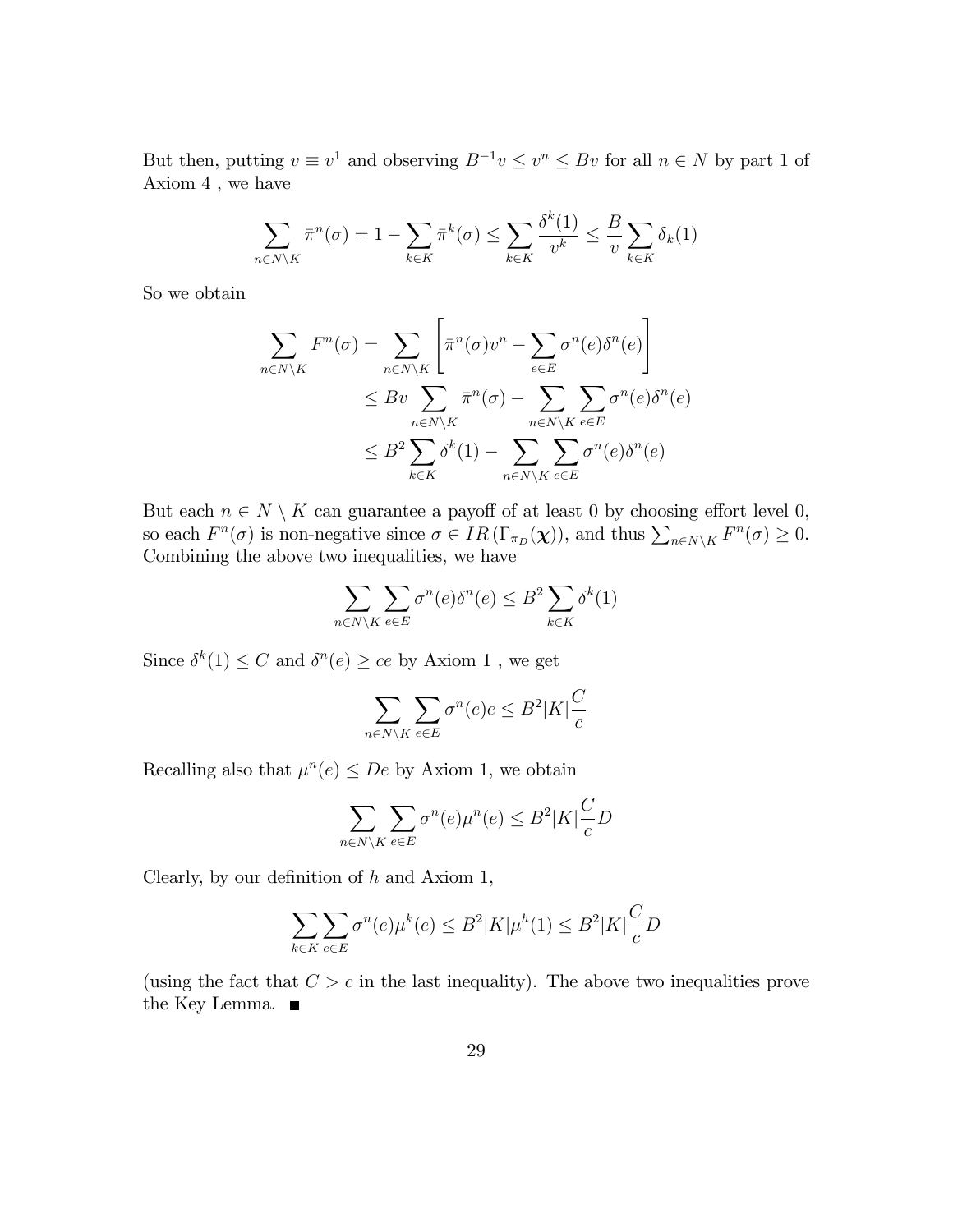#### 9.4 Lemma 8

For the proof of Lemma 8, it will be useful to first establish some auxiliary results. First, some notation. Let  $C = [0,1]^n$  be the unit cube in  $\mathbb{R}^n$  and let  $0 < \varepsilon < 1$  be fixed. For  $x = (x_1, \ldots, x_n)$  in C we define

$$
N_{\varepsilon}(x) = |\{i : x_i \in [M - \varepsilon, M)\}|
$$
, where  $M = \max(x_i)$ .

If X is a C-valued random variable with density  $\rho(x)$ , we write  $N_{\varepsilon}^{\rho}$  for the random variable

$$
N_{\varepsilon}^{\rho}=N_{\varepsilon}\left( X\right)
$$

If  $\rho(x) \equiv 1$  then the  $x_i$  are iid with uniform density on [0, 1]. In this case we will show that  $N_{\varepsilon}^1$  is closely related to the binomial random variable  $B_{\varepsilon}$ , which counts the number of successes in  $n$  independent trials with individual success probability  $\varepsilon$ :

$$
\Pr(B_{\varepsilon} = k) = \binom{n}{k} \varepsilon^k (1 - \varepsilon)^{n-k}.
$$

**Lemma 20** If  $\rho(x) \equiv 1$  then

$$
\Pr\left(N_{\varepsilon}^1 = k\right) = \begin{cases} \Pr\left(B_{\varepsilon} = k\right) & \text{if } k < n - 1\\ \Pr\left(B_{\varepsilon} = n - 1\right) + \Pr\left(B_{\varepsilon} = n\right) & \text{if } k = n - 1 \end{cases}
$$

Moreover

$$
E\left(N_{\varepsilon}^{1}\right) \leq n\varepsilon \tag{9}
$$

**Proof.** It suffices to establish the first statement, since it implies that  $B_{\varepsilon}$  stochastically dominates  $N_{\varepsilon}^1$ , which in turn implies the second statement. For the proof of the first statement we note that the possible values of  $N_{\varepsilon}^1$  are  $0, 1, \ldots, n-1$ , while those of  $B_{\varepsilon}$  are  $0, 1, \ldots, n$ . Therefore it suffices to prove that

$$
\Pr\left(N_{\varepsilon}^1 = k\right) = \Pr\left(B_{\varepsilon} = k\right) \text{ for } k < n - 1
$$

Ignoring ties, which occur with probability 0, the event  $N_{\varepsilon}^1 = k$  is a disjoint union of  $n\binom{n-1}{k}$  events, corresponding to the choice of the maximum index (in n ways) and the choice of the next k indices  $(\text{in} \binom{n-1}{k}$  ways). By symmetry, each of these events has probability  $Pr(E_k)$ , where  $E_k$  is the event

$$
E_k = \{x_1 \text{ is largest}\}\& \{x_2, \ldots, x_{k+1} \in (x_1 - \varepsilon, x_1)\}\& \{x_{k+2}, \ldots, x_n \in [0, x_1 - \varepsilon]\}\
$$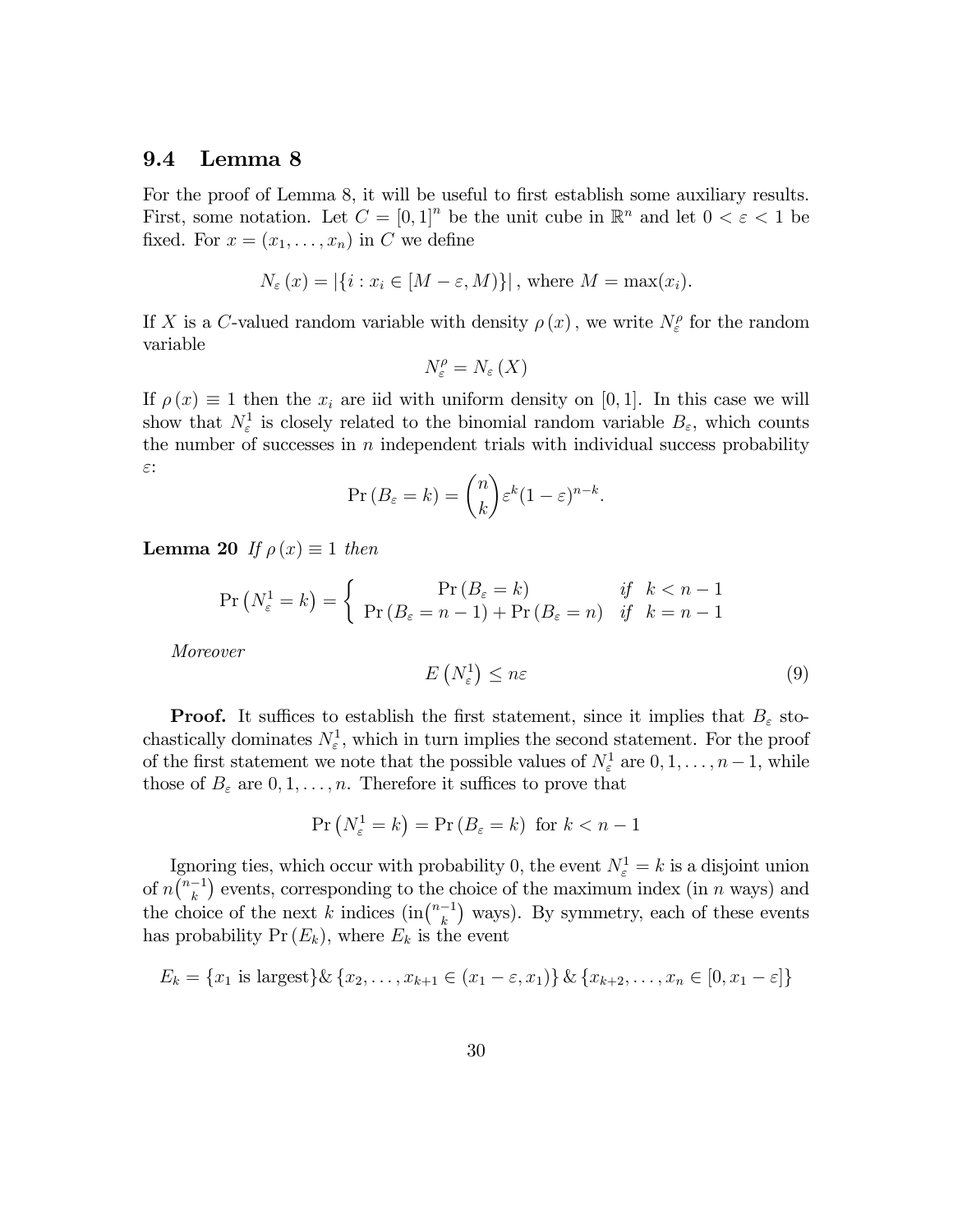Thus its suffices to show that

$$
\Pr(E_k) = \frac{\Pr(B_{\varepsilon} = k)}{n {n-1 \choose k}} = \frac{{n \choose k} \varepsilon^k (1-\varepsilon)^{n-k}}{n {n-1 \choose k}} = \frac{\varepsilon^k (1-\varepsilon)^{n-k}}{n-k}
$$

Now writing  $q(x) = Pr(E_k|x_1 = x)$  we have

$$
\Pr\left(E_k\right) = \int_0^1 q\left(x\right) dx
$$

Since  $x_2, \ldots, x_n$  are independent and uniform on [0, 1] we get

$$
q(x) = \begin{cases} \varepsilon^k (x - \varepsilon)^{n-k-1} & \text{if } x > \varepsilon \\ 0 & \text{if } x \le \varepsilon \end{cases}
$$

Integrating over x, making a change of variable  $y = x - \varepsilon$ , we get, as desired

$$
\Pr\left(E_k\right) = \int_{\varepsilon}^{1} \varepsilon^k (x - \varepsilon)^{n-k-1} dx = \varepsilon^k \int_0^{1-\varepsilon} y^{n-k-1} dy = \frac{\varepsilon^k (1-\varepsilon)^{n-k}}{n-k}
$$

**Lemma 21** Suppose  $\rho(x)$  is bounded above by a constant  $\beta$ . Then we have

$$
E\left(N_{\varepsilon}^{\rho}\right) \leq \beta n \varepsilon.
$$

**Proof.** Using (9) we get

 $\blacksquare$ 

П

$$
E\left(N_{\varepsilon}^{\rho}\right) = \int_{C} N_{\varepsilon}\left(x\right)\rho\left(x\right)dx \leq \beta \int_{C} N_{\varepsilon}\left(x\right)dx = \beta E\left(N_{\varepsilon}^{1}\right) \leq \beta n \varepsilon
$$

We can now prove Lemma 8

**Proof.** Transform Y, distributed uniformly on  $[d, D]$ , to  $X = [Y - d][D - d]^{-1}$ which is uniform on  $[0, 1]$ . The average size of the elite set is unaffected by this transformation. Thus the result follows from Lemma 21  $\, \blacksquare$ 

## 9.5 Lemma 12

**Proof.** Since  $\tau^*$  and  $\tau$  are strictly monotonic and continuous, there exist  $\Delta > 0$  and  $\Delta' > 0$  such that  $s' \equiv s + \Delta \in [k, K]$ , and  $t' \equiv t + \Delta' \in [k, K]$  and

$$
\frac{\tau(s')}{\tau(s') + \tau^*(t')} = \frac{\tau(s)}{\tau(s) + \tau^*(t)}
$$
(10)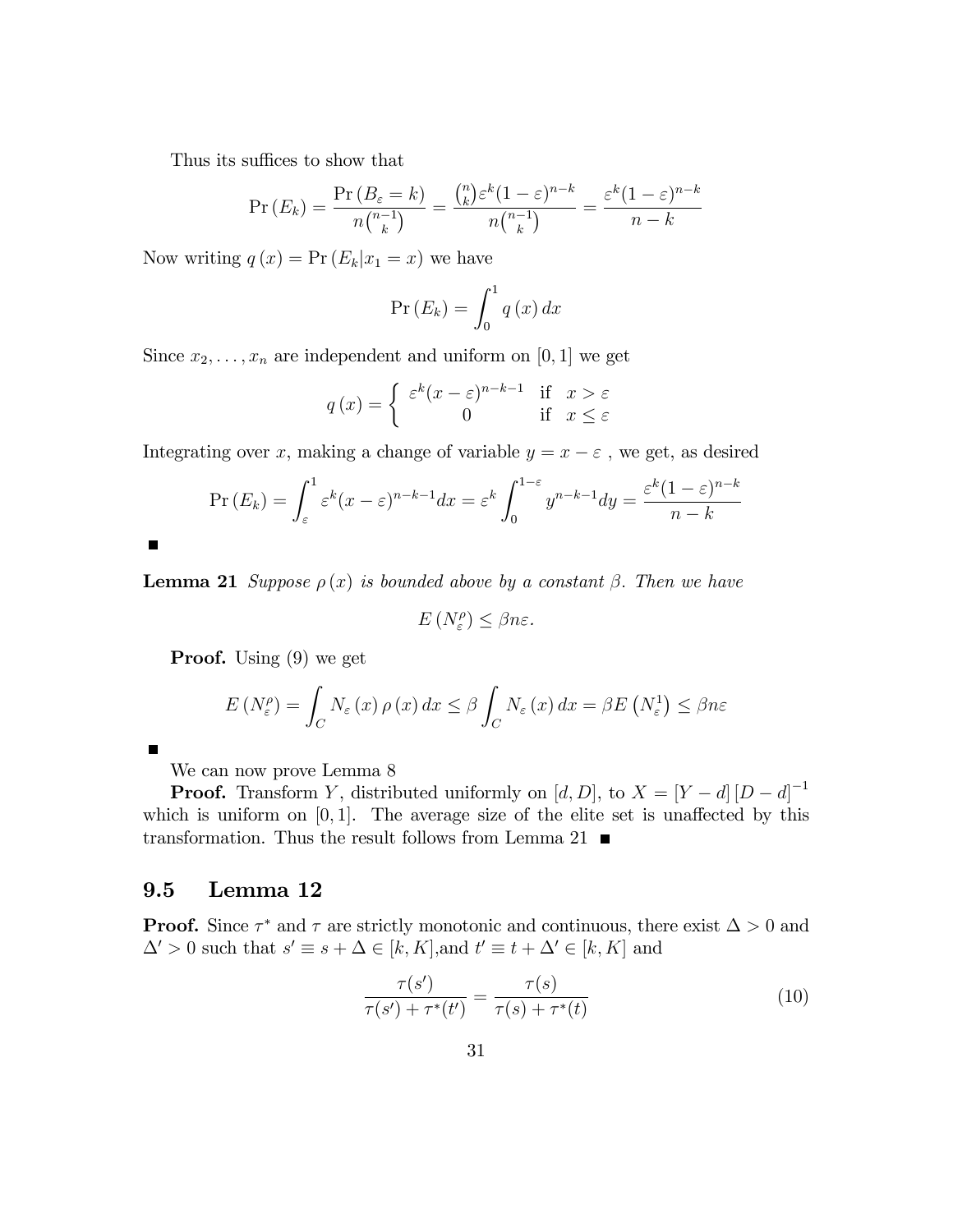Hence there exists a *maximal* pair  $\Delta$ ,  $\Delta'$  satisfying (10), and then either  $s' = K$  or  $t' = K$  (otherwise both  $\Delta$  and  $\Delta'$  could be increased slightly, still maintaining (10), and contradicting the maximality of  $\Delta$ ,  $\Delta'$ ).

In view of  $(10)$ , to prove  $(b)$  it suffices to show that

$$
\frac{\tau^*(s')}{\tau^*(s') + \tau^*(t')} \le \frac{\tau^*(s)}{\tau^*(s) + \tau^*(t)}
$$
(11)

which is equivalent to

$$
\frac{\tau^*(t')}{\tau^*(s')} \ge \frac{\tau^*(t)}{\tau^*(s)}\tag{12}
$$

as can be seen by dividing the numerator and the denominator of the LHS and RHS of (11) by  $\tau^*(s')$  and  $\tau^*(s)$  respectively.

But a similar maneuver shows that (10) is equivalent to

$$
\frac{\tau^*(t')}{\tau(s')} = \frac{\tau^*(t)}{\tau(s)}\tag{13}
$$

And, since  $s' > s$ , decreasing returns (Assumption AIV) imply

$$
\frac{\tau^*(s')}{\tau^*(s)} \le \frac{\tau(s')}{\tau(s)}\tag{14}
$$

From  $(13)$  and  $(14)$ , we get

$$
\frac{\tau^*(s')}{\tau^*(s)} \le \frac{\tau(s')}{\tau(s)} = \frac{\tau^*(t')}{\tau(t)}\tag{15}
$$

establishing (12), and thereby (11)  $\blacksquare$ 

#### 9.6 Lemma 10

**Proof.** First consider  $\pi_D$ . Then  $z = z_D$  implies  $x = z + \eta/v$ , and thus the player wins if the opponent's output lies in the interval  $[z, z + \eta/v]$ . This event has probability  $(\eta/v)/\eta = 1/v$  and gives expected payoff  $v(1/v) - 1 = 0$ .

Now consider  $\pi_P$ . The expected payoff is

$$
\frac{1}{\eta} \int_{z}^{z+\eta} \left( \frac{xv}{x+y} \right) dy - 1 = \frac{xv}{\eta} \ln \left( \frac{x+\eta+z}{x+z} \right) - 1
$$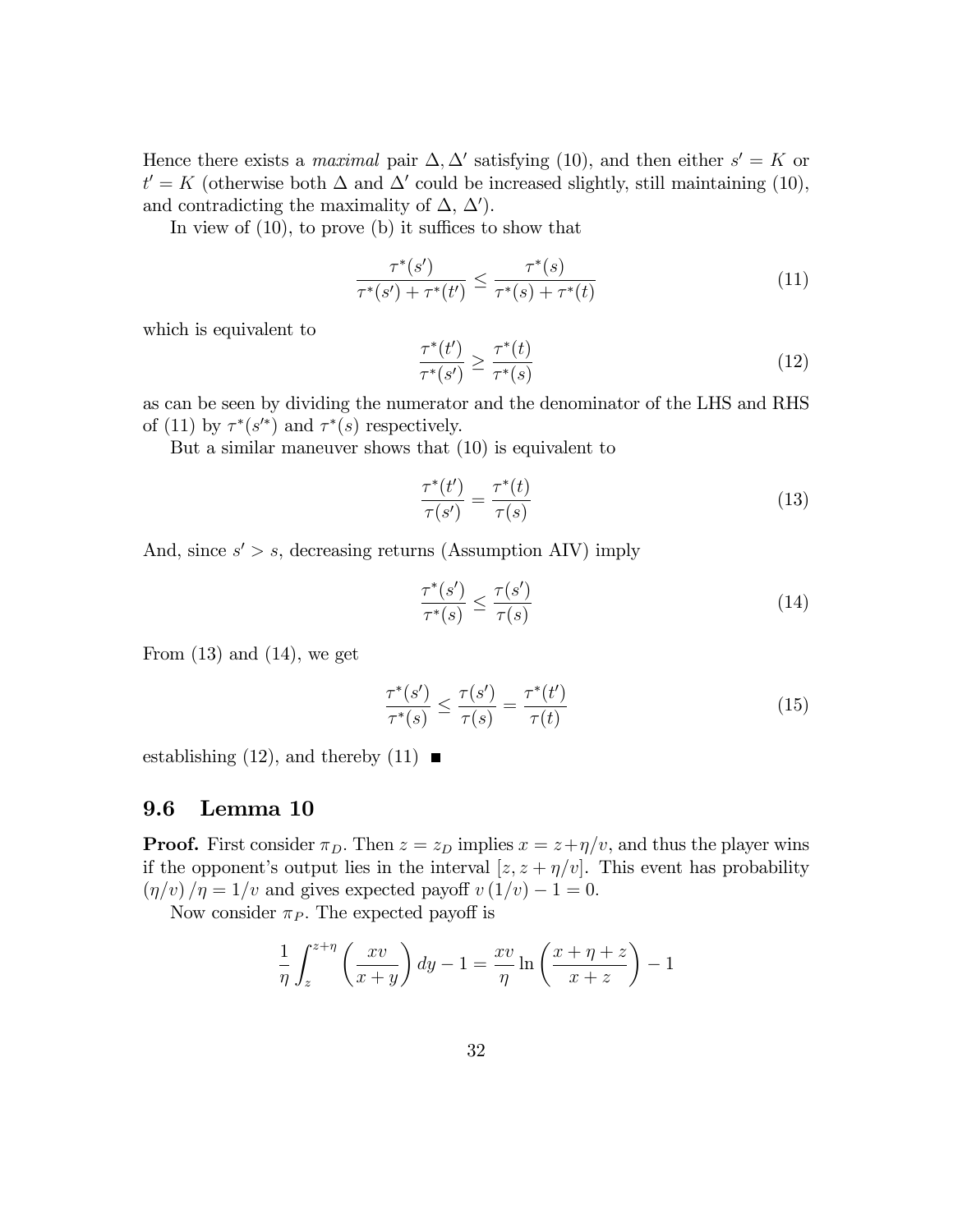Setting this equal to zero and solving for z we get

$$
z = \frac{\eta}{\exp\left(\eta/xv\right) - 1} - x = z_P
$$

For the bounds on  $z_P$  we note that for an opponent of skill exactly  $y^* = x (v - 1)$ the payoff under  $\pi_P$  is  $\frac{xy}{x+y^*}-1=0$ . Thus if  $z+\eta < y^*$  the payoff at each y in  $[z, z + \eta]$  is  $\geq 0$ , which implies  $z_P \geq y^* - \eta$ . Similarly if  $z > y^*$ , the payoffs in  $[z, z + \eta]$  is  $\leq 0$ , which implies  $z_P \leq y^*$ .

## 9.7 Theorem 19

**Proof.** First we focus on decreasing returns. Then, by Lemma 12, we need only consider the two cases below.

**Case A.** Agent is at t and the rival at K. Then

$$
I(t, K) = \pi' \left(\frac{t}{t+K}\right) \frac{K\psi(t)}{(t+K)^2}
$$

**Case B.** Agent is at  $K$  and the rival at  $t$ . Then

$$
I(K,t) = \pi' \left(\frac{K}{t+K}\right) \frac{t\psi(K)}{(t+K)^2}
$$

Since  $\pi(x) = 1 - \pi(1 - x)$  for all x, we get

$$
\pi'\left(\frac{t}{t+K}\right)=\pi'\left(\frac{K}{t+K}\right)
$$

which, in conjunction with  $K\psi(t) > t\psi(K)$  (decreasing returns), implies  $I(K, t)$  $I(t, K)$  for all  $t \in [k, K]$ . Thus it suffices to incentivize the  $t-$  agent to switch from shirk to work in Case B (for all  $t \in [k, K]$ ). Since we want to maximize the minimum incentive, we must arrange for  $I(K, t) = \sigma$ , for some constant  $\sigma$ , and for all  $t \in [k, K]$ . To see this, denote

$$
G(t) = \frac{t\psi(K)}{(t+K)^2}
$$

and let  $\pi$  be a solution to the differential equation, with  $\pi'(t/(t + K)) = \sigma/G(t)$ for all  $t \in [k, K]$ . Suppose there is a scheme  $\tilde{\pi}$  which does not satisfy the differential equation. If  $\tilde{\pi}'(t_1/(t_1 + K) > \sigma/G(t_1)$  for some  $t_1 \in [k, K]$ , then since  $\int \pi'(y)dy =$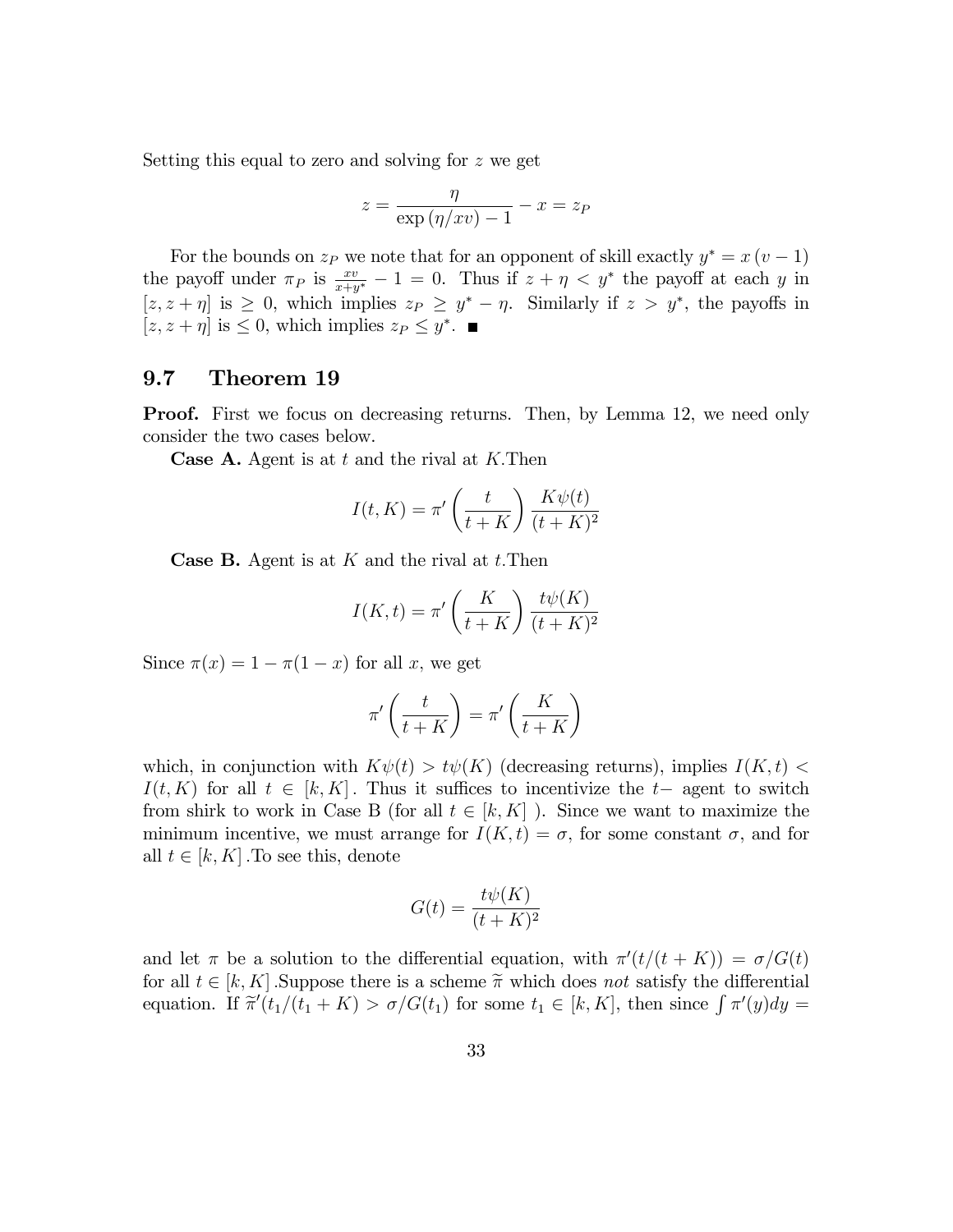$\int \widetilde{\pi}'(y)dy = 1/2$  (writing  $y = t/(t + K)$ , and understanding the range of integration to be from  $y = 1/2$  to  $y = K/(k + K)$ , we see at once that there exists  $t_2 \in [k, K]$ such that  $\widetilde{\pi}'(t_2/(t_2 + K)) < \sigma/G(t_2)$ . (Thus there always exists such a  $t_2$  for  $\widetilde{\pi}$ .) But then the incentive (to work) at  $t_2$  under  $\tilde{\pi}$ , which is given by  $\tilde{\pi}'(t_2/(t_2 + K))G(t_2)$ ; is strictly less than  $\sigma$ , which is the constant incentive under  $\pi$  at all  $t \in [k, K]$ . We conclude that the *minimum* incentive to work under  $\tilde{\pi}$  is less than that under  $\pi$ , establishing the superiority of  $\pi$  over  $\tilde{\pi}$ . So an optimal scheme must satisfy the following differential equation (where  $\tilde{C}$  is another constant):

$$
\pi'\left(\frac{K}{t+K}\right) = \widetilde{C}\frac{(t+K)^2}{t\psi(K)}, \text{i.e., } \pi'\left(\frac{K}{t+K}\right) = \frac{\widetilde{C}}{\psi(K)}\left(\frac{t+K}{t}\right)^2 t
$$

For  $x > 1/2$ , let  $x = K/(t + K)$ , so  $1 - x = t/(t + K)$  and  $t = K(1 - x)/x$ , enabling us to rewrite our differential equation:

$$
\pi'(x) = \frac{\widetilde{C}}{\psi(K)} \left[ \frac{1}{(1-x)^2} \right] \left[ \frac{K(1-x)}{x} \right] = \frac{C}{x(1-x)}
$$

where C is another constant and  $1/2 \le x \le K/(k + K)$ . The solution is

$$
\pi(x) = A + B \ln \frac{x}{1 - x}
$$

where A, B are determined from the boundary conditions  $\pi(1/2) = 1/2$  and  $\pi(K/(k+1))$  $K$ )) = 1.(Thus  $A = 1/2$ .) Then, in the range  $(k/(k + K)) \leq x < 1/2$ , the value of  $\pi$ is determined by reflection around  $1/2$ , i.e.,  $\pi(x) = 1 - \pi(1 - x)$ .

The analysis for strictly increasing returns is entirely analogous. Indeed, by Lemma 17 for increasing returns, we need only consider two cases:

**Case C.** Agent is at t and the rival at  $k$ , where

$$
I(t,k) = \pi' \left(\frac{t}{t+k}\right) \frac{k\psi(t)}{(t+k)^2}
$$

**Case D.** Agent is at k and the rival at t, where

$$
I(k,t) = \pi' \left(\frac{k}{t+k}\right) \frac{t\psi(k)}{(t+k)^2}
$$

Strictly increasing returns imply  $k\psi(t) > t\psi(k)$ , hence  $I(k, t) < I(t, k)$  for all  $t \in$ [k, K], from which we derive as before that  $\pi'(x) = C/(x(1-x))$  where C is another constant,  $x = k/(t + k)$  and  $1/2 \ge x \ge k/(k + K)$ . The solution is

$$
\pi(x) = A' + B' \ln \frac{x}{1-x}
$$

for  $1/2 \ge x \ge k/(k + K)$  and  $1 - \pi(1 - x)$  for  $1/2 < K/(k + K)$ , where A', B' are determined via the boundary conditions  $\pi(k/(k + K)) = 0$  and  $\pi(1/2) = 1/2$ .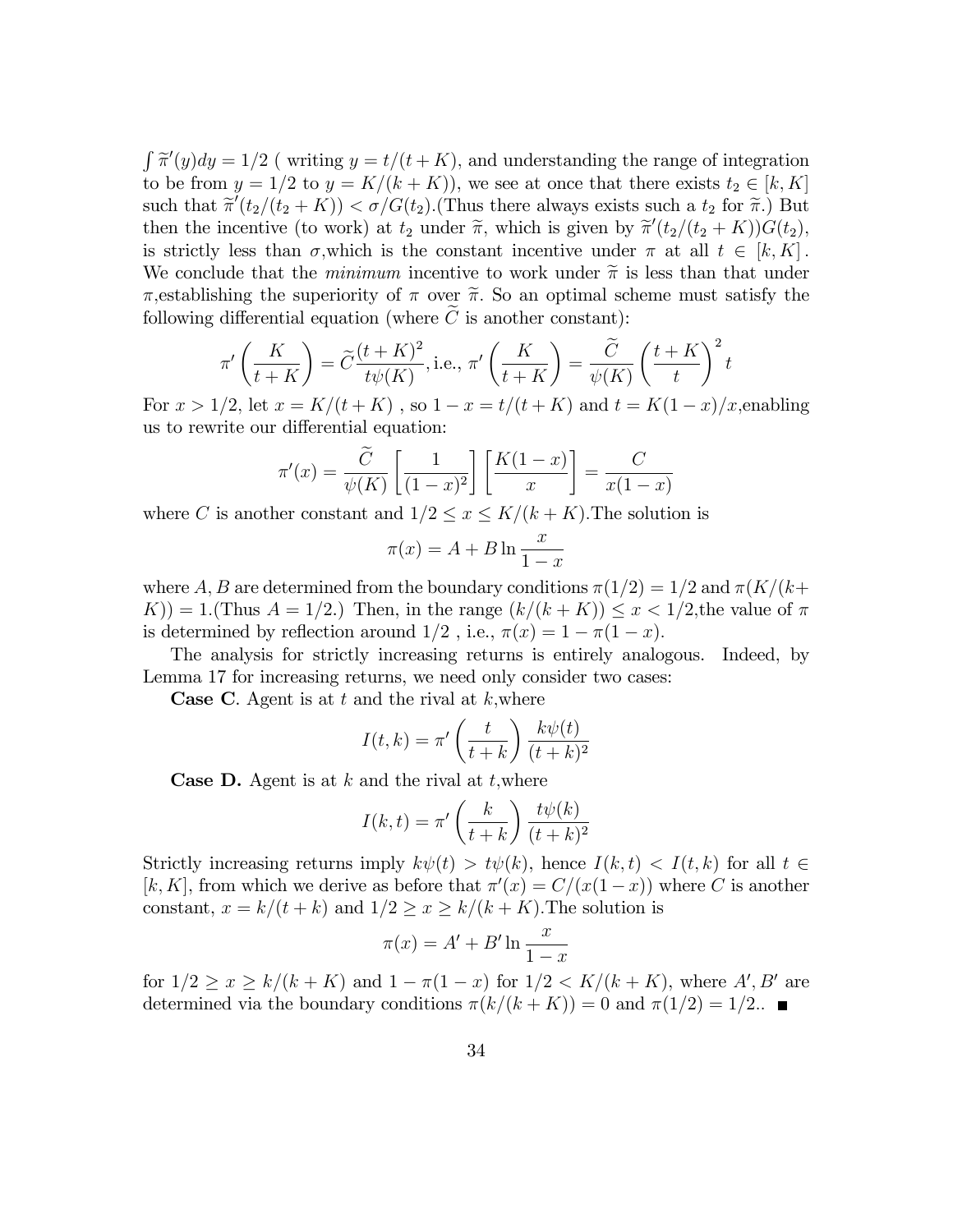# References

- [1] Anton, J., and Yao, D. (1992). Coordination in split award auctions. Quarterly Journal of Economics 107:681-701.
- [2] Barut, Y. and Kovenock, D. (1998). The symmetric multiple prize all-pay auction with complete information. European Journal of Political Economy. 14:627- 644.
- [3] Baye, M., Kovenock, D. and De Vries, C.G. (1993). Rigging the lobbying process: An application of the all-pay auction. American Economic Review 83:289-294.
- [4] Baye, M., Kovenock, D. and De Vries, C.G (1994). The solution to the Tullock rent-seeking game when R is greater than 2: Mixed strategy equilibria and mean dissipation rates. Public Choice 81:363-380.
- [5] Broecker, T. (1990). Credit-worthiness tests and interbank competition. Econometrica. 58:429-452.
- [6] Bulow, J., and Klemperer, P. (1999). The genenralized war of attrition. American Economic Review. 89:175-189.
- [7] Clark, D., and Riis, C. (1998). Competition over more than one prize. American Economic Review. 88:276-289.
- [8] Che, Y.K. and Gale, I. (1997). Rent dissipation when rent seekers are budget constrained. Public Choice 92:109-126.
- [9] Che, Y.K. and Gale, I. (1998). Caps on political lobbying. American Economic Review 88:643-651.
- [10] Dubey, P., and Sahi, S. (2009). The Allocation of a Prize, Working Paper, Department of Economics, Stony Brook University.
- [11] Dubey, P., and Sahi, S. (2012). The Allocation of a Prize (Expanded), Working Paper, Department of Economics, Stony Brook University
- [12] Dubey, P., and Geanakoplos, J. (2010). Grading exams: 100,99,98 .... or A,B,C ? Games and Economic Behavior, Vol 69, Issue 1,pp 72-94, Special Issue in Honor of Robert Aumann
- [13] Dubey, P., and Haimanko, O. (2003). Optimal scrutiny in multi-period promotion tournaments. Games and Economic Behavior. 42(1):1-24